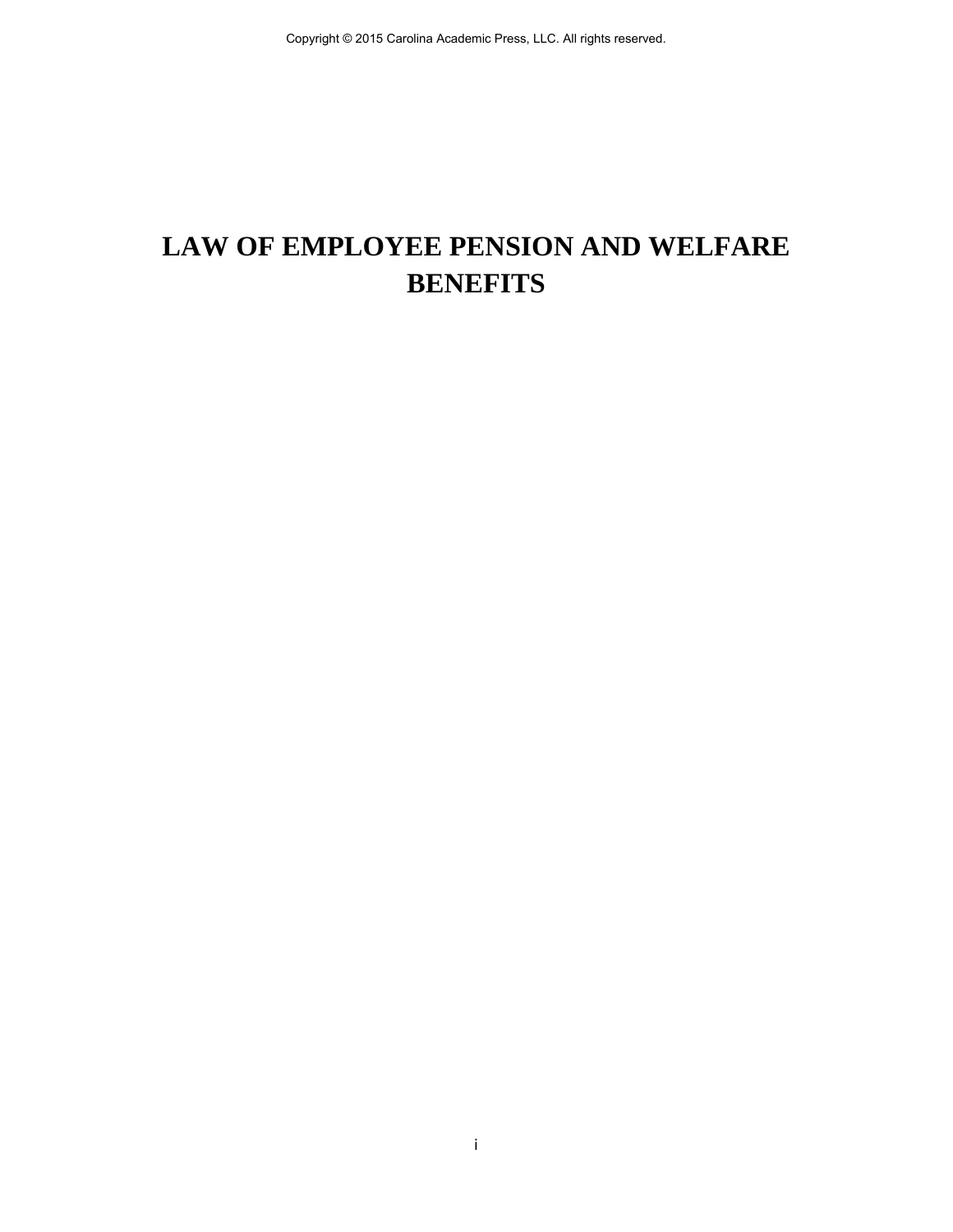# **LexisNexis Law School Publishing Advisory Board**

## **Paul Caron**

*Professor of Law*  Pepperdine University School of Law

**Bridgette Carr** 

*Clinical Professor of Law*  University of Michigan Law School

### **Steven I. Friedland**

*Professor of Law and Senior Scholar*  Elon University School of Law

## **Carole Goldberg**

*Jonathan D. Varat Distinguished Professor of Law*  UCLA School of Law

**Oliver Goodenough**  *Professor of Law*  Vermont Law School

## **John Sprankling**

*Distinguished Professor of Law*  McGeorge School of Law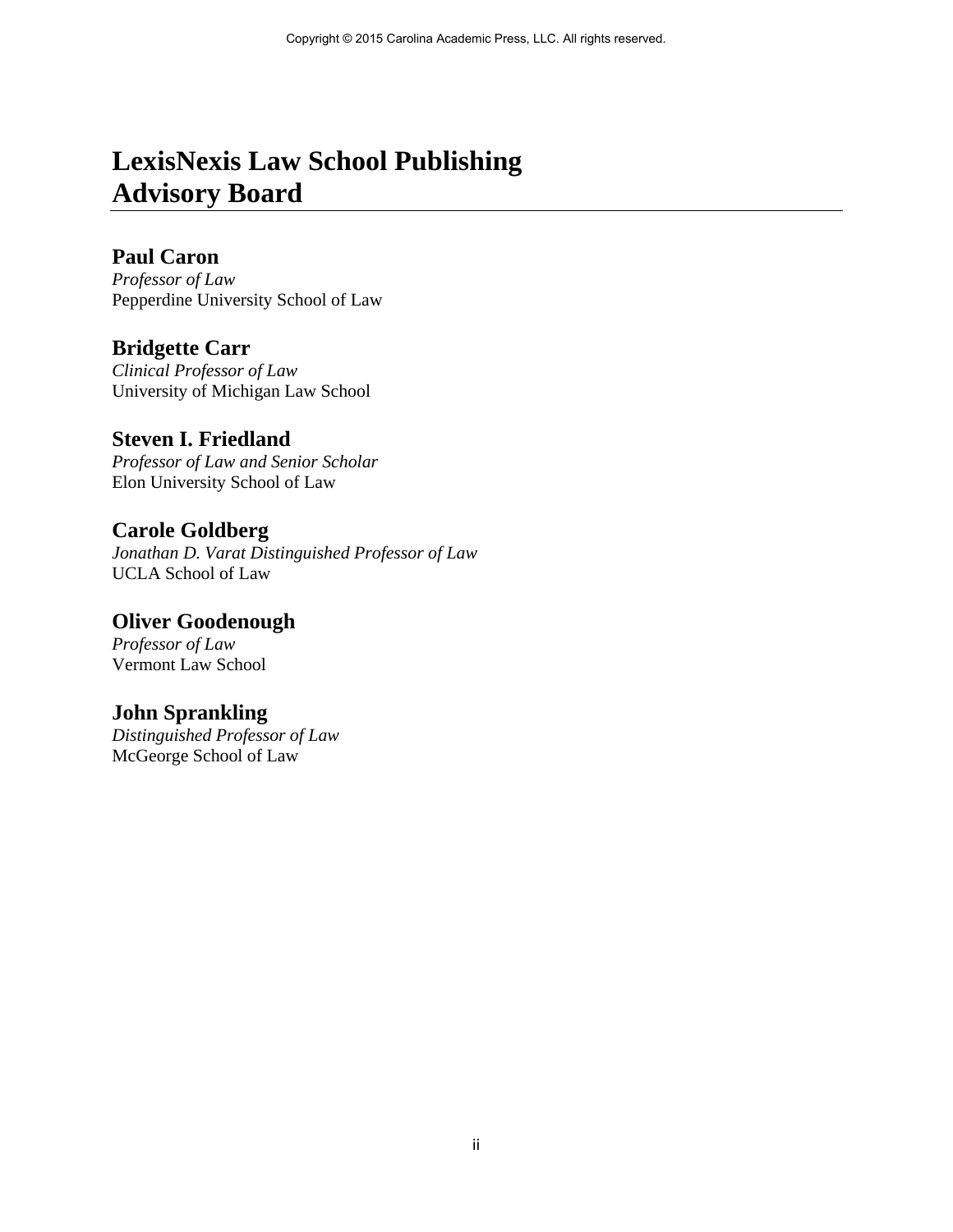# **LAW OF EMPLOYEE PENSION AND WELFARE BENEFITS**

## **THIRD EDITION**

**2015 Supplement** 

## **Lawrence A. Frolik**

*Professor of Law University of Pittsburgh School of Law* 

## **Kathryn L. Moore**

*Everett H. Metcalf, Jr. Professor of Law University of Kentucky College of Law*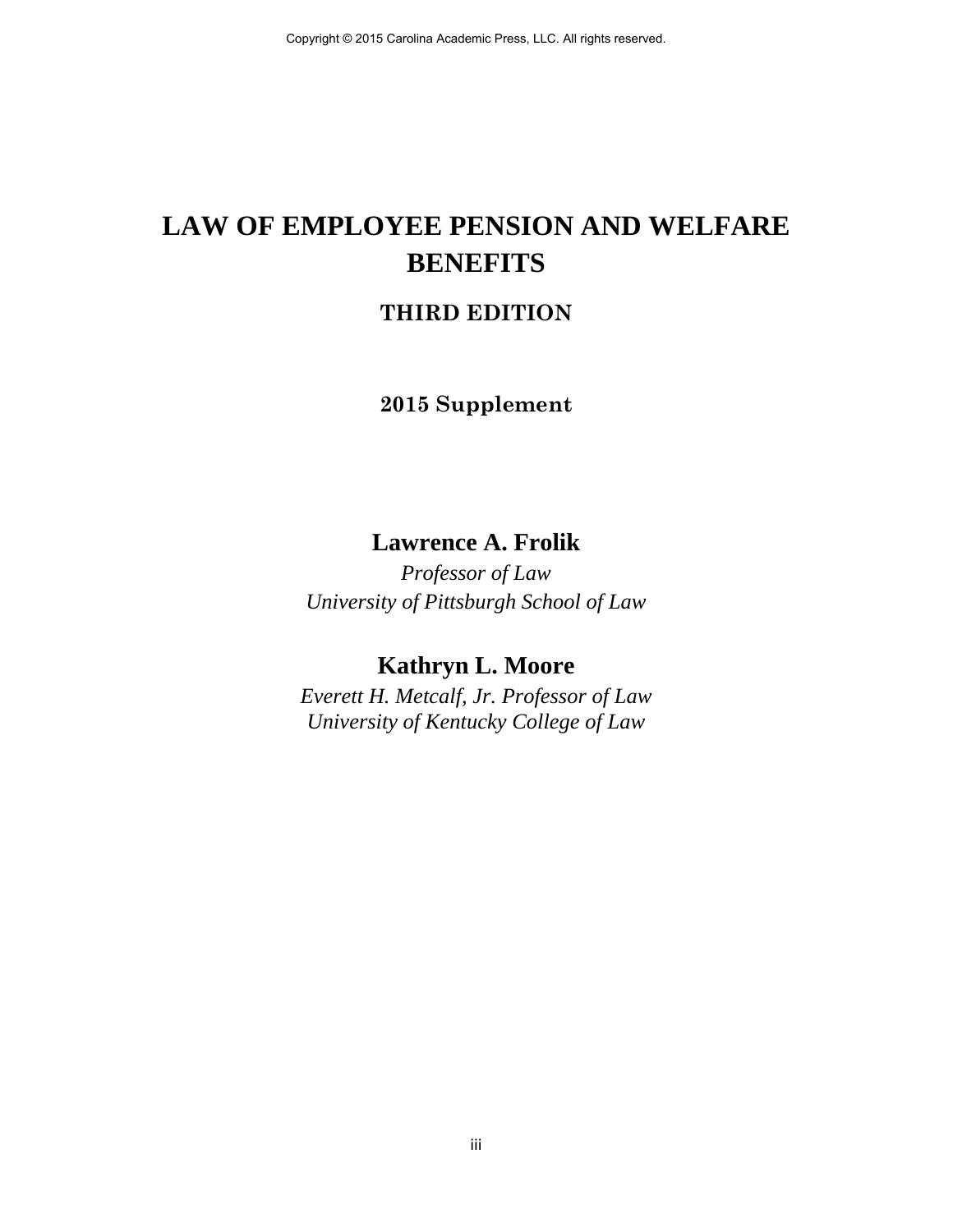This publication is designed to provide accurate and authoritative information in regard to the subject matter covered. It is sold with the understanding that the publisher is not engaged in rendering legal, accounting, or other professional services. If legal advice or other expert assistance is required, the services of a competent professional should be sought.

LexisNexis, the knowledge burst logo, and Michie are trademarks of Reed Elsevier Properties Inc, used under license. Matthew Bender is a registered trademark of Matthew Bender Properties Inc.

Copyright © 2015 Matthew Bender & Company, Inc., a member of the LexisNexis Group. All Rights Reserved.

No copyright is claimed in the text of statutes, regulations, and excerpts from court opinions quoted within this work. Permission to copy material exceeding fair use, 17 U.S.C. § 107, may be licensed for a fee of 25¢ per page per copy from the Copyright Clearance Center, 222 Rosewood Drive, Danvers, Mass. 01923, telephone (978) 750-8400.

#### **NOTE TO USERS**

To ensure that you are using the latest materials available in this area, please be sure to periodically check the LexisNexis Law School web site for downloadable updates and supplements at www.lexisnexis.com/lawschool.

Editorial Offices 630 Central Ave., New Providence, NJ 07974 (908) 464-6800 201 Mission St., San Francisco, CA 94105-1831 (415) 908-3200 www.lexisnexis.com

(Pub. 3158)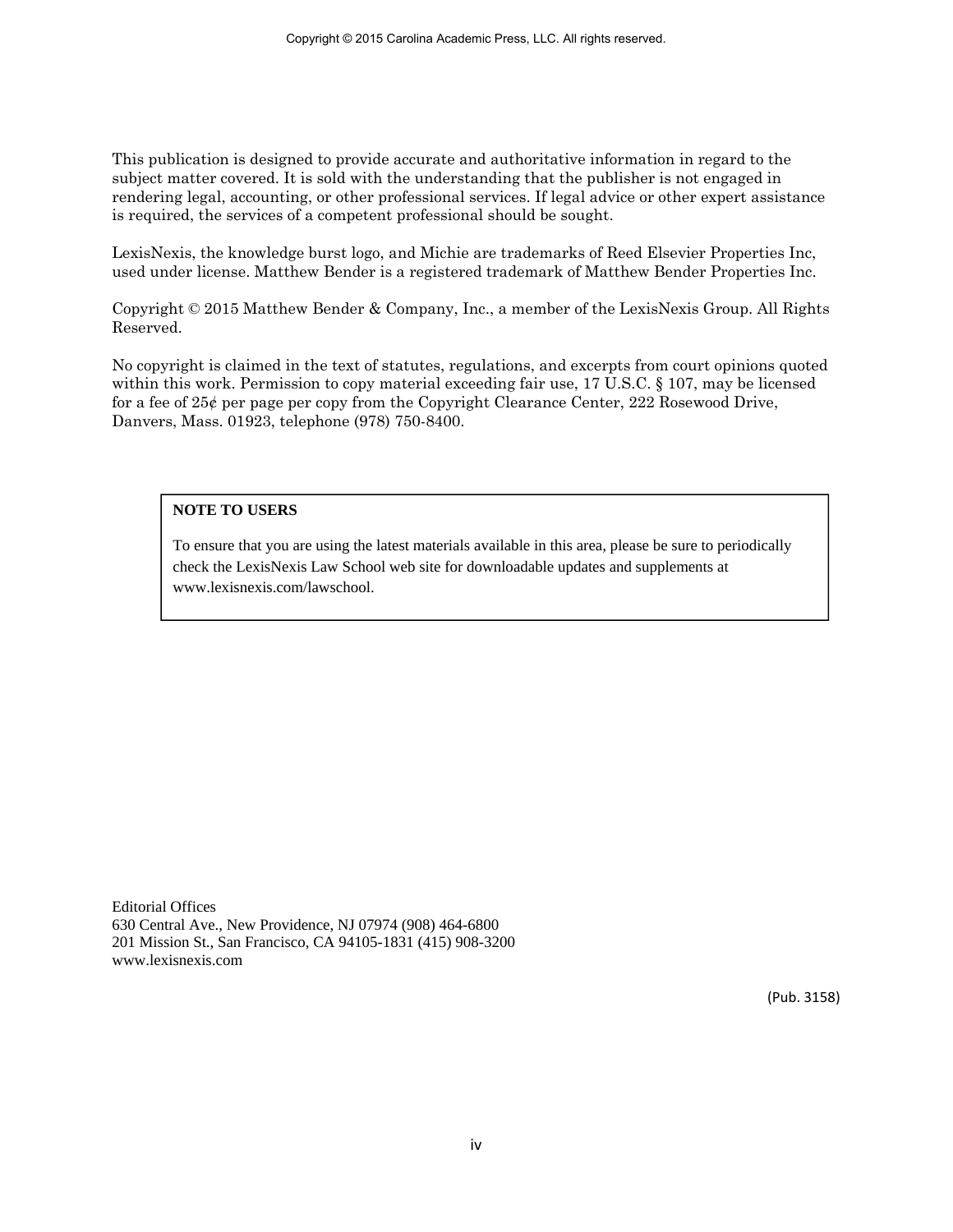## **TABLE OF CONTENTS**

| <b>Chapter 1</b> | <b>ORIGINS AND REASONS FOR EMPLOYEE BENEFITS AND ERISA  1</b> |
|------------------|---------------------------------------------------------------|
| <b>Chapter 2</b> |                                                               |
| <b>Chapter 3</b> |                                                               |
| <b>Chapter 4</b> |                                                               |
| <b>Chapter 6</b> |                                                               |
| <b>Chapter 7</b> |                                                               |
| <b>Chapter 8</b> |                                                               |
| <b>Chapter 9</b> |                                                               |
|                  |                                                               |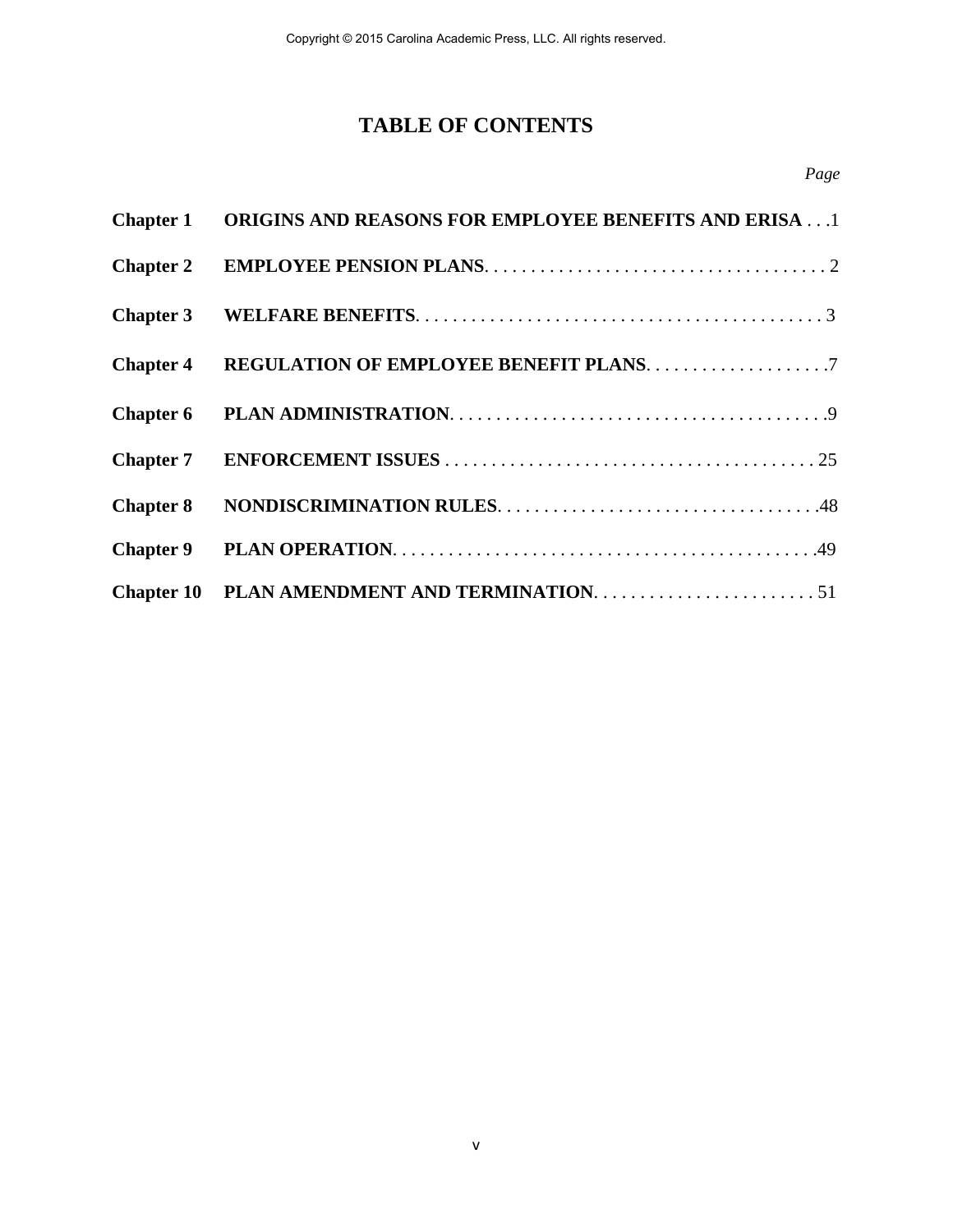**Note:** *The cases in this Supplement have been edited, including deletion of cites, footnotes and textual material. Not all deletions are indicated by ellipses.*

## **Chapter 1 ORIGINS AND REASONS FOR EMPLOYEE BENEFITS AND ERISA**

#### **Page 22 Replace bracketed material in first paragraph with the following:**

[In 2015, the maximum taxable wage base is \$118,500. In 2015, the average monthly benefit for a retired worker is estimated to be \$1,306 while the maximum monthly benefit for a retired worker retiring at the normal retirement age of 66 is \$2,663.]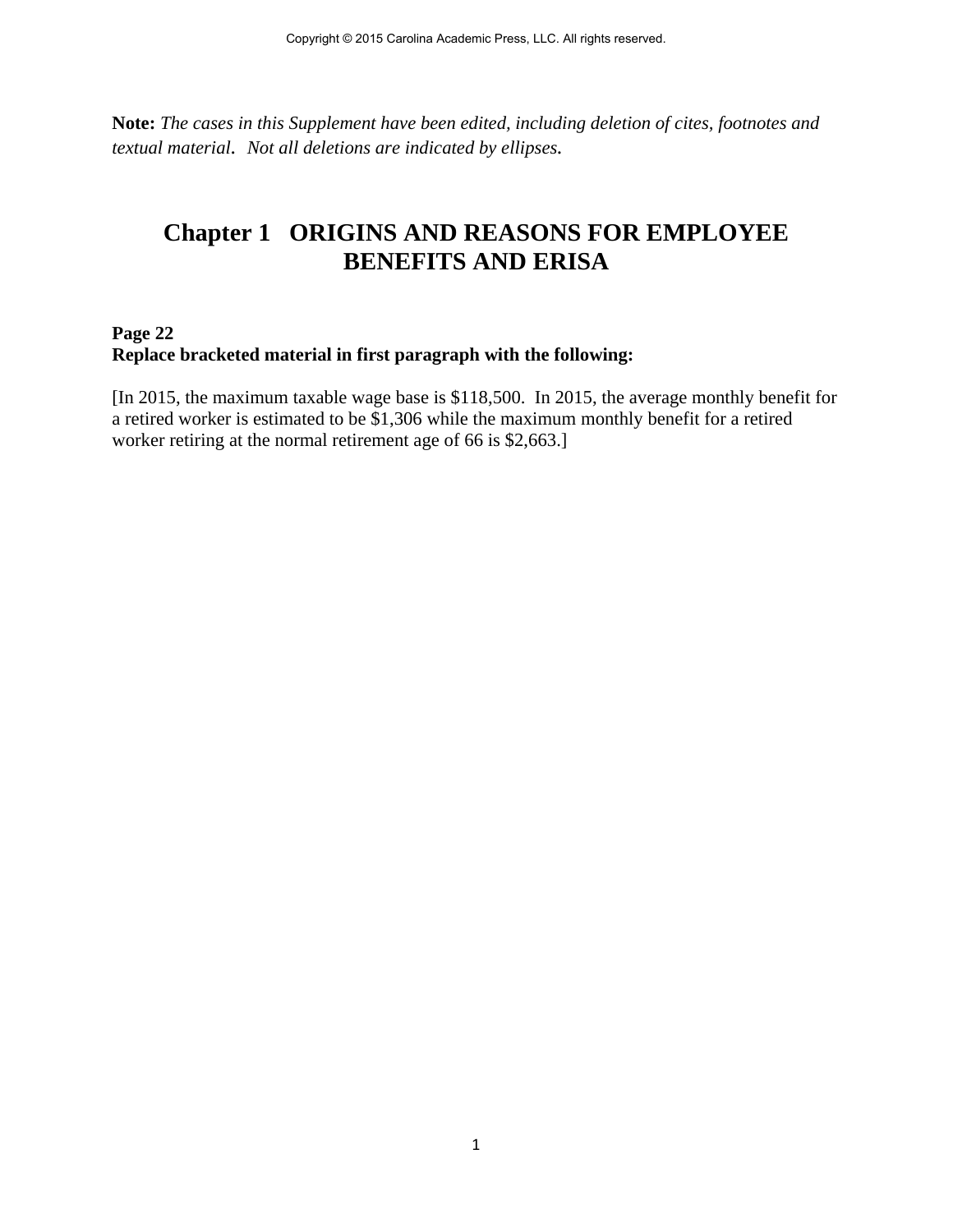## **Chapter 2 EMPLOYEE PENSION PLANS**

#### **Page 27 Insert after second full paragraph:**

 A defined benefit plan's benefits must not exceed the lesser of \$210,000 (indexed for inflation) or 100 percent of the participant's average compensation for the high three years of service. IRC § 415(b).

### **Page 35 Insert after first full sentence:**

 In 2015, a 401(k) account holder cannot defer (contribute to the account from earnings) more than \$18,000 (indexed for inflation).

### **Page 38 Replace first sentence in last carryover paragraph with the following:**

An employee cannot contribute more than \$18,000 to a 401(k) plan in 2015.

## **Page 42 Insert at end of page:**

 The Department of Labor issued final regulations effective for all plan years beginning on or after November 1, 2011, requiring the disclosure of plan fee and expense information to participants and beneficiaries in  $401(k)$  plans. The regulations require that participants be provided with sufficient information regarding fees and expenses to make informed decisions with regard to the management of their individual accounts.

 Participants must be provided with an explanation of any fees and expenses for general plan administrative services that may be charged against their individual accounts that are not reflected in the total annual operating expenses of any investment option, as well as the basis upon which the charge will be allocated to individual accounts. The regulations also require that participants be given an explanation of any fees and expenses that may be charged against their individual account on an individual basis and that are not reflected in the total annual operating expense of an investment option such as fees for investment advice and commissions.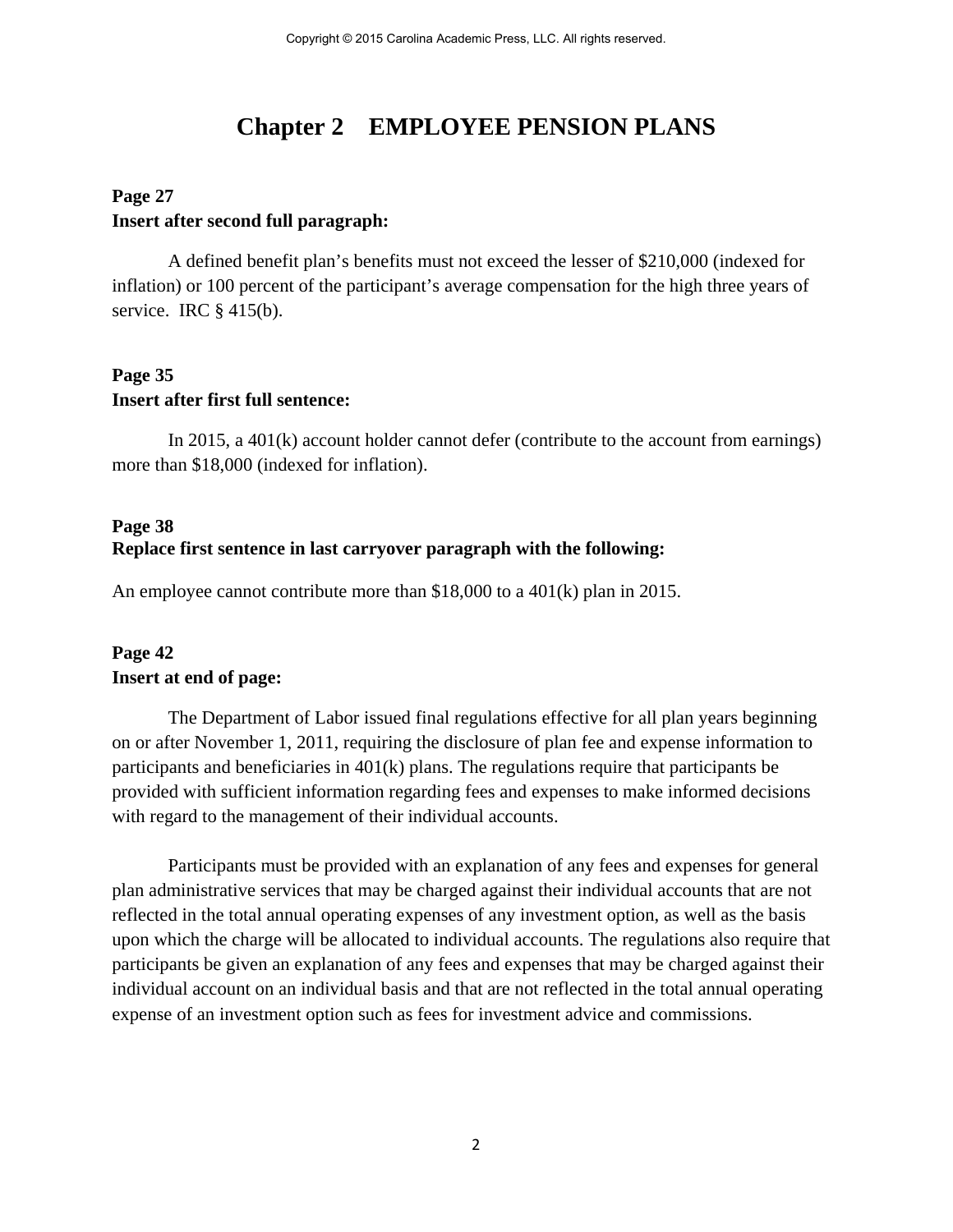## **Chapter 3 WELFARE BENEFITS**

#### **Page 110 Insert before Employer Mandates:**

In a lengthy and divided opinion, the Supreme Court upheld the constitutionality of the Affordable Care Act's individual mandate in *National Federation of Independent Businesses v. Sebelius*, 132 S. Ct. 2566 (2012). Specifically, the Court held that the individual mandate constituted a valid exercise of Congress' power to lay and collect taxes. *Id.* at 2593-2601.

In *King v. Burwell,* 2015 U.S. LEXIS 4248 (June 25, 2015)*,* the Supreme Court held that the Affordable Care Act's individual tax credits are available for health insurance purchased in states that have a federally-established Health Insurance Exchange.

#### **Page 115 Replace UAW v. Yard-Man, Inc. and Sprague v. General Motors Corp. with:**

#### **M & G Polymers USA, LLC v. Tackett**  135 S. Ct. 926 (2015)

Justice THOMAS delivered the opinion of the Court.

This case arises out of a disagreement between a group of retired employees and their former employer about the meaning of certain expired collective-bargaining agreements. The retirees (and their former union) claim that these agreements created a right to lifetime contribution-free health care benefits for retirees, their surviving spouses, and their dependents. The employer, for its part, claims that those provisions terminated when the agreements expired. The United States Court of Appeals for the Sixth Circuit sided with the retirees, relying on its conclusion in *International Union, United Auto., Aerospace, & Agricultural Implement Workers of Am. v. Yard–Man, Inc.,* 716 F.2d 1476 (1983), that retiree health care benefits are unlikely to be left up to future negotiations. We granted certiorari and now conclude that such reasoning is incompatible with ordinary principles of contract law. We therefore vacate the judgment of the Court of Appeals and remand for it to apply ordinary principles of contract law in the first instance.

This case is about the interpretation of collective-bargaining agreements that define rights to welfare benefits plans. Although ERISA imposes elaborate minimum funding and vesting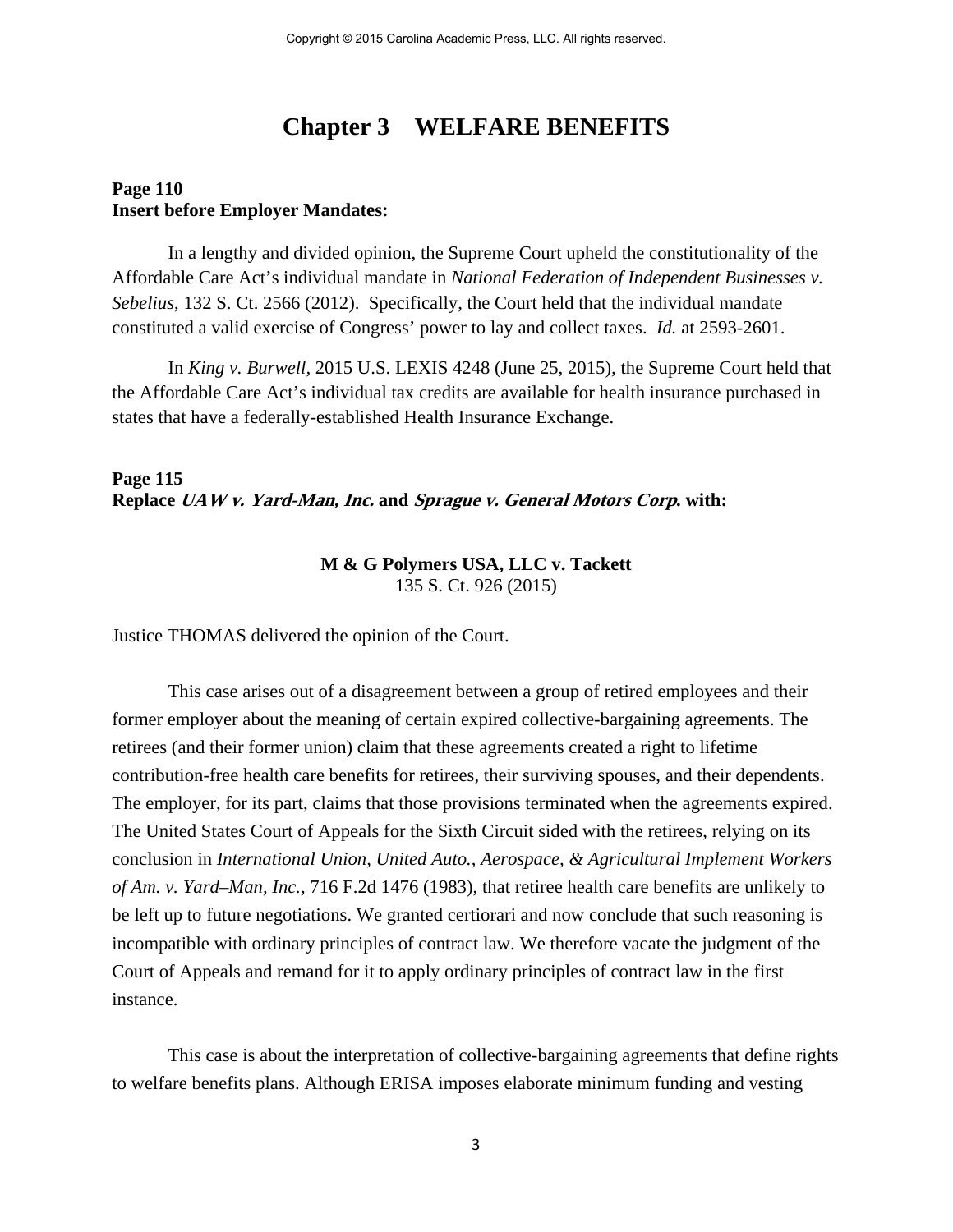standards for pension plans, it explicitly exempts welfare benefits plans from those rules, Welfare benefits plans must be "established and maintained pursuant to a written instrument," §  $402(a)(1)$ , but "[e]mployers or other plan sponsors are generally free under ERISA, for any reason at any time, to adopt, modify, or terminate welfare plans," *Curtiss–Wright Corp. v. Schoonejongen,* 514 U.S. 73 (1995). As we have previously recognized, "[E]mployers have large leeway to design disability and other welfare plans as they see fit." *Black & Decker Disability Plan v. Nord,* 538 U.S. 822, 833 (2003). And, we have observed, the rule that contractual "provisions ordinarily should be enforced as written is especially appropriate when enforcing an ERISA [welfare benefits] plan." *Heimeshoff v. Hartford Life & Accident Ins. Co.,* 134 S.Ct. 604 (2013).

In this case, the Court of Appeals applied the *Yard–Man* inferences to conclude that, in the absence of extrinsic evidence to the contrary, the provisions of the contract indicated an intent to vest retirees with lifetime benefits. As we now explain, those inferences conflict with ordinary principles of contract law.

We disagree with the Court of Appeals' assessment that the inferences applied in *Yard– Man* and its progeny represent ordinary principles of contract law. As an initial matter, *Yard– Man* violates ordinary contract principles by placing a thumb on the scale in favor of vested retiree benefits in all collective-bargaining agreements. That rule has no basis in ordinary principles of contract law. *Yard–Man* 's assessment of likely behavior in collective bargaining is too speculative and too far removed from the context of any particular contract to be useful in discerning the parties' intention.

*Yard–Man* relied in part on the premise that retiree health care benefits are not subjects of mandatory collective bargaining. Parties, however, can and do voluntarily agree to make retiree benefits a subject of mandatory collective bargaining. Indeed, the employer and union in this case entered such an agreement in 2001. *Yard–Man* also relied on the premise that retiree benefits are a form of deferred compensation, but that characterization is contrary to Congress' determination otherwise. In ERISA, Congress specifically defined plans that "resul[t] in a deferral of income by employees" as pension plans, ERISA  $\S 3(2)(A)(ii)$ , and plans that offer medical benefits as welfare plans, ERISA §  $3(1)(A)$ . Thus, retiree health care benefits are not a form of deferred compensation.

Further compounding this error, the Court of Appeals has refused to apply general durational clauses to provisions governing retiree benefits. Having inferred that parties would not

4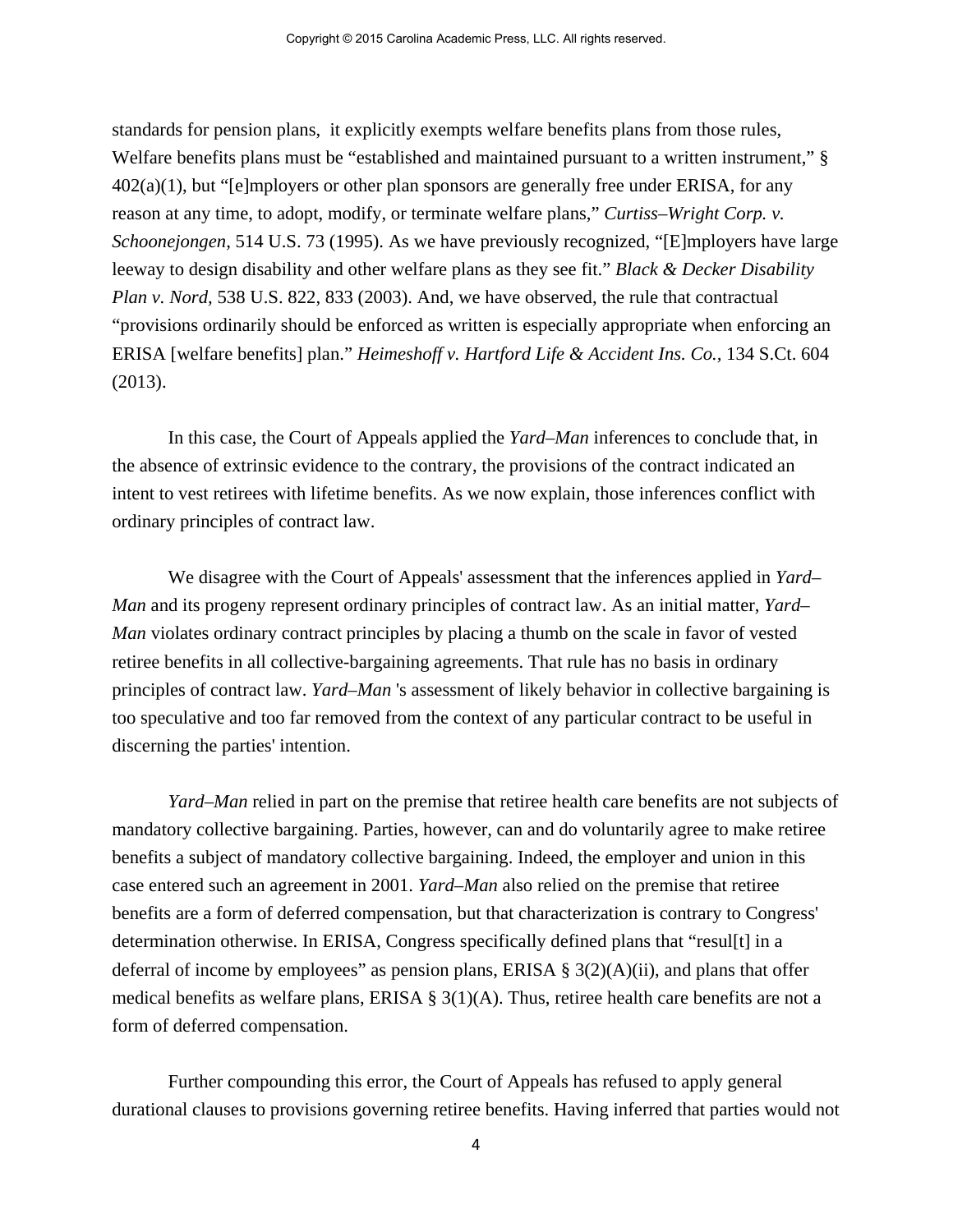leave retiree benefits to the contingencies of future negotiations, and that retiree benefits generally last as long as the recipient remains a retiree, the court in *Yard–Man* explicitly concluded that these inferences "outweigh[ed] any contrary implications derived from a routine duration clause terminating the agreement generally." 716 F.2d, at 1482–1483. The court's subsequent decisions went even further, requiring a contract to include a specific durational clause for retiree health care benefits to prevent vesting. These decisions distort the text of the agreement and conflict with the principle of contract law that the written agreement is presumed to encompass the whole agreement of the parties.

The Court of Appeals also failed even to consider the traditional principle that courts should not construe ambiguous writings to create lifetime promises. Similarly, the Court of Appeals failed to consider the traditional principle that "contractual obligations will cease, in the ordinary course, upon termination of the bargaining agreement." Indeed, we have already recognized that "a collective-bargaining agreement [may] provid[e] in explicit terms that certain benefits continue after the agreement's expiration." *Ibid.* But when a contract is silent as to the duration of retiree benefits, a court may not infer that the parties intended those benefits to vest for life.

We vacate the judgment of the Court of Appeals and remand the case for that court to apply ordinary principles of contract law in the first instance.

Justice GINSBURG, with whom Justice BREYER, Justice SOTOMAYOR, and Justice KAGAN join, concurring.

Today's decision rightly holds that courts must apply ordinary contract principles, shorn of presumptions, to determine whether retiree health-care benefits survive the expiration of a collective-bargaining agreement.

On remand, the Court of Appeals should examine the entire agreement to determine whether the parties intended retiree health-care benefits to vest. Because the retirees have a vested, lifetime right to a monthly pension, a provision stating that retirees "will receive" healthcare benefits if they are "receiving a monthly pension" is relevant to this examination. So is a "survivor benefits" clause instructing that if a retiree dies, her surviving spouse will "continue to receive [the retiree's health-care] benefits ... until death or remarriage." If, after considering all relevant contractual language in light of industry practices, the Court of Appeals concludes that the contract is ambiguous, it may turn to extrinsic evidence—for example, the parties' bargaining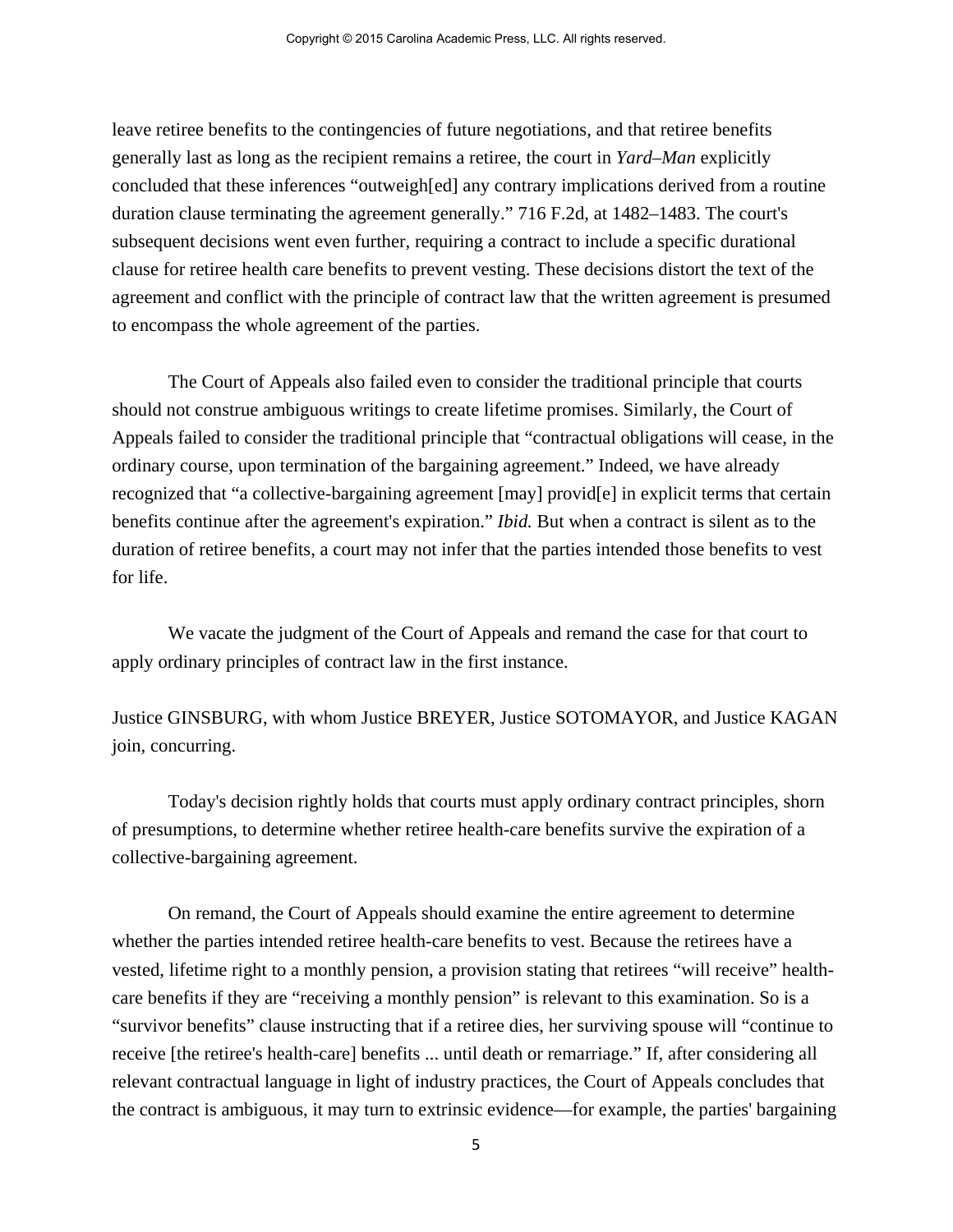history. The Court of Appeals, however, must conduct the foregoing inspection without *Yard– Man* 's "thumb on the scale in favor of vested retiree benefits."

Because I understand the Court's opinion to be consistent with these basic rules of contract interpretation, I join it.

#### **Page 133 Insert as first full paragraph:**

In IRS Notice 2013-71, the IRS introduced a second "carryover" exception to the "use it or lose it" rule. Under this exception, a cafeteria plan may permit up to \$500 in an employee's health FSA remaining at the end of a plan year to be carried over and used to reimburse medical expenses incurred at any time during the following plan year. Thus, for example, suppose an employee contributes \$2,000 to a health FSA for the 2013 calendar year and the employee only incurs \$1,300 in health care expenses in 2013. If the employer elects to adopt a carryover provision, the health FSA may carry over \$500 of the \$700 in unused contributions to reimburse the employee for health care expenses incurred in 2014. The remaining \$200 in unused contributions must be forfeited. A health FSA may offer either a grace period of up to 2 ½ months or a carryover of up to \$500. A plan may not include both a grace period and a carryover provision.

## **Page 135 Replace the second sentence with the following:**

In 2015, the HDHP must have an annual deductible of at least \$1,300 for individual coverage and \$2,600 for family coverage, and must limit annual out-of-pocket expenses to no more than \$6,450 for individuals and \$12,900 for families.

### **Page 135 Replace fourth sentence with the following:**

In 2015, the statutory dollar amount is \$3,350 for a single-coverage HDHP and \$6,650 for a family coverage HDHP.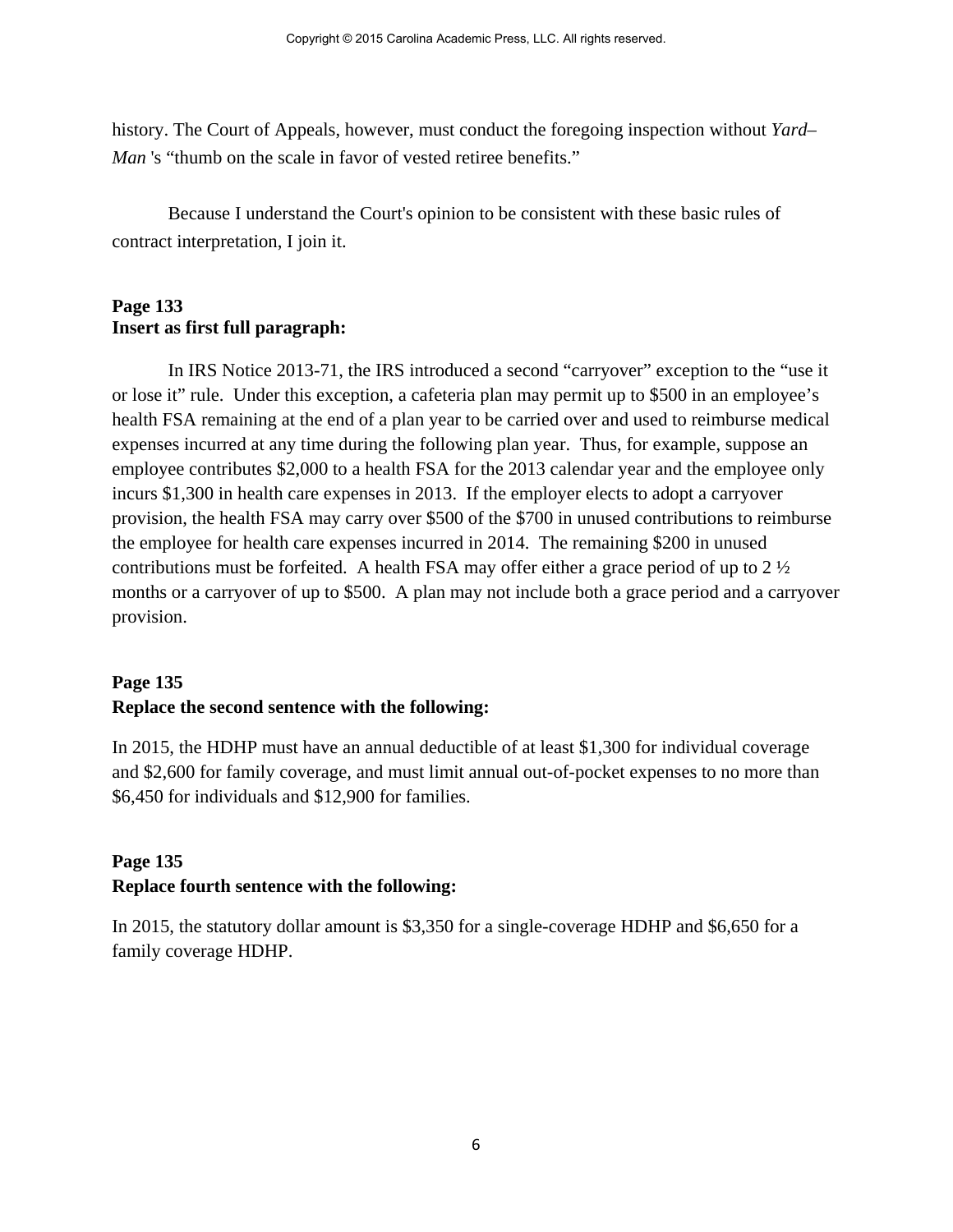## **Chapter 4 REGULATION OF EMPLOYEE BENEFIT PLANS**

### **Page 170 Insert after QUESTIONS AND PROBLEMS:**

ERISA § 510 also contains a whistleblower provision that prohibits an employer from discharging, fining, suspending, expelling or discriminating "against any person because he has given information or has testified or is about or testify in any inquiry or proceeding relating to [ERISA]…" The federal circuit courts are divided as to whether this provision extends to an employee's unsolicited, internal complaints to the employer. In *Sexton v. Panel Processing Inc*., 754 F.3d 332 (6th Cir. 2014), the Sixth Circuit recently held that ERISA § 510 does not protect unsolicited internal employee complaints. Similarly, the Second, Third, and Fourth Circuit Court of Appeals have denied any protection to unsolicited internal ERISA complaints under Section 510. (*Nicolaou v. Horizon Media, Inc*., 402 F.3d 325 (2d Cir. 2005); *Edwards v. A.H. Cornell & Son*, 610 F.3d 217 (3d Cir. 2010); *King v. Marriott Int'l, Inc*., 337 F.3d 421 (4th Cir. 2003)). In contrast, the Fifth, Seventh and Ninth Circuit Court of Appeals have held that ERISA § 510 does protect an employee's unsolicited internal complaints about ERISA violations. (*Anderson v. Elec. Data Sys. Corp.,* 11 F.3d 1311 (5th Cir. 1994); *George v. Junior Achievement of Cent. Ind., Inc.,* 694 F.3d 812 (7th Cir. 2012); *Hashimoto v. Bank of Hawaii*, 999 F.2d 408, (9th Cir. 1993)).

#### **Page 248**

#### **Insert:**

In *Marin General Hospital v. Modesto & Empire Traction Co*., 581 F.3d 941 (9th Cir.2009), decided after *Davila*, a hospital sued an ERISA plan administrator in state court based on breach of an oral contract to cover 90 percent of an ERISA participant's expenses. The administrator removed to federal court, arguing that the claims were completely preempted. The Ninth Circuit disagreed. The claims failed the first part of the Davila test: "The Hospital does not contend that it is owed this additional amount because it is owed under the patient's ERISA plan. Quite the opposite. The Hospital is claiming this amount precisely because it is not owed under the patient's ERISA plan." Id. at 947. And the claims additionally failed the second part of the Davila test in that they implicated the independent legal duty of state contract law. Id. at 950. The Ninth Circuit directed that the case be remanded to state court for lack of federal jurisdiction.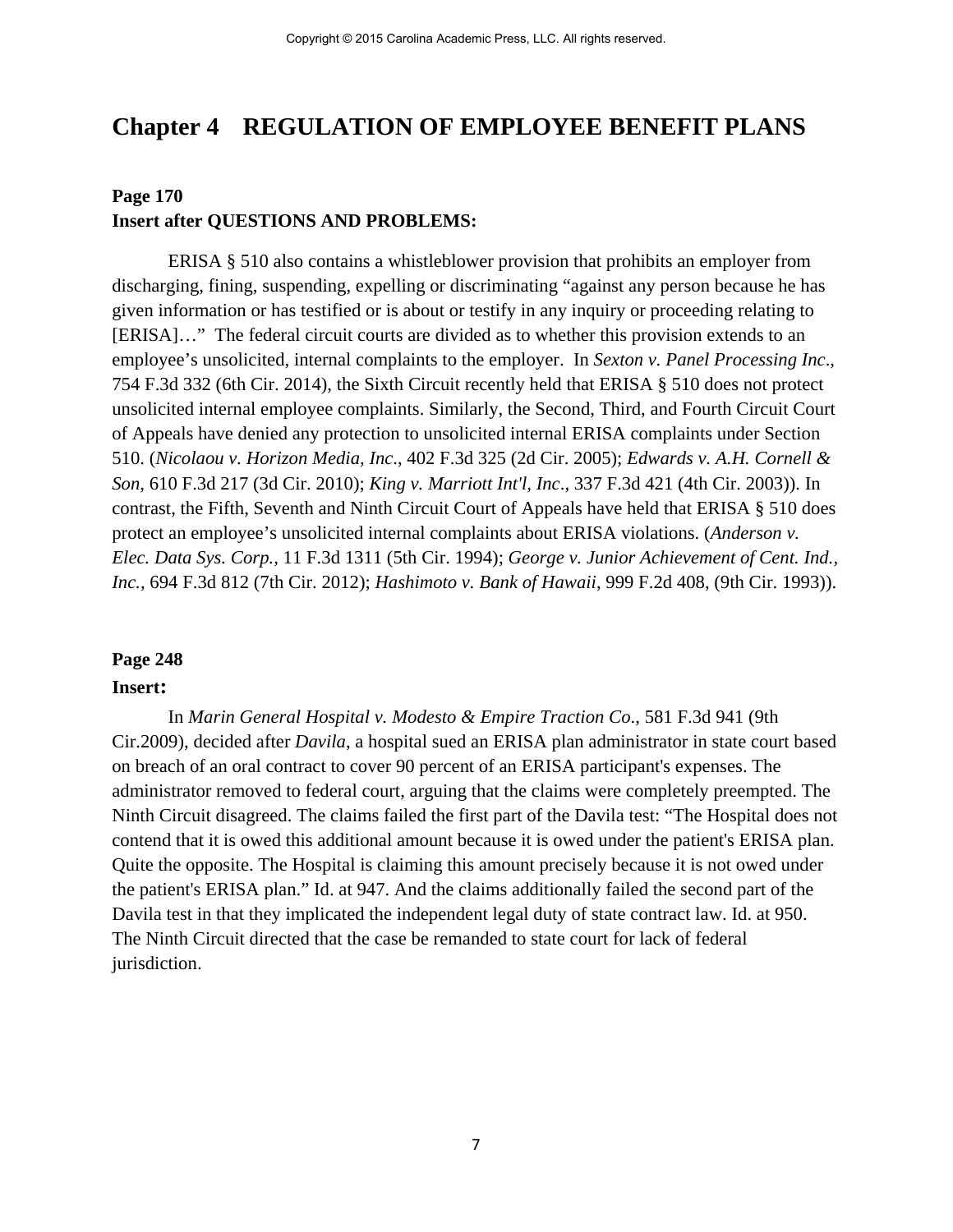#### **Page 286 Insert:**

On April 14, 2015, the U.S. Department of Labor ("DOL") issued a new proposed regulation that expands the definition of "fiduciary" under ERISA § 3(21).

 More individuals and entities would be considered to be investment advice fiduciaries to ERISA retirement plans and IRAs. Certain sales activities and consulting, recordkeeping, participant education, and valuation services that in the past did not give rise to fiduciary status, would do so under the proposed regulation.

 Persons would be considered a fiduciary advisor if, for a fee or other compensation, they provide one of four types of advice directly to a plan, plan fiduciary, participant or beneficiary, IRA or IRA owner, and

- 1. the person or an affiliate has either acknowledged fiduciary status, or
- 2. the person provides the advice under an agreement, arrangement or understanding that the advice is individualized or specifically directed to the recipient for consideration in making investment or management decisions with respect to securities or other property.

Four different types of "covered advice" could subject a person to fiduciary status:

- 1. Recommendations as to the advisability of acquiring, holding, disposing, or exchanging securities or other property including recommendations relating to an IRA distribution or roll over from a plan or an IRA;
- 2. Recommendations as to the management of securities or other property, including recommendations as to the management of assets to be rolled over to or distributed from an IRA;
- 3. Appraisals or opinions about the value of securities or other property if made in connection with a specific transaction involving the plan or an IRA: and
- 4. Recommendations of a person who will also receive a fee or other compensation for providing any of the three categories listed above.

The proposed regulation also includes certain discrete carve-outs that limit when a person who provides advice will be considered a fiduciary. One such carve-out permits plans with at least \$100 million in assets and more than 100 plan participants to release persons from fiduciary status by stating the plan manages the assets and does not rely on the person to act in the best interest of the plan, to give impartial advice, or to give advice in a fiduciary capacity.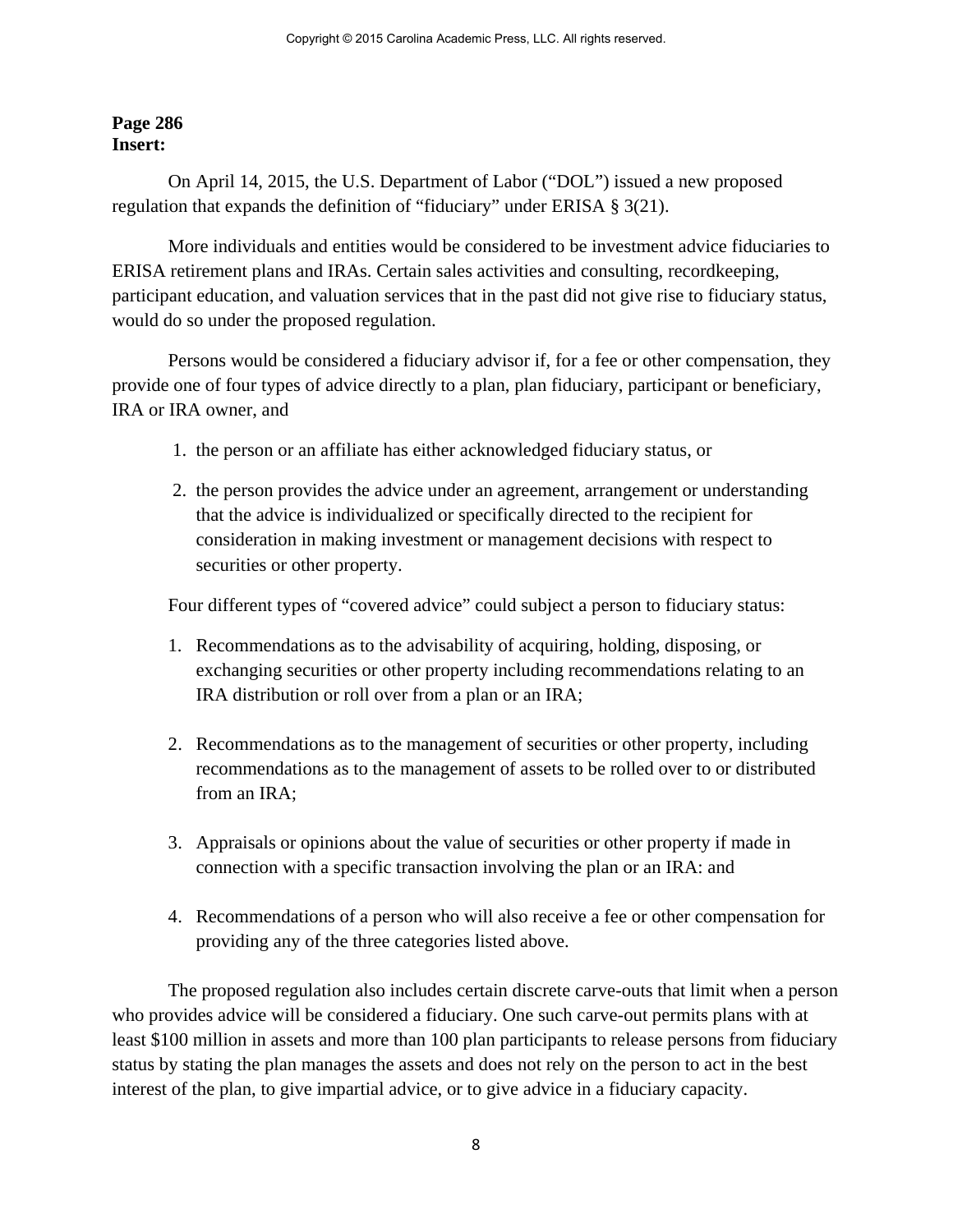## **Chapter 6 PLAN ADMINISTRATION**

**Page 371 Delete** *Moench v. Robertson* **and insert:** 

#### **Fifth Third Bancorp v. Dudenhoeffer**

134 S. Ct. 2459 (2014)

Justice BREYER delivered the opinion of the Court.

[ERISA] requires the fiduciary of a pension plan to act prudently in managing the plan's assets. [ERISA  $\S$  404(a)(1)(B)]. This case focuses upon that duty of prudence as applied to the fiduciary of an "employee stock ownership plan" (ESOP), a type of pension plan that invests primarily in the stock of the company that employs the plan participants.

 We consider whether, when an ESOP fiduciary's decision to buy or hold the employer's stock is challenged in court, the fiduciary is entitled to a defense-friendly standard that the lower courts have called a "presumption of prudence." The Courts of Appeals that have considered the question have held that such a presumption does apply, with the presumption generally defined as a requirement that the plaintiff make a showing that would not be required in an ordinary duty-of-prudence case, such as that the employer was on the brink of collapse.

We hold that no such presumption applies. Instead, ESOP fiduciaries are subject to the same duty of prudence that applies to ERISA fiduciaries in general, except that they need not diversify the fund's assets. [ERISA  $\S$  404(a)(2)].

I

 Petitioner Fifth Third Bancorp, a large financial services firm, maintains for its employees a defined-contribution retirement savings plan. Employees may choose to contribute a portion of their compensation to the Plan as retirement savings, and Fifth Third provides matching contributions of up to 4% of an employee's compensation. The Plan's assets are invested in 20 separate funds, including mutual funds and an ESOP. Plan participants can allocate their contributions among the funds however they like; Fifth Third's matching contributions, on the other hand, are always invested initially in the ESOP, though the participant can then choose to move them to another fund. The Plan requires the ESOP's funds to be "invested primarily in shares of common stock of Fifth Third."

 Respondents, who are former Fifth Third employees and ESOP participants, filed this putative class action in Federal District Court in Ohio. They claim that petitioners, Fifth Third and various Fifth Third officers, were fiduciaries of the Plan and violated the duties of loyalty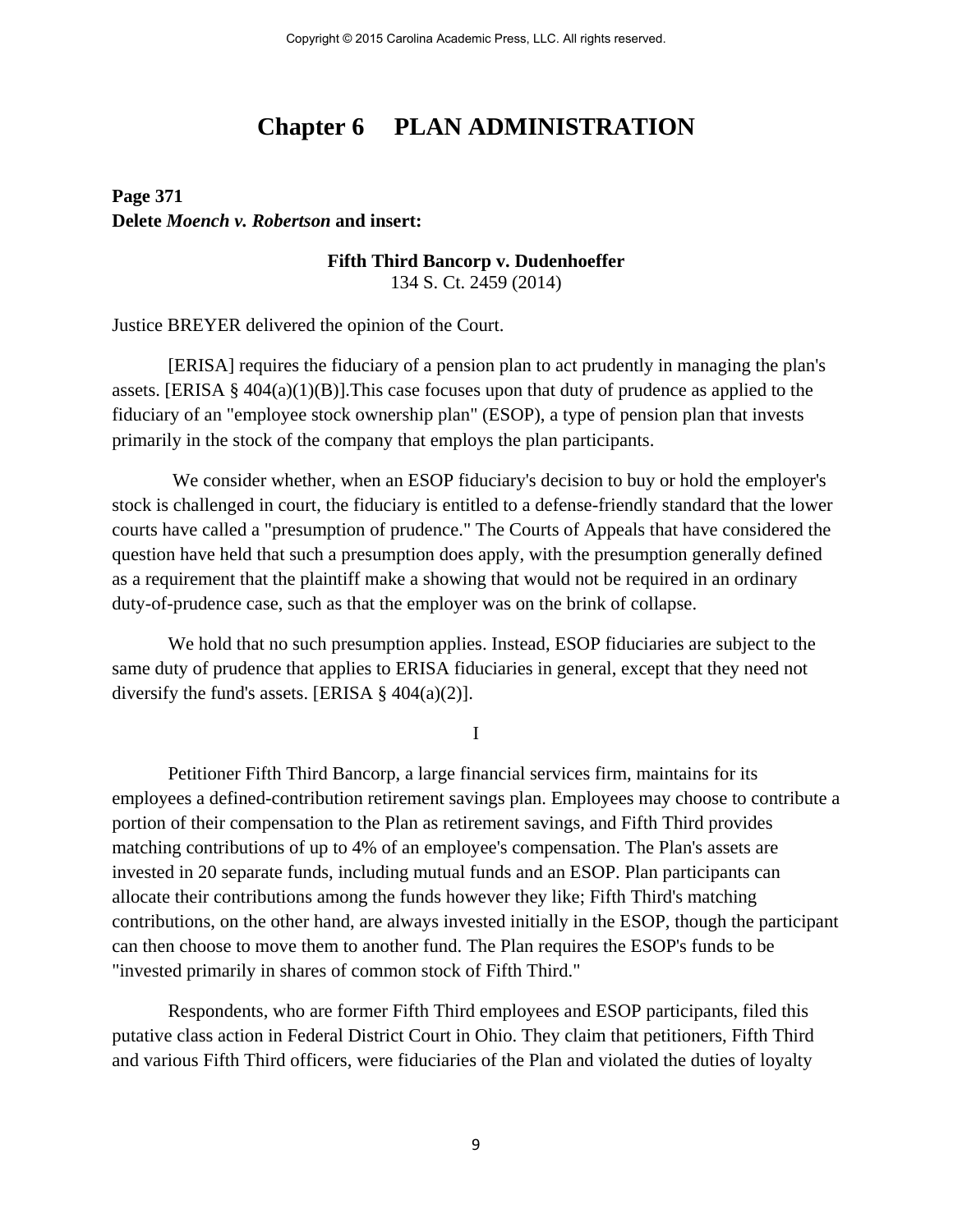and prudence imposed by ERISA. See [ERISA §§ 409(a), 502(a)(2)]. We limit our review to the duty-of-prudence claims.

 The complaint alleges that by July 2007, the fiduciaries knew or should have known that Fifth Third's stock was overvalued and excessively risky for two separate reasons. First, publicly available information such as newspaper articles provided early warning signs that subprime lending, which formed a large part of Fifth Third's business, would soon leave creditors high and dry as the housing market collapsed and subprime borrowers became unable to pay off their mortgages. Second, nonpublic information (which petitioners knew because they were Fifth Third insiders) indicated that Fifth Third officers had deceived the market by making material misstatements about the company's financial prospects. Those misstatements led the market to overvalue Fifth Third stock-the ESOP's primary investment-and so petitioners, using the participants' money, were consequently paying more for that stock than it was worth.

 The complaint further alleges that a prudent fiduciary in petitioners' position would have responded to this information in one or more of the following ways: (1) by selling the ESOP's holdings of Fifth Third stock before the value of those holdings declined, (2) by refraining from purchasing any more Fifth Third stock, (3) by canceling the Plan's ESOP option, and (4) by disclosing the inside information so that the market would adjust its valuation of Fifth Third stock downward and the ESOP would no longer be overpaying for it.

 Rather than follow any of these courses of action, petitioners continued to hold and buy Fifth Third stock. Then the market crashed, and Fifth Third's stock price fell by 74% between July 2007 and September 2009, when the complaint was filed. Since the ESOP's funds were invested primarily in Fifth Third stock, this fall in price eliminated a large part of the retirement savings that the participants had invested in the ESOP. (The stock has since made a partial recovery to around half of its July 2007 price.)

The District Court dismissed the complaint for failure to state a claim. The court began from the premise that where a lawsuit challenges ESOP fiduciaries' investment decisions, "the plan fiduciaries start with a presumption that their 'decision to remain invested in employer securities was reasonable.'" The court next held that this rule is applicable at the pleading stage and then concluded that the complaint's allegations were insufficient to overcome it.

 The Court of Appeals for the Sixth Circuit reversed. Although it agreed that ESOP fiduciaries are entitled to a presumption of prudence, it took the view that the presumption is evidentiary only and therefore does not apply at the pleading stage. Thus, the Sixth Circuit simply asked whether the allegations in the complaint were sufficient to state a claim for breach of fiduciary duty. It held that they were.

 In light of differences among the Courts of Appeals as to the nature of the presumption of prudence applicable to ESOP fiduciaries, we granted the fiduciaries' petition for certiorari.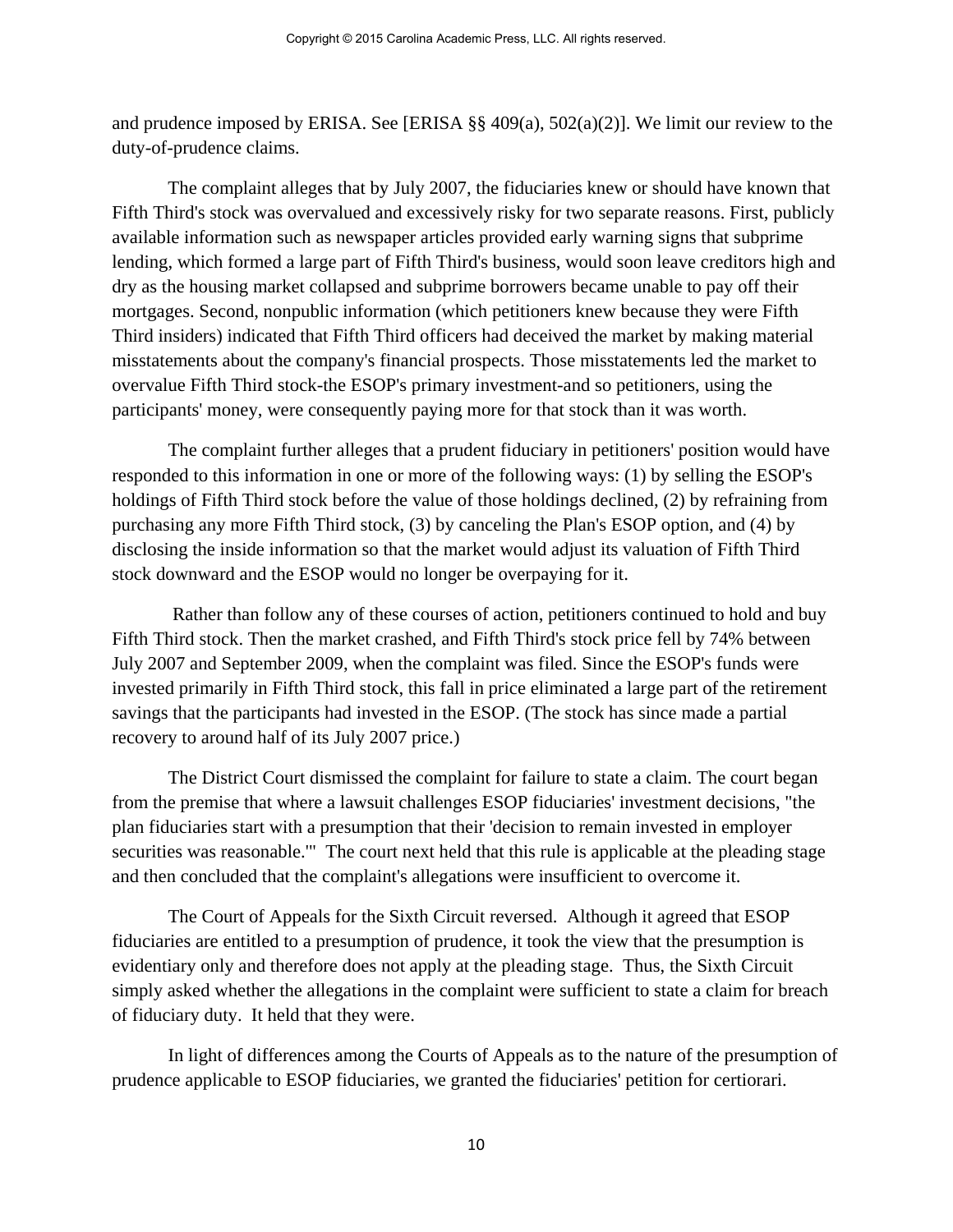\* \* \*

## II

A

 In applying a "presumption of prudence" that favors ESOP fiduciaries' purchasing or holding of employer stock, the lower courts have sought to reconcile congressional directives that are in some tension with each other. On the one hand, ERISA itself subjects pension plan fiduciaries to a duty of prudence. In a section titled "Fiduciary duties," [Court quotes ERISA §  $404(a)(1)(A)-(D).$ 

On the other hand, Congress recognizes that ESOPs are "designed to invest primarily in" the stock of the participants' employer, [ERISA  $\S$  407(d)(6)(A)], meaning that they are not prudently diversified. And it has written into law its "interest in encouraging" their use. One statutory provision says:

INTENT OF CONGRESS CONCERNING EMPLOYEE STOCK OWNERSHIP PLANS.-The Congress, in a series of laws [including ERISA] has made clear its interest in encouraging [ESOPs] as a bold and innovative method of strengthening the free private enterprise system which will solve the dual problems of securing capital funds for necessary capital growth and of bringing about stock ownership by all corporate employees. The Congress is deeply concerned that the objectives sought by this series of laws will be made unattainable by regulations and rulings which treat [ESOPs] as conventional retirement plans, which reduce the freedom of the employee trusts and employers to take the necessary steps to implement the plans, and which otherwise block the establishment and success of these plans. Tax Reform Act of 1976, s 803(h), 90 Stat. 1590.

In addition, and in keeping with this statement of intent, Congress has given ESOP fiduciaries a statutory exemption from some of the duties imposed on ERISA fiduciaries. ERISA specifically provides that, in the case of ESOPs and other eligible individual account plans, "the diversification requirement of [ERISA  $\S$  404(a)(1)(C)] and the prudence requirement (only to the extent that it requires diversification) of [ERISA  $\S$  404(a)(1)(B)] [are] not violated by acquisition or holding of [employer stock]." [ERISA § 404(a)(2)].

Thus, an ESOP fiduciary is not obliged under [ERISA  $\S$  404(a)(1)(C)] to "diversif[y] the investments of the plan so as to minimize the risk of large losses" or under [ERISA §  $404(a)(1)(B)$ ] to act "with the care, skill, prudence, and diligence" of a "prudent man" insofar as that duty "requires diversification."

B

11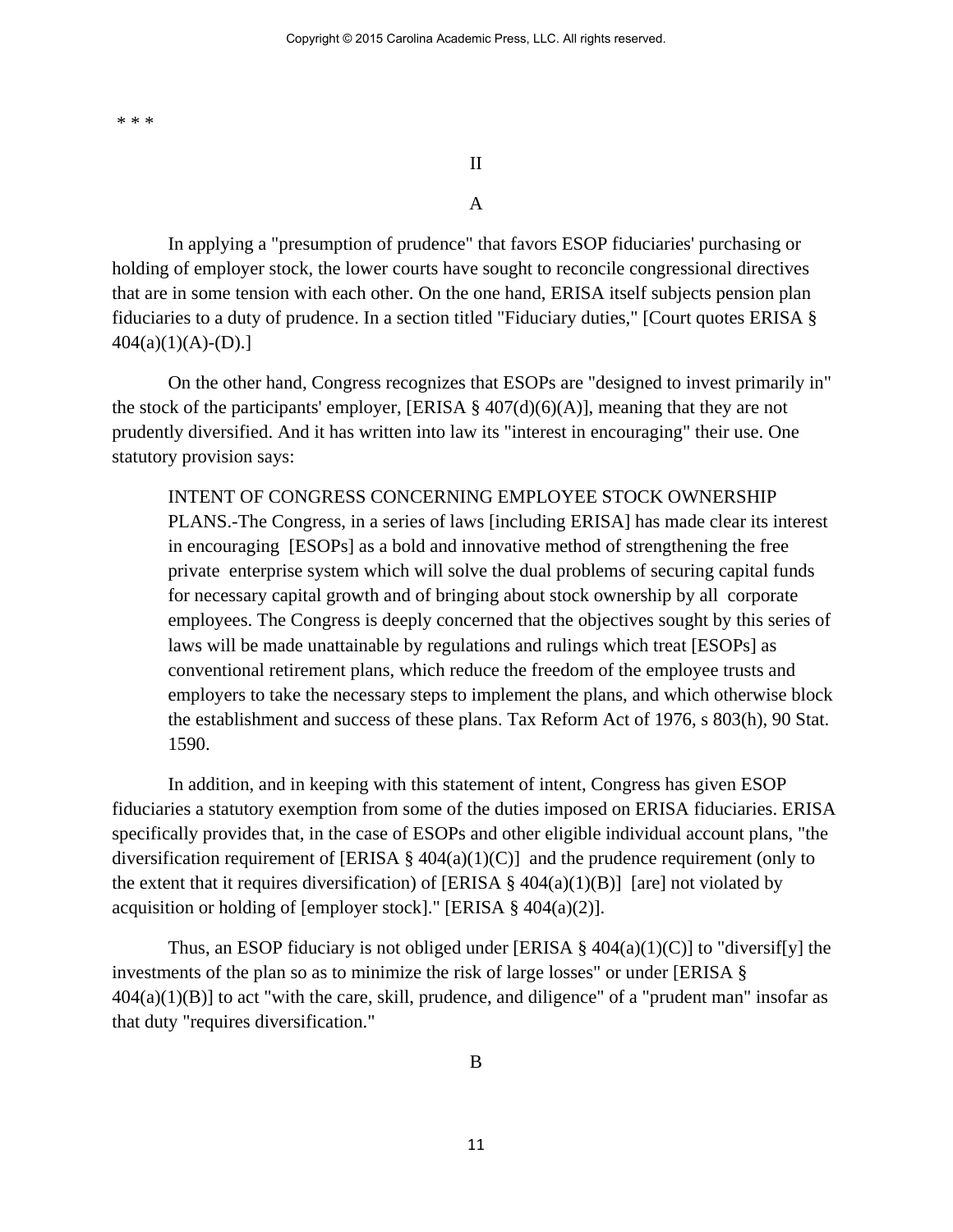Several Courts of Appeals have gone beyond ERISA's express provision that ESOP fiduciaries need not diversify by giving ESOP fiduciaries a "presumption of prudence" when their decisions to hold or buy employer stock are challenged as imprudent.

\*\*\*

We must decide whether ERISA contains some such presumption.

#### III

#### A

In our view, the law does not create a special presumption favoring ESOP fiduciaries. Rather, the same standard of prudence applies to all ERISA fiduciaries, including ESOP fiduciaries, except that an ESOP fiduciary is under no duty to diversify the ESOP's holdings. This conclusion follows from the pertinent provisions of ERISA, which are set forth above.

[ERISA §404(a)(1)(B)] "imposes a 'prudent person' standard by which to measure fiduciaries' investment decisions and disposition of assets." Massachusetts Mutual. Life Ins. Co. v. Russell, 473 U.S. 134, 143, n. 10 (1985). Section [404(a)(1)(C)] requires ERISA fiduciaries to diversify plan assets. And  $\lceil \frac{8}{9} \cdot 404(a)(2) \rceil$  establishes the extent to which those duties are loosened in the ESOP context to ensure that employers are permitted and encouraged to offer ESOPs. Section [404(a)(2)] makes no reference to a special "presumption" in favor of ESOP fiduciaries. It does not require plaintiffs to allege that the employer was on the "brink of collapse," under "extraordinary circumstances," or the like. Instead,  $\lceil \frac{8}{9} \cdot 404(a)(2) \rceil$  simply modifies the duties imposed by  $\S$  [404(a)(1)] in a precisely delineated way: It provides that an ESOP fiduciary is exempt from §  $[404(a)(1)(C)$ 's] diversification requirement and also from §  $[404(a)(1)(B)$ 's] duty of prudence, but "*only to the extent that it requires diversification*." § [404(a)(2)] (emphasis added).

Thus, ESOP fiduciaries, unlike ERISA fiduciaries generally, are not liable for losses that result from a failure to diversify. But aside from that distinction, because ESOP fiduciaries are ERISA fiduciaries and because  $\S$  [404(a)(1)(B)'s] duty of prudence applies to all ERISA fiduciaries, ESOP fiduciaries are subject to the duty of prudence just as other ERISA fiduciaries are.

#### B

 Petitioners make several arguments to the contrary. First, petitioners argue that the special purpose of an ESOP-investing participants' savings in the stock of their employer-calls for a presumption that such investments are prudent. \* \* \*

We cannot accept the claim that underlies this argument, namely, that the content of ERISA's duty of prudence varies depending upon the specific nonpecuniary goal set out in an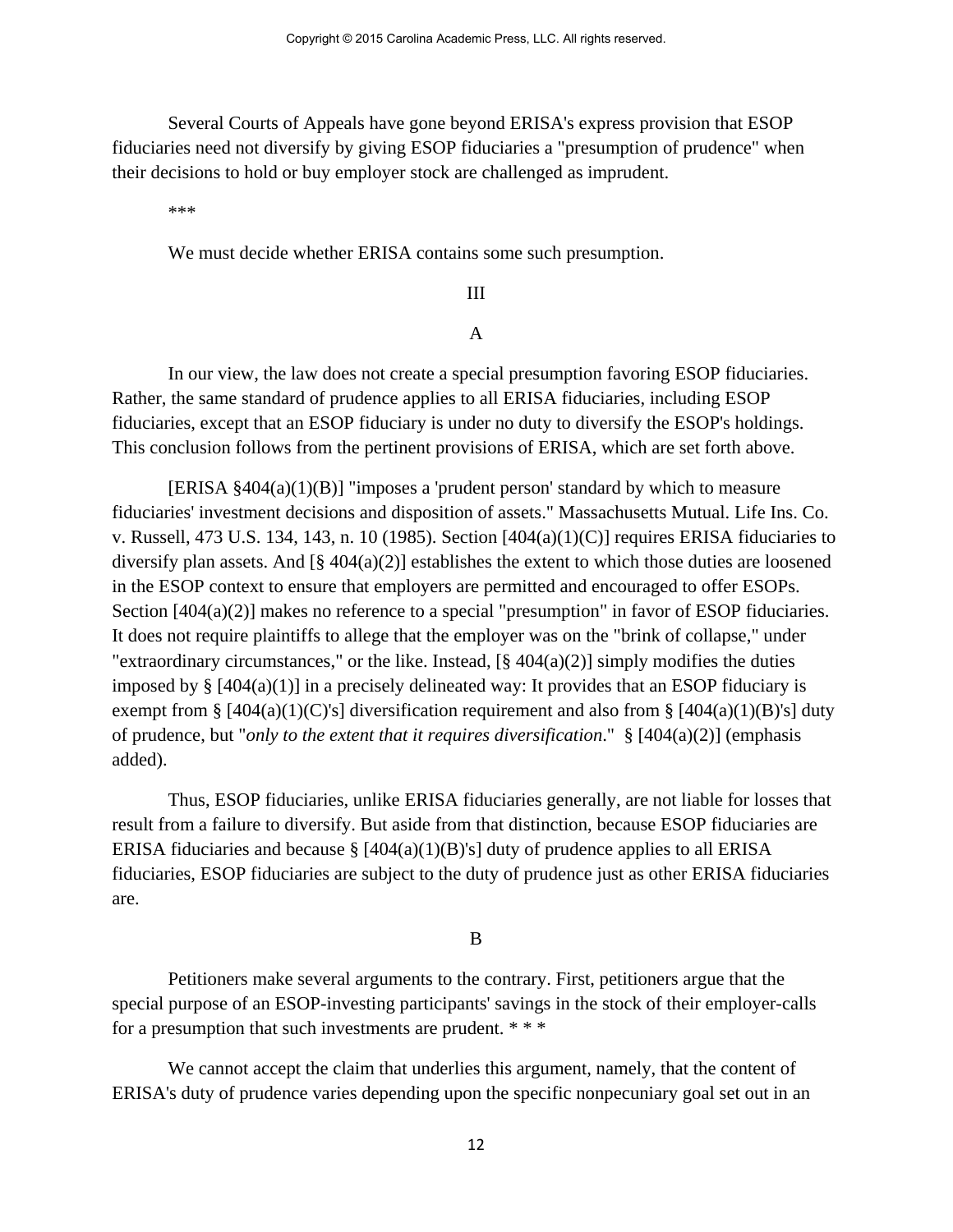ERISA plan, such as what petitioners claim is the nonpecuniary goal here. Taken in context, §  $[404(a)(1)(B)$ 's] reference to "an enterprise of a like character and with like aims" means an enterprise with what the immediately preceding provision calls the "exclusive purpose" to be pursued by all ERISA fiduciaries: "providing benefits to participants and their beneficiaries" while "defraying reasonable expenses of administering the plan." §§ [404(a)(1)(A)(i), (ii)]. Read in the context of ERISA as a whole, the term "benefits" in the provision just quoted must be understood to refer to the sort of *financial* benefits (such as retirement income) that trustees who manage investments typically seek to secure for the trust's beneficiaries. Cf. § [3(2)(A)] (defining "employee pension benefit plan" and "pension plan" to mean plans that provide employees with "retirement income" or other "deferral of income"). The term does not cover nonpecuniary benefits like those supposed to arise from employee ownership of employer stock.

Consider the statute's requirement that fiduciaries act "in accordance with the documents and instruments governing the plan insofar as such documents and instruments are consistent with the provisions of this subchapter."  $\S [404(a)(1)(D)]$ . This provision makes clear that the duty of prudence trumps the instructions of a plan document, such as an instruction to invest exclusively in employer stock even if financial goals demand the contrary. See also  $\S$  [410(a)] (With irrelevant exceptions, "any provision in an agreement or instrument which purports to relieve a fiduciary from responsibility ... for any ... duty under this part shall be void as against public policy"). This rule would make little sense if, as petitioners argue, the duty of prudence is defined by the aims of the particular plan as set out in the plan documents, since in that case the duty of prudence could never conflict with a plan document.

Consider also §  $[404(a)(2)]$ , which exempts an ESOP fiduciary from §  $[404(a)(1)(B)$ 's] duty of prudence but "only to the extent that it requires diversification." What need would there be for this specific provision were the nature of  $\S [404(a)(1)(B)']$  duty of prudence altered anyway in the case of an ESOP in light of the ESOP's aim of promoting employee ownership of employer stock? Cf. Arlington Central School Dist. Bd. of Ed. v. Murphy, 548 U.S. 291, 299, n. 1 (2006) ("[I]t is generally presumed that statutes do not contain surplusage").

Petitioners are right to point out that Congress, in seeking to permit and promote ESOPs, was pursuing purposes other than the financial security of plan participants. See, e.g., Tax Reform Act of 1976, § 803(h), 90 Stat. 1590 (Congress intended ESOPs to help "secur[e] capital funds for necessary capital growth and ... brin[g] about stock ownership by all corporate employees"). Congress pursued those purposes by promoting ESOPs with tax incentives. See 26 U.S.C. §§ 402(e)(4), 404(k), 1042. And it also pursued them by exempting ESOPs from ERISA's diversification requirement, which otherwise would have precluded their creation. 29 U.S.C. § 1104(a)(2). But we are not convinced that Congress also sought to promote ESOPs by further relaxing the duty of prudence as applied to ESOPs with the sort of presumption proposed by petitioners.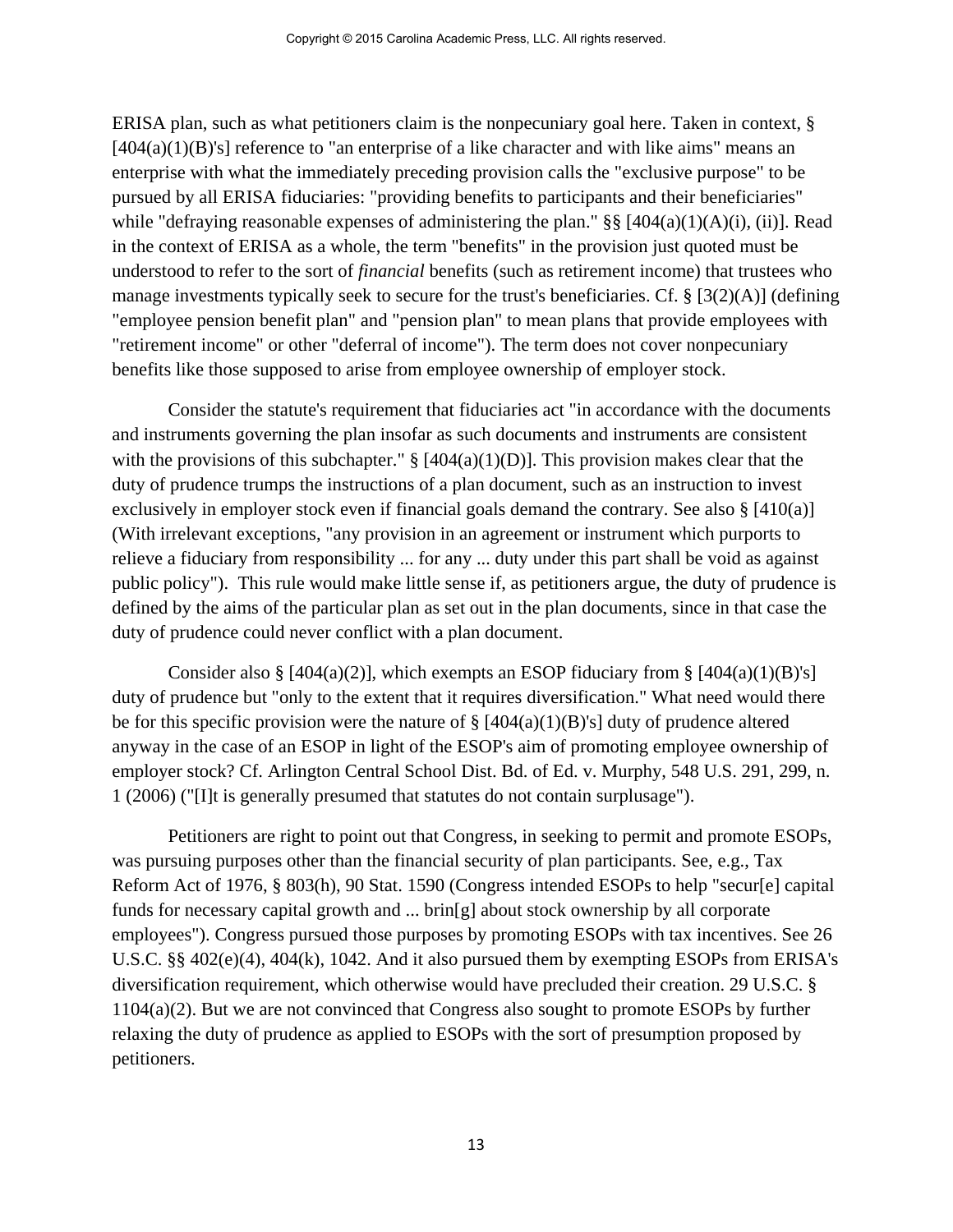Second, and relatedly, petitioners contend that the duty of prudence should be read in light of the rule under the common law of trusts that "the settlor can reduce or waive the prudent man standard of care by specific language in the trust instrument." \* \* \* This argument fails, however, in light of this Court's holding that, by contrast to the rule at common law, "trust documents cannot excuse trustees from their duties under ERISA." Central States, Southeast & Southwest Areas Pension Fund, 472 U.S., at 568; see also [ERSIA §§ [404(a)(1)(D), 410(a).]

 Third, petitioners argue that subjecting ESOP fiduciaries to a duty of prudence without the protection of a special presumption will lead to conflicts with the legal prohibition on insider trading. The potential for conflict arises because ESOP fiduciaries often are company insiders and because suits against insider fiduciaries frequently allege, as the complaint in this case alleges, that the fiduciaries were imprudent in failing to act on inside information they had about the value of the employer's stock.

This concern is a legitimate one. But an ESOP-specific rule that a fiduciary does not act imprudently in buying or holding company stock unless the company is on the brink of collapse (or the like) is an ill-fitting means of addressing it. While ESOP fiduciaries may be more likely to have insider information about a company that the fund is investing in than are other ERISA fiduciaries, the potential for conflict with the securities laws would be the same for a non-ESOP fiduciary who had relevant inside information about a potential investment. And the potential for conflict is the same for an ESOP fiduciary whose company is on the brink of collapse as for a fiduciary who is invested in a healthier company. (Surely a fiduciary is not obligated to break the insider trading laws even if his company is about to fail.) The potential for conflict therefore does not persuade us to accept a presumption of the sort adopted by the lower courts and proposed by petitioners. We discuss alternative means of dealing with the potential for conflict in Part IV, infra.

Finally, petitioners argue that, without some sort of special presumption, the threat of costly duty-of-prudence lawsuits will deter companies from offering ESOPs to their employees, contrary to the stated intent of Congress. ESOP plans instruct their fiduciaries to invest in company stock, and  $\S [404(a)(1)(D)]$  requires fiduciaries to follow plan documents so long as they do not conflict with ERISA. Thus, in many cases an ESOP fiduciary who fears that continuing to invest in company stock may be imprudent finds himself between a rock and a hard place: If he keeps investing and the stock goes down he may be sued for acting imprudently in violation of  $\S$  [404(a)(1)(B)], but if he stops investing and the stock goes up he may be sued for disobeying the plan documents in violation of  $\S [404(a)(1)(D)]$ . \* \*\* Petitioners argue that, given the threat of such expensive litigation, ESOPs cannot thrive unless their fiduciaries are granted a defense-friendly presumption.

Petitioners are basically seeking relief from what they believe are meritless, economically burdensome lawsuits. We agree that Congress sought to encourage the creation of ESOPs. And we have recognized that "ERISA represents a ' "careful balancing" between ensuring fair and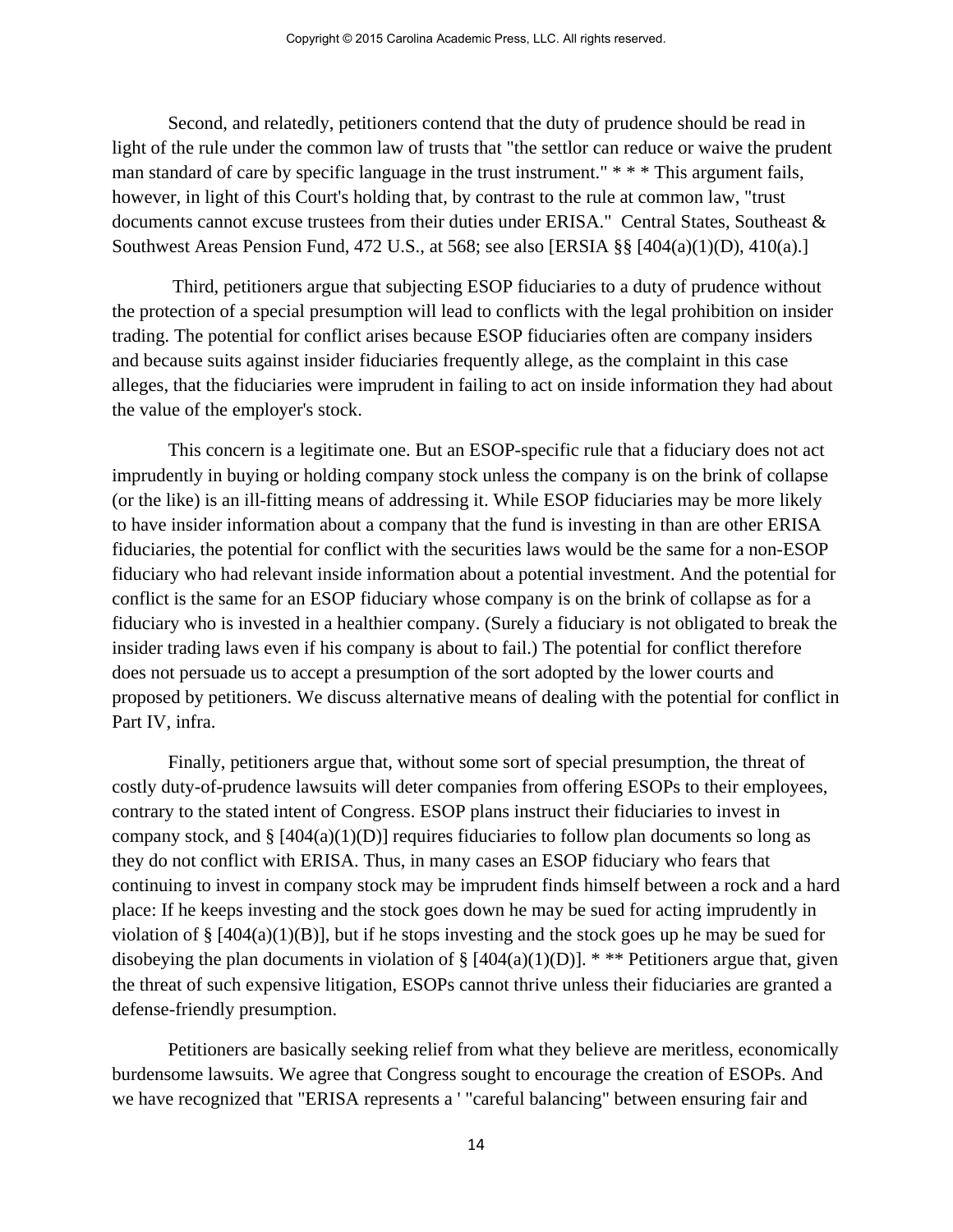prompt enforcement of rights under a plan and the encouragement of the creation of such plans.' "  $***$ 

 At the same time, we do not believe that the presumption at issue here is an appropriate way to weed out meritless lawsuits or to provide the requisite "balancing." The proposed presumption makes it impossible for a plaintiff to state a duty-of-prudence claim, no matter how meritorious, unless the employer is in very bad economic circumstances. Such a rule does not readily divide the plausible sheep from the meritless goats. That important task can be better accomplished through careful, context-sensitive scrutiny of a complaint's allegations. We consequently stand by our conclusion that the law does not create a special presumption of prudence for ESOP fiduciaries.

IV

We consider more fully one important mechanism for weeding out meritless claims, the motion to dismiss for failure to state a claim. That mechanism, which gave rise to the lower court decisions at issue here, requires careful judicial consideration of whether the complaint states a claim that the defendant has acted imprudently. Because the content of the duty of prudence turns on "the circumstances ... prevailing" at the time the fiduciary acts,  $\S$  [404(a)(1)(B)], the appropriate inquiry will necessarily be context specific.

The District Court in this case granted petitioners' motion to dismiss the complaint because it held that respondents could not overcome the presumption of prudence. The Court of Appeals, by contrast, concluded that no presumption applied. And we agree with that conclusion. The Court of Appeals, however, went on to hold that respondents had stated a plausible duty-ofprudence claim. The arguments made here, along with our review of the record, convince us that the judgment of the Court of Appeals should be vacated and the case remanded. On remand, the Court of Appeals should apply the pleading standard as discussed in Twombly and Iqbal in light of the following considerations.

#### A

 Respondents allege that, as of July 2007, petitioners knew or should have known in light of publicly available information, such as newspaper articles, that continuing to hold and purchase Fifth Third stock was imprudent. \* \* \*

In our view, where a stock is publicly traded, allegations that a fiduciary should have recognized from publicly available information alone that the market was over- or undervaluing the stock are implausible as a general rule, at least in the absence of special circumstances. \* \* \*

 In other words, a fiduciary usually "is not imprudent to assume that a major stock market ... provides the best estimate of the value of the stocks traded on it that is available to him."  $***$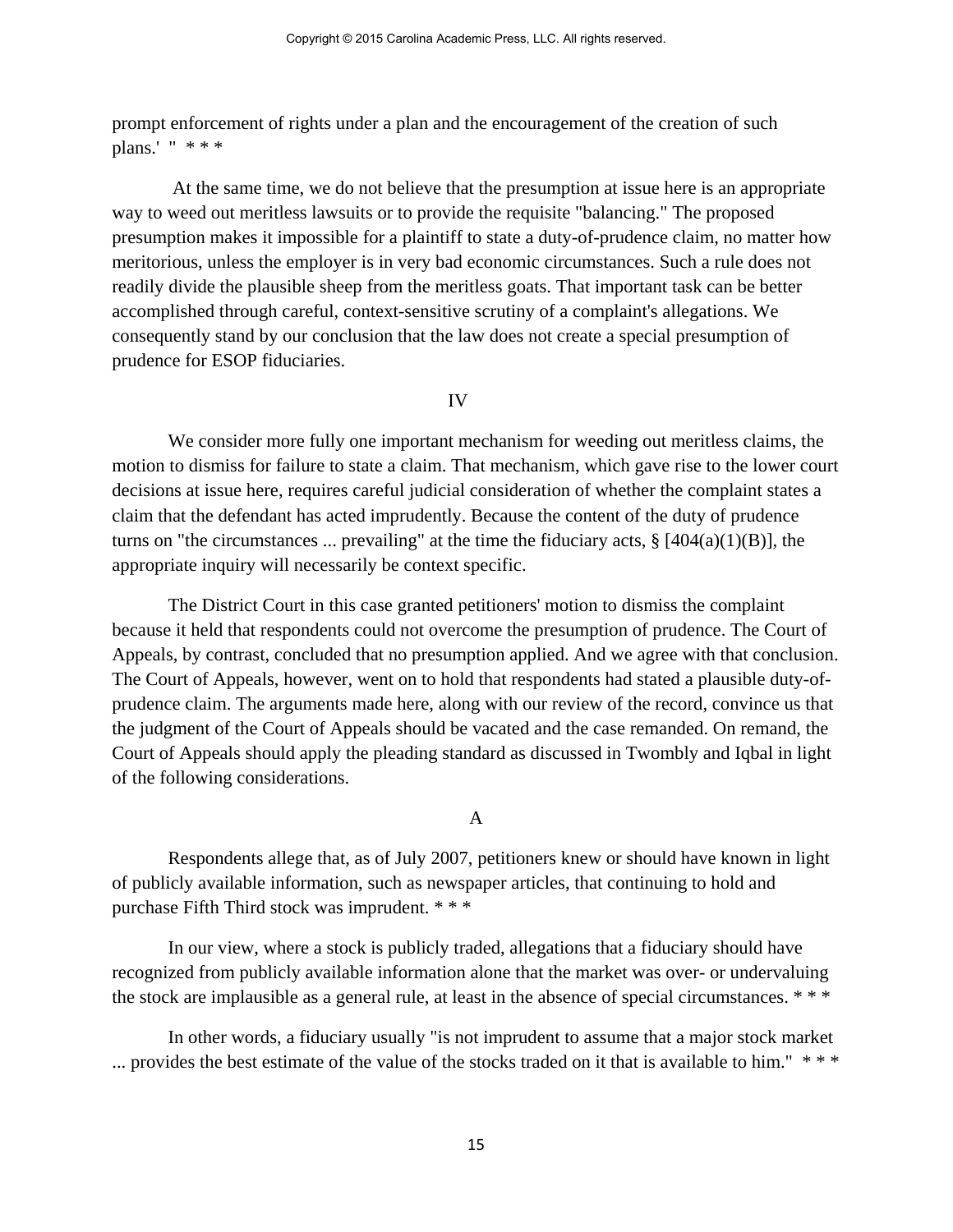We do not here consider whether a plaintiff could nonetheless plausibly allege imprudence on the basis of publicly available information by pointing to a special circumstance affecting the reliability of the market price as " 'an unbiased assessment of the security's value in light of all public information,' " Halliburton Co., supra, at ---- (slip op., at 12) (quoting Amgen Inc., supra, at ---- (slip op., at 5)), that would make reliance on the market's valuation imprudent. \* \* \*

B

 Respondents also claim that petitioners behaved imprudently by failing to act on the basis of nonpublic information that was available to them because they were Fifth Third insiders. \* \* \*

To state a claim for breach of the duty of prudence on the basis of inside information, a plaintiff must plausibly allege an alternative action that the defendant could have taken that would have been consistent with the securities laws and that a prudent fiduciary in the same circumstances would not have viewed as more likely to harm the fund than to help it. The following three points inform the requisite analysis.

 First, in deciding whether the complaint states a claim upon which relief can be granted, courts must bear in mind that the duty of prudence, under ERISA as under the common law of trusts, does not require a fiduciary to break the law. \* \* \* Federal securities laws "are violated when a corporate insider trades in the securities of his corporation on the basis of material, nonpublic information." United States v. O'Hagan, 521 U.S. 642, 651-652 (1997). As every Court of Appeals to address the question has held, ERISA's duty of prudence cannot require an ESOP fiduciary to perform an action-such as divesting the fund's holdings of the employer's stock on the basis of inside information-that would violate the securities laws. \*\*\*

Second, where a complaint faults fiduciaries for failing to decide, on the basis of the inside information, to refrain from making additional stock purchases or for failing to disclose that information to the public so that the stock would no longer be overvalued, additional considerations arise. The courts should consider the extent to which an ERISA-based obligation either to refrain on the basis of inside information from making a planned trade or to disclose inside information to the public could conflict with the complex insider trading and corporate disclosure requirements imposed by the federal securities laws or with the objectives of those laws. \* \* \* The U.S. Securities and Exchange Commission has not advised us of its views on these matters, and we believe those views may well be relevant.

Third, lower courts faced with such claims should also consider whether the complaint has plausibly alleged that a prudent fiduciary in the defendant's position could not have concluded that stopping purchases-which the market might take as a sign that insider fiduciaries viewed the employer's stock as a bad investment-or publicly disclosing negative information would do more harm than good to the fund by causing a drop in the stock price and a concomitant drop in the value of the stock already held by the fund.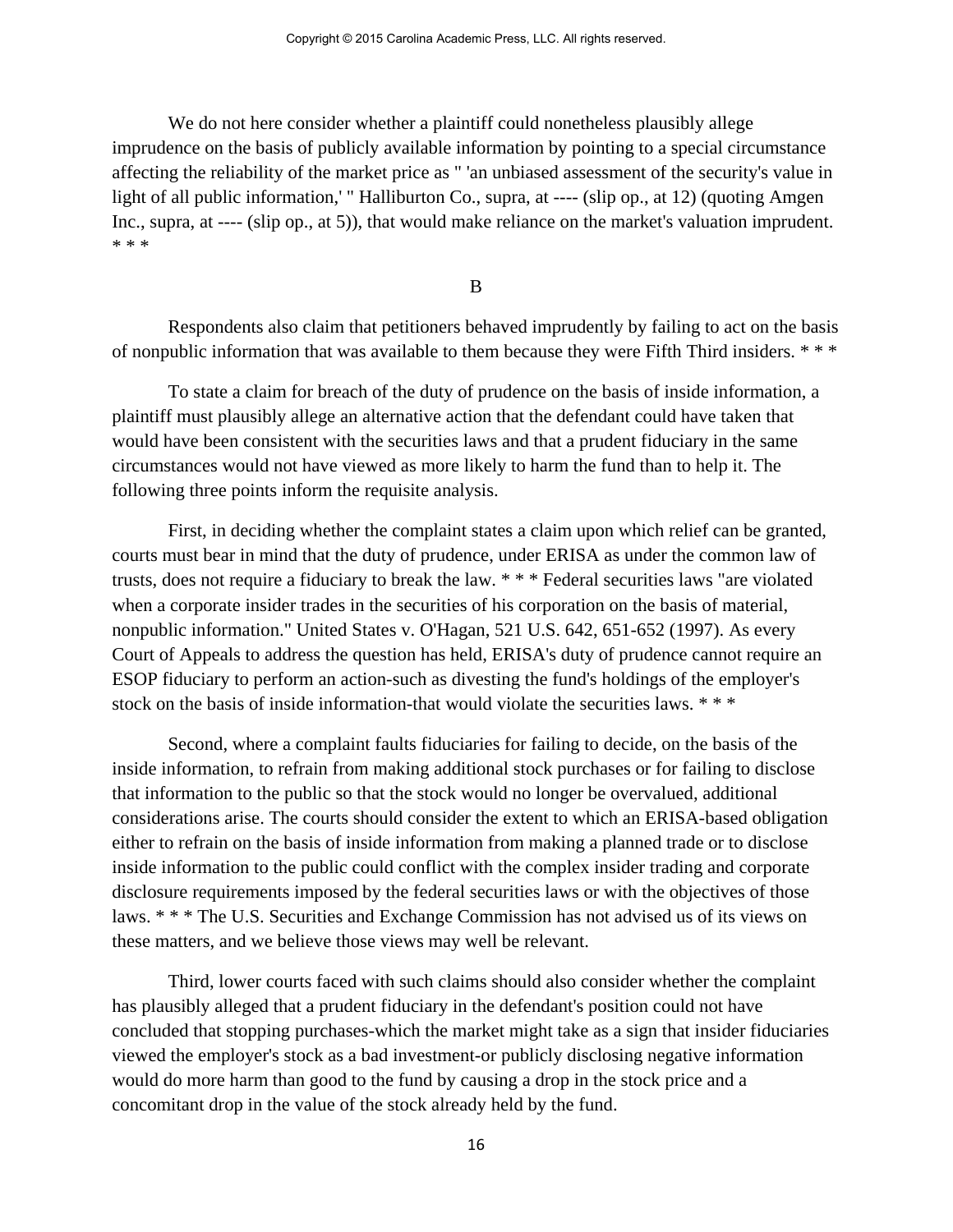\* \* \*

We leave it to the courts below to apply the foregoing to the complaint in this case in the first instance. The judgment of the Court of Appeals for the Sixth Circuit is vacated and the case is remanded for further proceedings consistent with this opinion.

It is so ordered.

## **Page 401 Delete** *Tibble v. Edison International* **and insert:**

### **Tibble v. Edison International**

711 F.3d 1061 ( $9^{th}$  Cir. 2013)

 Edison International is a holding company for various electric utilities and other energy interests including Southern California Edison Company and the Edison Mission Group (collectively "Edison"), which itself consists of the Chicago-based Midwest Generation. Like most employer-organizations offering pensions today, Edison sponsors a 401(k) retirement plan for its workforce. During litigation, the total valuation of the "Edison 401(k) Savings Plan" was \$3.8 billion, and it served approximately 20,000 employee-beneficiaries across the entire Edison International workforce.

 To assist their decision making, Edison employees are provided a menu of possible investment options. Originally they had six choices. In response to a study and union negotiations, in 1999 the Plan grew to contain ten institutional or commingled pools, forty mutual fund-type investments, and an indirect investment in Edison stock known as a unitized fund. The mutual funds were similar to those offered to the general investing public, so-called retail-class mutual funds, which had higher administrative fees than alternatives available only to institutional investors.

 Past and present Midwest Generation employees sued under the Employee Retirement Income Security Act of 1974 (ERISA) and obtained certification as a class action representing the whole of Edison's eligible workforce. Beneficiaries objected to the inclusion of the retailclass mutual funds, specifically claiming that their inclusion had been imprudent. . . Beneficiaries also claimed that offering a unitized stock fund, money market-style investments, and mutual funds, had been imprudent. \*\*\*

III

Edison claims that beneficiaries' entire case is proscribed by ERISA  $\S$  404(c), a safe harbor that can apply to a pension plan that "provides for individual accounts and permits a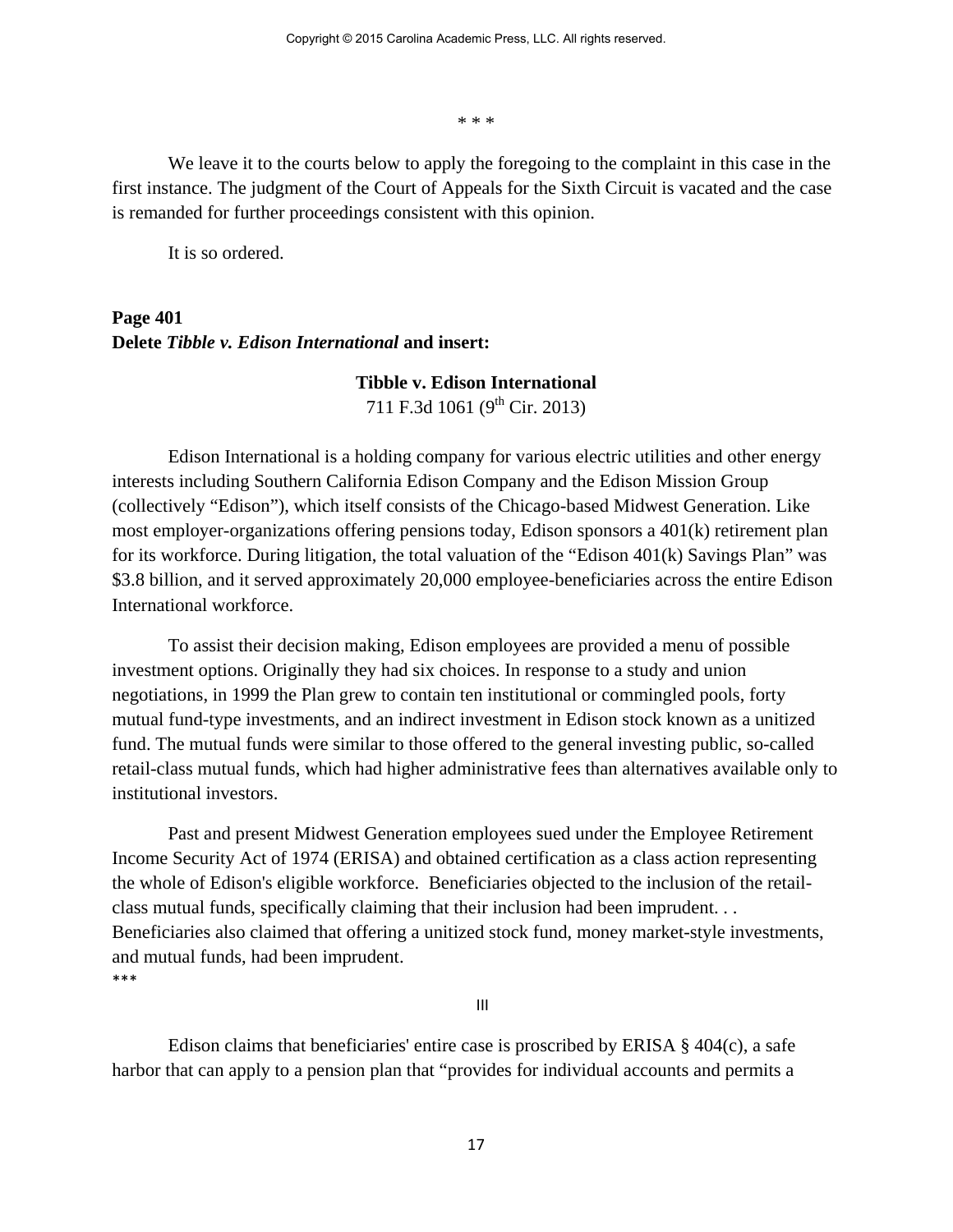participant or beneficiary to exercise control over the assets in his account." [ERISA §  $404(c)(1)(A).$ ]

 As the Edison 401(k) is clearly such a plan we consider the terms of section  $404(c)(1)$ A $(i)$ ). It provides that:

 "[N]o person who is otherwise a fiduciary shall be liable under this part for any loss, or by reason of any breach, which results from such participant's or beneficiary's exercise of control." [ERISA §  $404(c)(1)(A)(ii)$ ]

 Edison reads this statutory language as insulating it from all of beneficiaries' claims because each challenged investment was a product of a "participant's or beneficiary's exercise of control," by virtue of his selection of it from the Plan menu. Disagreeing, the DOL directs us to its previously announced interpretations. In a 1992 regulation it stated that in order to fall within section 404's ambit, the breach or loss would need to be the "direct and necessary result" of the action by the beneficiary. 29 C.F.R.  $\S$  2550.404c–1(d)(2). A preamble that went through the notice-and-comment process and appeared in the agency's final rule, stated that "the act of limiting or designating investment options which are intended to constitute all or part of the investment universe of an ERISA section 404(c) plan is a fiduciary function which ... is not a direct or necessary result of any participant direction." 57 Fed. Reg. 46,922, (Oct. 13, 1992). \*\*\*

Congress gave the Secretary of Labor authority to promulgate binding regulations interpreting Title I of ERISA, which includes section 404(c). It also empowered the Secretary to bring civil enforcement actions. \*\*\*

 Thus as cogently explained by DOL in its brief, "the selection of the particular funds to include and retain as investment options in a retirement plan is the responsibility of the plan's fiduciaries, and logically precedes (and thus cannot 'result[ ] from') a participant's decision to invest in any particular option." The preamble to the 1992 final rule states:

\*\*\*Thus, for example, in the case of look-through investment vehicles, the plan fiduciary has a fiduciary obligation to prudently select such vehicles, as well as a residual fiduciary obligation to periodically evaluate the performance of such vehicles to determine, based on that evaluation, whether the vehicles should continue to be available as participant investment options. \*\*\*

 In an opinion that has been read by some to support the no-deference view, the Third Circuit keyed in on the fact that section 404(c) also speaks of "any loss" resulting from a participant's control. . . it is admittedly the case that monetary damage flowing from a fiduciary's imprudent design of the investment menu passes through the participant, as intermediary. But is it proper to conclude that those losses, in the language of section 404(c), "result from" the participant's choice? This might seem an odd question given that, literally speaking, there can be no loss without the participant selecting an investment.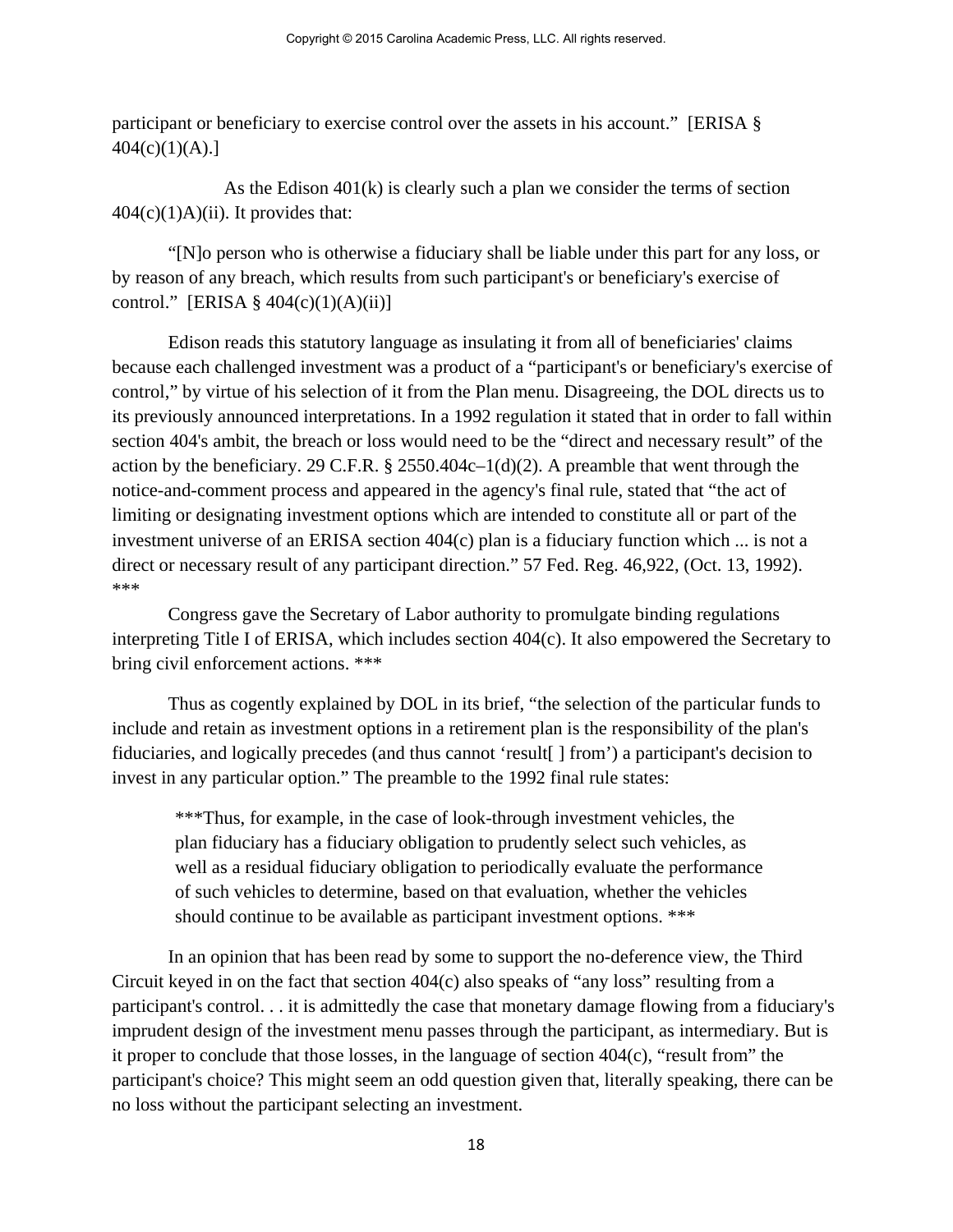Undoubtedly, in these situations, a fiduciary's decision to include an investment option on the plan menu also is a cause of any participant's loss. Confronted with this difficulty, DOL has effectively imported the tort-law notion of proximate cause to conclude that the most salient cause (as between the two) is the fiduciary's imprudence.

 We deem this "a reasonable interpretation of the statute." ERISA "allocates liability for plan-related misdeeds in reasonable proportion to the respective actors' power to control and prevent the misdeeds." As compared to the beneficiary, the fiduciary is better situated to prevent the losses that would stem from the inclusion of unsound investment options. It can design a prudent menu of options.\*\*\*

We now turn to the merits of the main appeal. . .

 Under the common law of trusts, which helps inform ERISA, a fiduciary "is duty-bound 'to make such investments and only such investments as a prudent [person] would make of his own property having in view the preservation of the [Plan] and the amount and regularity of the income to be derived.'"

 A mutual fund is a pool of assets, chiefly a portfolio of securities bought with the capital contributions of the fund's shareholders. Beneficiaries seek a ruling that including mutual funds of the sort available to the investing public at large ("retail" or "brand-name" funds) is categorically imprudent. . . .

 Also before us under the mutual fund umbrella is beneficiaries' claim that the particular mutual funds Edison selected charged excessive fees, which rendered their inclusion imprudent. Part of this challenge is a broadside against retail-class mutual funds, which do generally have higher expense ratios than their institutional-class counterparts. As the district court explained in its post-trial findings of fact, this is because with institutional-class mutual funds "the amount of assets invested is far greater than [that associated with] the typical individual investor." The Seventh Circuit has repeatedly rejected the argument that a fiduciary "should have offered only 'wholesale' or 'institutional' funds. ("[N]othing in ERISA requires [a] fiduciary to scour the market to find and offer the cheapest possible fund (which might, of course, be plagued by other problems)."). We agree. There are simply too many relevant considerations for a fiduciary, for that type of bright-line approach to prudence to be tenable (a fiduciary might "have chosen funds with higher fees for any number of reasons, including potential for higher return, lower financial risk, more services offered, or greater management flexibility").

 Beneficiaries also charge that the inclusion of the unitized stock investment was imprudent, despite it being an industry standard for large 401(k)'s. Their main contention is that during the class period a roughly 77% gain in Edison's stock price yielded Plan investors only around a 67% return. But hindsight is the wrong metric for evaluating fiduciary duty.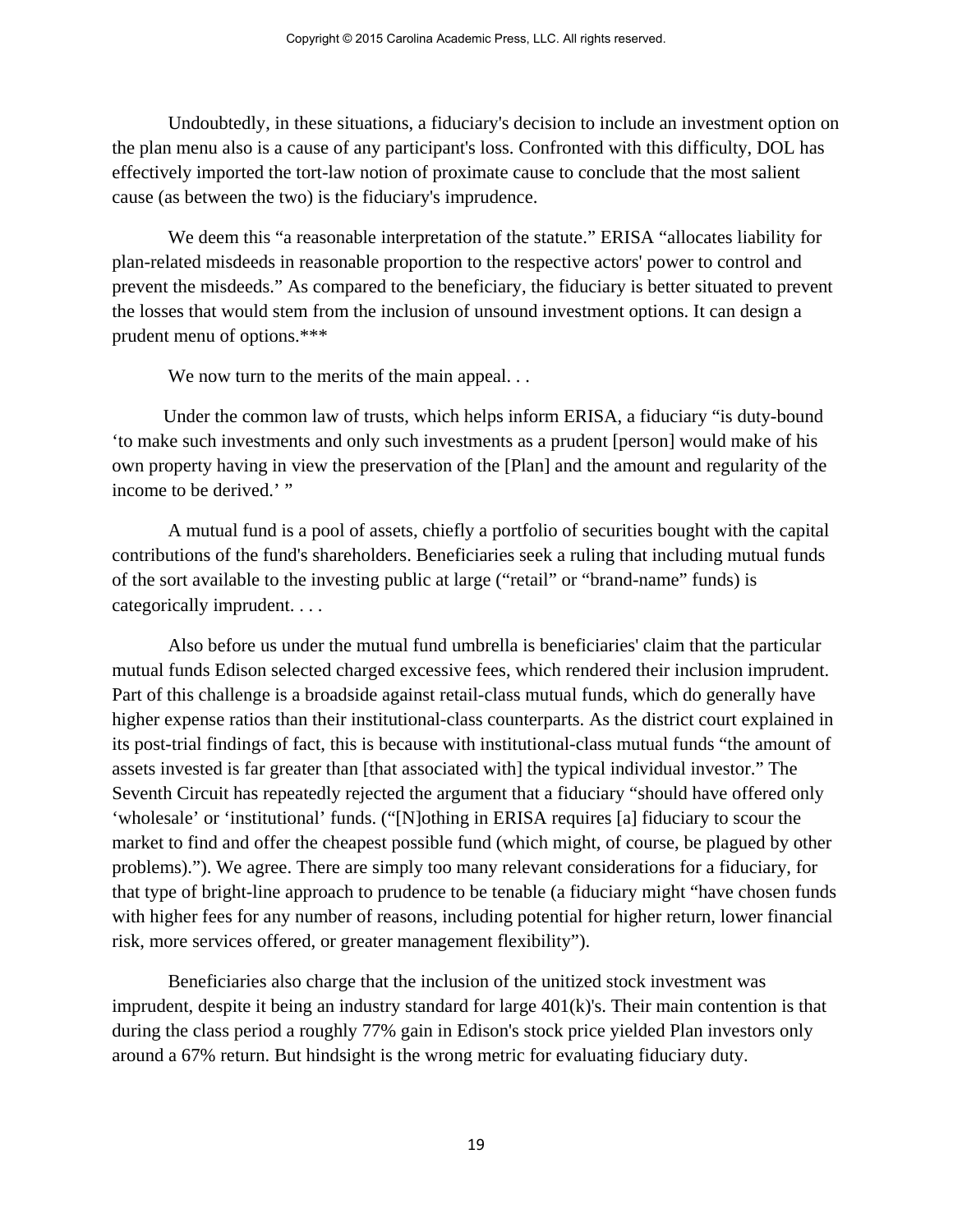This dilution, or "investment drag," that occurs when stock prices rise as compared to a direct stock investment is a well-recognized characteristic of unitized funds. The reason they are called "unitized" is that participants own units of a fund that invests primarily in company stock, but also in "cash and other similar highly liquid investments." These non-stock portions of the unitized fund generate lower rates of return than does the stock. Why use the device then? The advantages are twofold. The cash-buffer gives investors increased liquidity (explaining that money can be dispersed without delay because sales of units are paid out from the cash). Also, "in a market in which the relevant stock is declining, the presence of cash in the fund would be a good thing" because it functions as a hedge.

 Continuing with our application of the prudence standard, we confront the final issue in the case: Edison's argument on cross appeal that the district court erred in concluding—after a three-day bench trial and months of post-trial evidence and briefing—that the company had been imprudent in deciding to include retail-class shares of three specific mutual funds in the Plan menu. The basis of liability was not the mere inclusion of retail-class shares, as the court had rejected that claim on summary judgment. Instead, beneficiaries prevailed on a theory that Edison has failed to investigate the possibility of institutional-share class alternatives.

 In reviewing a judgment after a bench trial, we evaluate the district court's factual findings "for clear error and its legal conclusions de novo."

 Here, the lower court's unchallenged findings are that during the relevant time period (i) all three funds offered institutional options in which the Edison 401(k) Savings Plan almost certainly could have participated, (ii) those options were in the range of 24 to 40 basis points cheaper than the retail class options the Plan did include, and—crucially—(iii) between the class profiles, there were no salient differences in the investment quality or management.

 Since at least 1999, Edison has contracted with Hewitt Financial Services ("HFS") for investment consulting advice. It argued below, and re-urges here, that it reasonably depended on HFS for advice about which mutual fund share classes should be selected for the Plan.

 [T]o keep Edison abreast of developments, it provides the Committee with monthly, quarterly, and annual investment reports. We offer this background to illustrate a point, which, though it should be unmistakable, seems to have eluded Edison in its briefing. HFS is its consultant, not the fiduciary. "

 The district court found that Edison failed to satisfy element (3)—reasonable reliance. We agree. Just as fiduciaries cannot blindly rely on counsel or on credit rating agencies, a firm in Edison's position cannot reflexively and uncritically adopt investment recommendations. The trial evidence—from both beneficiaries' and Edison's own experts—shows that an experienced investor would have reviewed all available share classes and the relative costs of each when selecting a mutual fund. The district court found an utter absence of evidence that Edison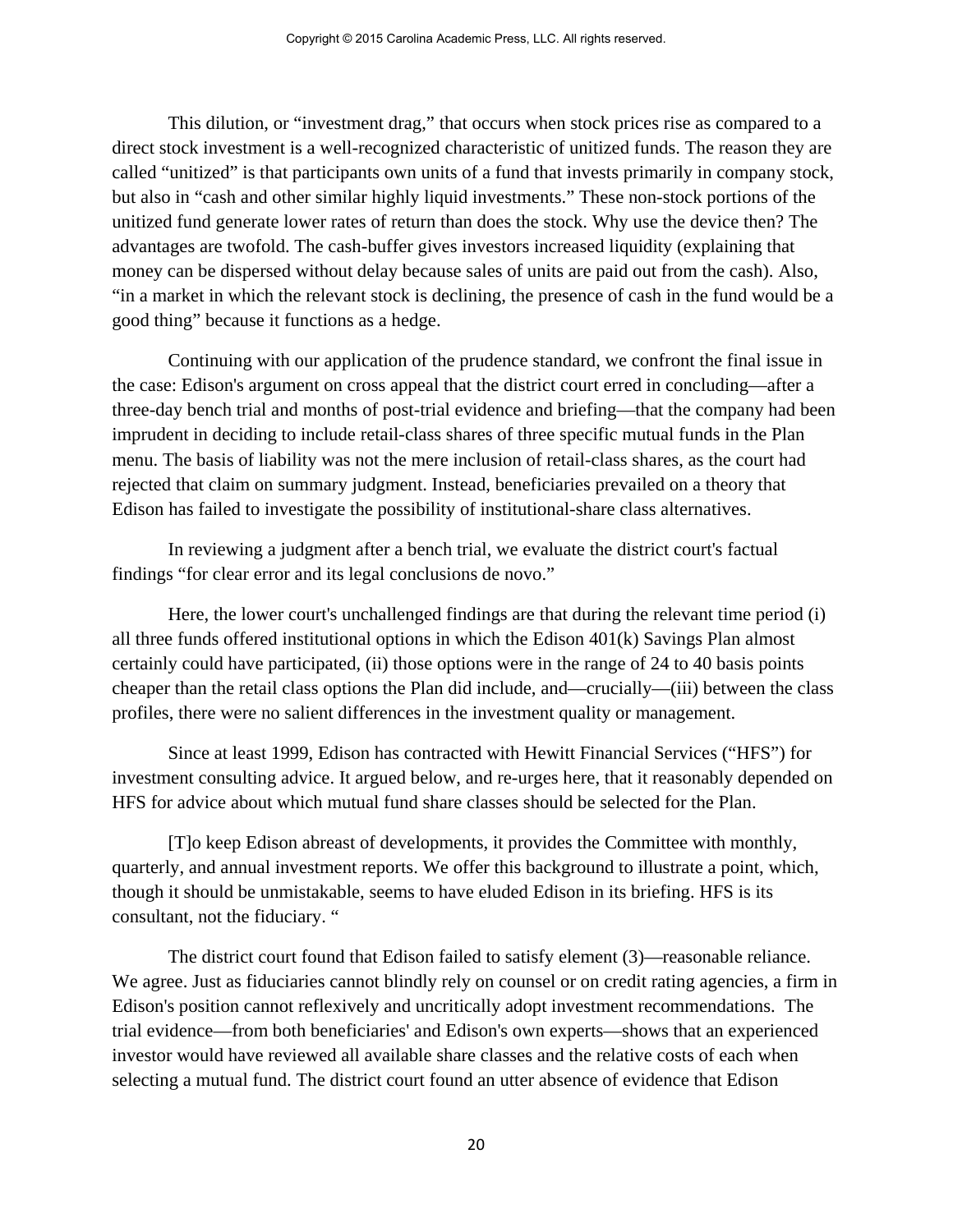considered the possibility of institutional classes for the funds litigated—a startling fact considering that supposedly the "expense ratio" was a core investment criterion.

 On this record we have little difficulty agreeing with the district court that Edison did not exercise the "care, skill, prudence, and diligence under the circumstances" (ERISA §  $404(a)(1)(B)$ ) that ERISA demands in the selection of these retail mutual funds.

#### **TIBBLE v. EDISON INTERNATIONAL**

135 S. Ct. 1823 (2015)

Justice BREYER delivered the opinion of the Court.

. . . .

 As relevant here, petitioners argued that respondents violated their fiduciary duties with respect to three mutual funds added to the Plan in 1999 and three mutual funds added to the Plan in 2002. Petitioners argued that respondents acted imprudently by offering six higher priced retail-class mutual funds as Plan investments when materially identical lower priced institutional-class mutual funds were available (the lower price reflects lower administrative costs). Specifically, petitioners claimed that a large institutional investor with billions of dollars, like the Plan, can obtain materially identical lower priced institutional-class mutual funds that are not available to a retail investor. Petitioners asked, how could respondents have acted prudently in offering the six higher priced retail-class mutual funds when respondents could have offered them effectively the same six mutual funds at the lower price offered to institutional investors like the Plan?

As to the three funds added to the Plan in 2002, the District Court agreed. It wrote that respondents had "not offered any credible explanation" for offering retail-class, i.e., higher priced mutual funds that "cost the Plan participants wholly unnecessary [administrative] fees," and it concluded that, with respect to those mutual funds, respondents had failed to exercise "the care, skill, prudence and diligence under the circumstances" that ERISA demands of fiduciaries.

As to the three funds added to the Plan in 1999, however, the District Court held that petitioners' claims were untimely because, unlike the other contested mutual funds, these mutual funds were included in the Plan more than six years before the complaint was filed in 2007. As a result, the 6–year statutory period had run.

 The District Court allowed petitioners to argue that, despite the 1999 selection of the three mutual funds, their complaint was nevertheless timely because these funds underwent significant changes within the 6–year statutory period that should have prompted respondents to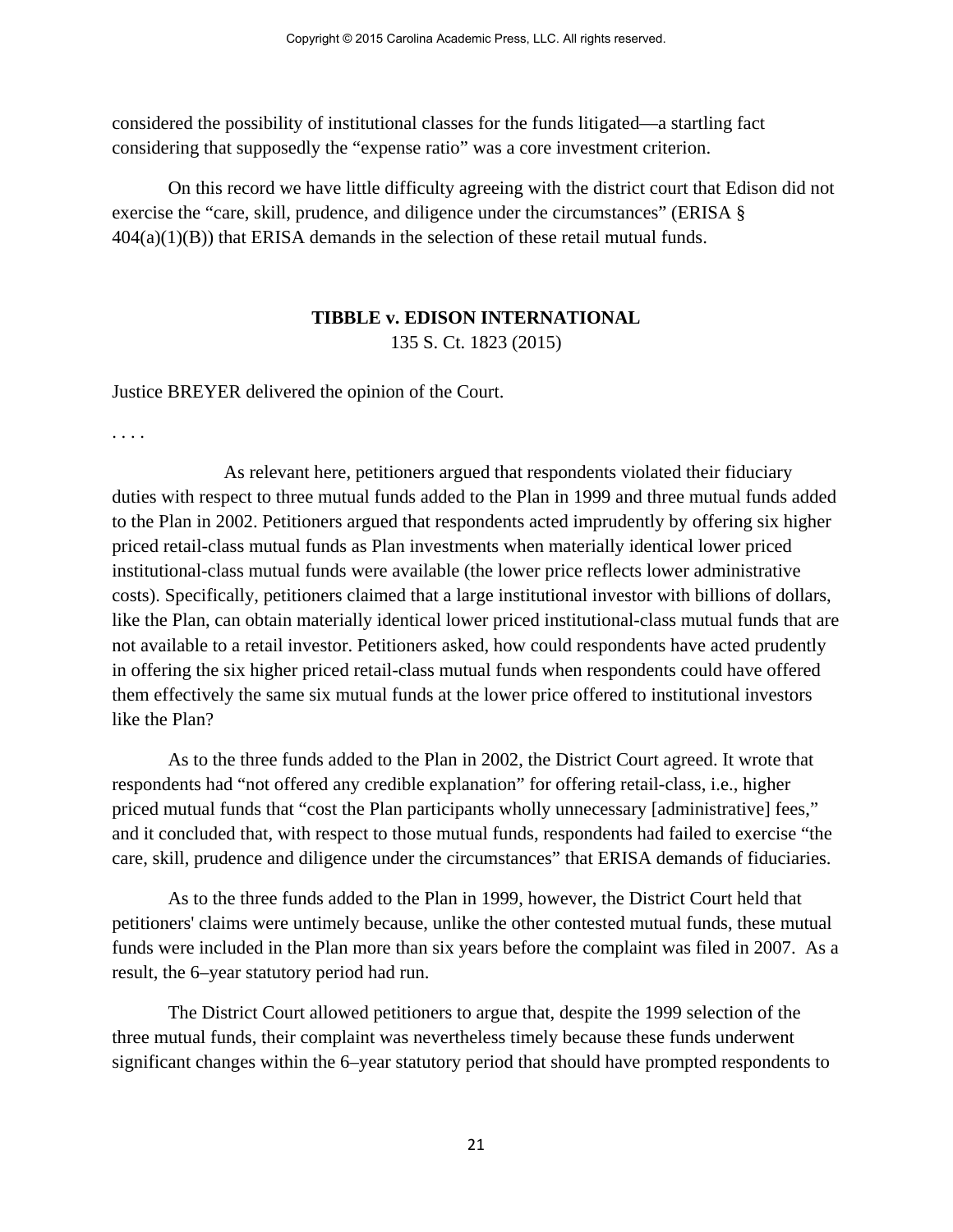undertake a full due-diligence review and convert the higher priced retail-class mutual funds to lower priced institutional-class mutual funds. App. to Pet. for Cert. 142–150.

The District Court concluded, however, that petitioners had not met their burden of showing that a prudent fiduciary would have undertaken a full due-diligence review of these funds as a result of the alleged changed circumstances. According to the District Court, the circumstances had not changed enough to place respondents under an obligation to review the mutual funds and to convert them to lower priced institutional-class mutual funds. Ibid.

The Ninth Circuit affirmed the District Court as to the six mutual funds. 729 F.3d 1110 (2013). With respect to the three mutual funds added in 1999, the Ninth Circuit held that petitioners' claims were untimely because petitioners had not established a change in circumstances that might trigger an obligation to review and to change investments within the 6– year statutory period. Petitioners filed a petition for certiorari asking us to review this latter holding. We agreed to do so.

[ERISA Section 413] reads, in relevant part, that "[n]o action may be commenced with respect to a fiduciary's breach of any responsibility, duty, or obligation" after the earlier of "six years after (A) the date of the last action which constituted a part of the breach or violation, or (B) in the case of an omission the latest date on which the fiduciary could have cured the breach or violation." Both clauses of that provision require only a "breach or violation" to start the 6– year period. Petitioners contend that respondents breached the duty of prudence by offering higher priced retail-class mutual funds when the same investments were available as lower priced institutional-class mutual funds.

We believe the Ninth Circuit erred by applying a statutory bar to a claim of a "breach or violation" of a fiduciary duty without considering the nature of the fiduciary duty. The Ninth Circuit did not recognize that under trust law a fiduciary is required to conduct a regular review of its investment with the nature and timing of the review contingent on the circumstances. Of course, after the Ninth Circuit considers trust-law principles, it is possible that it will conclude that respondents did indeed conduct the sort of review that a prudent fiduciary would have conducted absent a significant change in circumstances.

An ERISA fiduciary must discharge his responsibility "with the care, skill, prudence, and diligence" that a prudent person "acting in a like capacity and familiar with such matters" would use. ERISA § 404(a)(1); see also Fifth Third Bancorp v. Dudenhoeffer, 134 S. Ct. 2459 (2014). We have often noted that an ERISA fiduciary's duty is "derived from the common law of trusts." Central States, Southeast & Southwest Areas Pension Fund v. Central Transport, Inc., 472 U.S. 559, 570(1985). In determining the contours of an ERISA fiduciary's duty, courts often must look to the law of trusts. We are aware of no reason why the Ninth Circuit should not do so here.

Under trust law, a trustee has a continuing duty to monitor trust investments and remove imprudent ones. This continuing duty exists separate and apart from the trustee's duty to exercise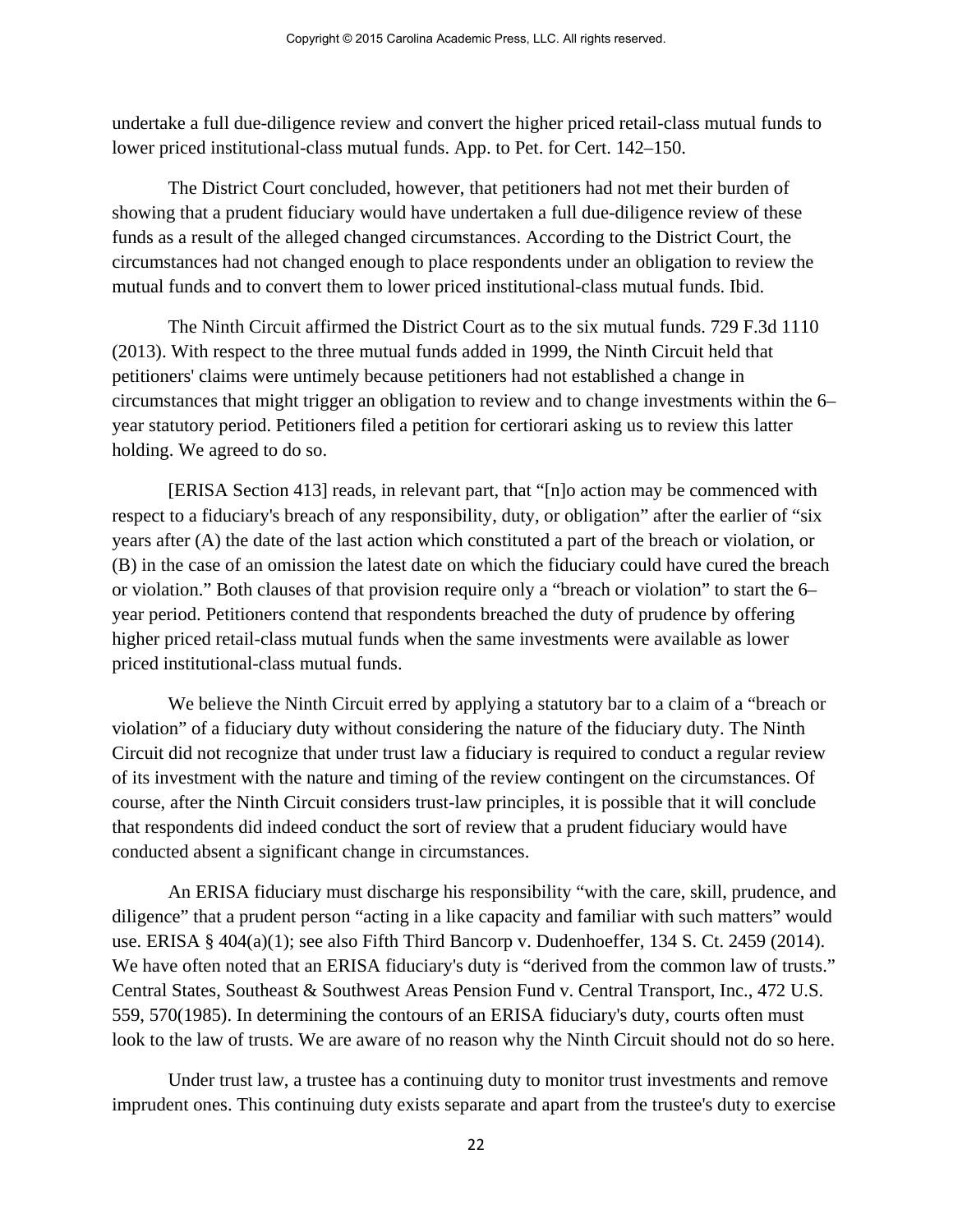prudence in selecting investments at the outset. The Bogert treatise states that "[t]he trustee cannot assume that if investments are legal and proper for retention at the beginning of the trust, or when purchased, they will remain so indefinitely." Rather, the trustee must "systematic[ally] conside[r] all the investments of the trust at regular intervals" to ensure that they are appropriate. Bogert 3d § 684, at 147–148. The Restatement (Third) of Trusts states the following:

"[A] trustee's duties apply not only in making investments but also in monitoring and reviewing investments, which is to be done in a manner that is reasonable and appropriate to the particular investments, courses of action, and strategies involved." § 90, Comment b, p. 295 (2007).

The Uniform Prudent Investor Act confirms that "[m]anaging embraces monitoring" and that a trustee has "continuing responsibility for oversight of the suitability of the investments already made." § 2, Comment, 7B U.L.A. 21 (1995) (internal quotation marks omitted). Scott on Trusts implies as much by stating that, "[w]hen the trust estate includes assets that are inappropriate as trust investments, the trustee is ordinarily under a duty to dispose of them within a reasonable time." 4 A. Scott, W. Fratcher, & M. Ascher, Scott and Ascher on Trusts § 19.3.1, p. 1439 (5th ed. 2007). Bogert says the same. Bogert 3d § 685, at 156–157 (explaining that if an investment is determined to be imprudent, the trustee "must dispose of it within a reasonable time"); see, e.g., State Street Trust Co. v. De Kalb, 259 Mass. 578, 583, 157 N.E. 334, 336 (1927) (trustee was required to take action to "protect the rights of the beneficiaries" when the value of trust assets declined).

In short, under trust law, a fiduciary normally has a continuing duty of some kind to monitor investments and remove imprudent ones. A plaintiff may allege that a fiduciary breached the duty of prudence by failing to properly monitor investments and remove imprudent ones. In such a case, so long as the alleged breach of the continuing duty occurred within six years of suit, the claim is timely. The Ninth Circuit erred by applying a 6–year statutory bar based solely on the initial selection of the three funds without considering the contours of the alleged breach of fiduciary duty.

The parties now agree that the duty of prudence involves a continuing duty to monitor investments and remove imprudent ones under trust law. \*\*\* The parties disagree, however, with respect to the scope of that responsibility. Did it require a review of the contested mutual funds here, and if so, just what kind of review did it require? A fiduciary must discharge his responsibilities "with the care, skill, prudence, and diligence" that a prudent person "acting in a like capacity and familiar with such matters" would use. ERISA  $\S$  404(a)(1). We express no view on the scope of respondents' fiduciary duty in this case. We remand for the Ninth Circuit to consider petitioners' claims that respondents breached their duties within the relevant 6–year period under ERISA § 413, recognizing the importance of analogous trust law.

A final point: Respondents argue that petitioners did not raise the claim below that respondents committed new breaches of the duty of prudence by failing to monitor their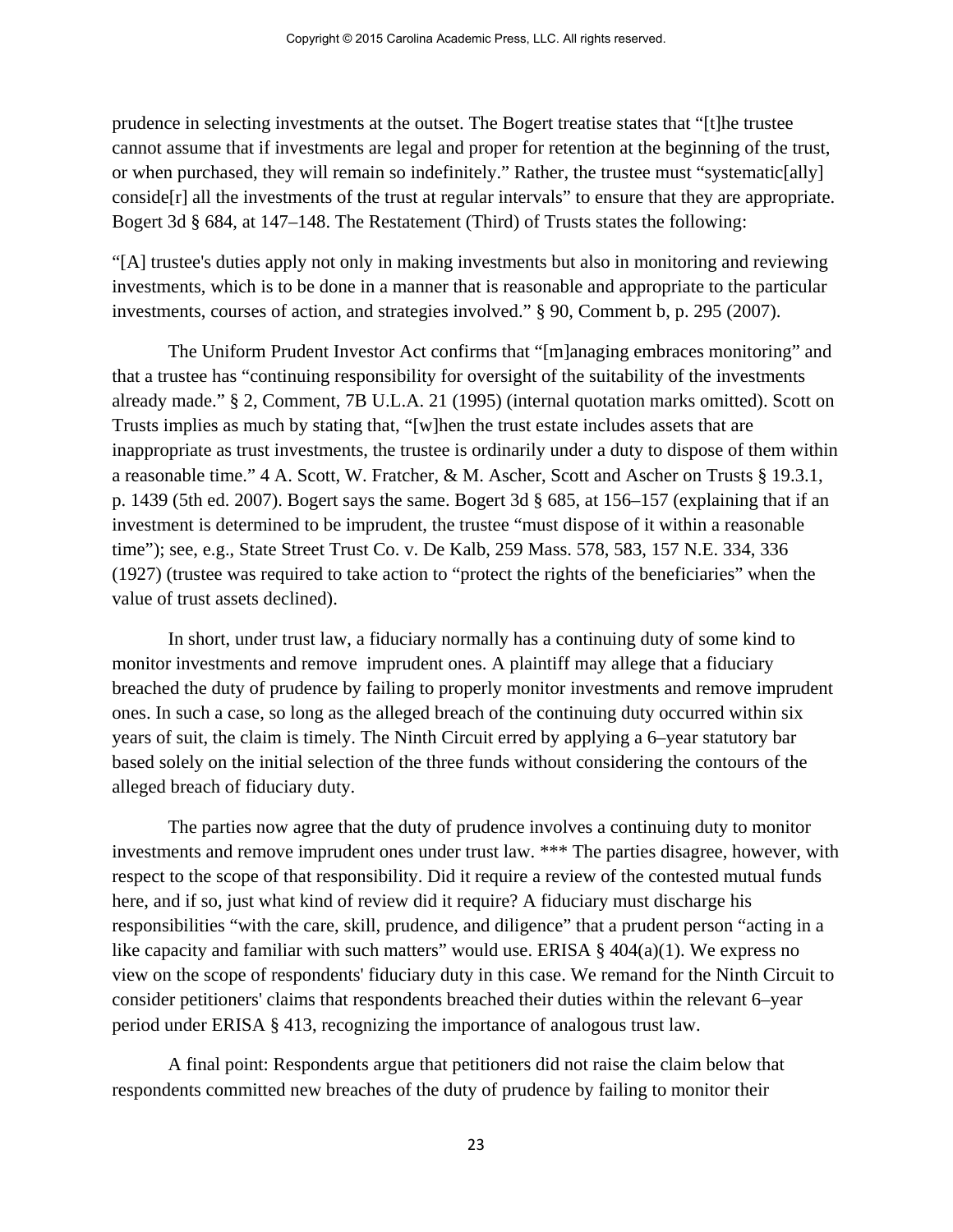investments and remove imprudent ones absent a significant change in circumstances. We leave any questions of forfeiture for the Ninth Circuit on remand. The Ninth Circuit's judgment is vacated, and the case is remanded for further proceedings consistent with this opinion.

It is so ordered.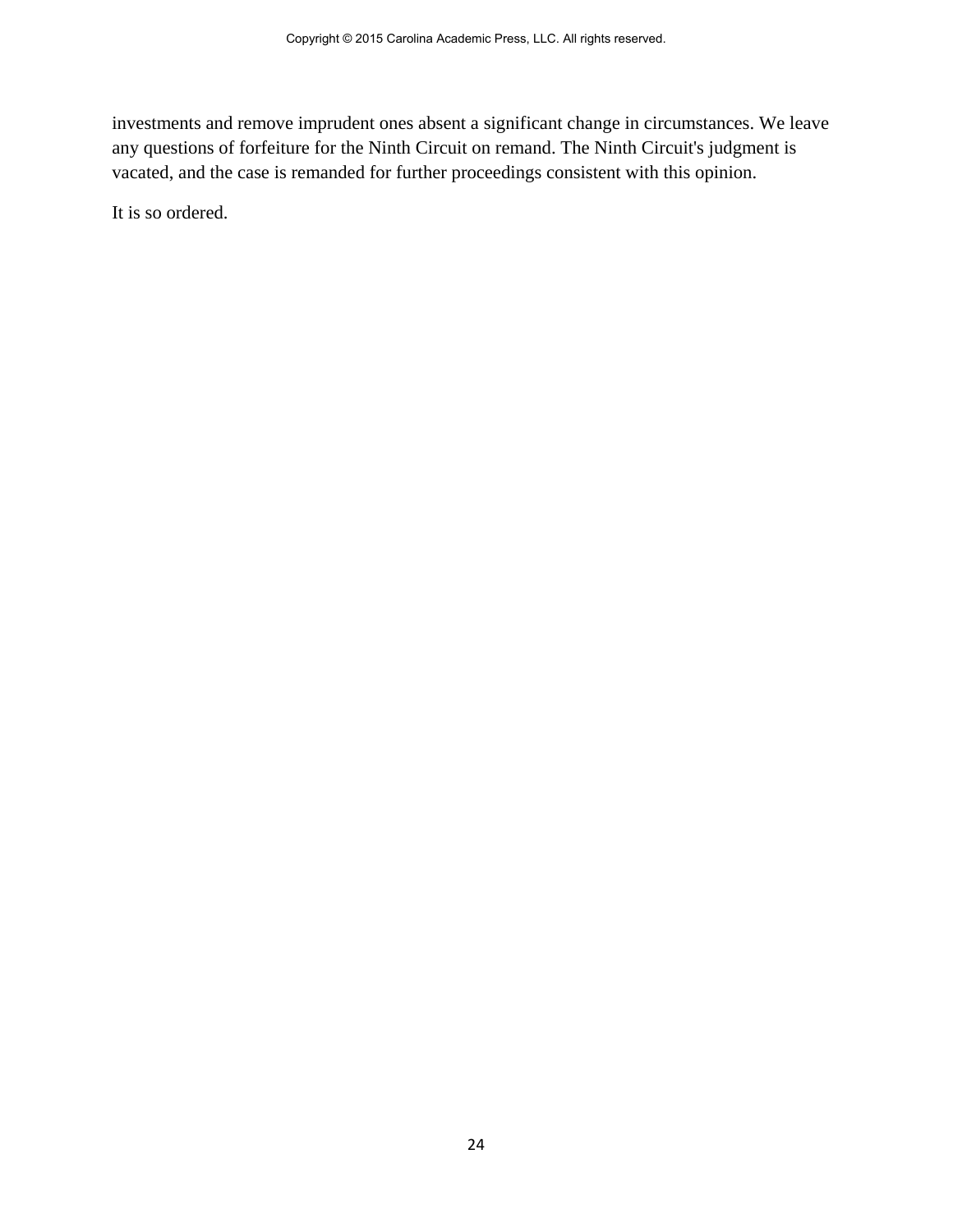## **Chapter 7 ENFORCEMENT ISSUES**

## **Page 453 Insert before:** *Conkright v. Frommert*

In *Miller v. American Airlines*, 632 F.3d 837 (3d Cir. 2011) the court found that the termination of a claimant's disability benefits was arbitrary and capricious "in light of the numerous substantive deficiencies and procedural irregularities that pervaded [the plan's] decision-making process." Id. at 841

#### The court stated that:

*Glenn* instructs that a conflict arises where an employer both funds and evaluates claims. The Supreme Court's broad view of whether a conflict of interest exists, therefore, encompasses an arrangement where an employer makes fixed contributions to a plan, evaluates claims, and pays claims through a trust. Even in an actuarially grounded plan, the employer provides the monetary contribution and any money saved reduces the employer's projected benefit obligation

 Turning to the case at hand, the Plan is a defined benefit plan that American funds based on an actuarial formula. The record reveals that although American did meet ERISA's minimum funding requirements in 2006, the year Miller's benefits were terminated, the Plan still lacked funds to meet a significant amount of its projected benefit obligation. Despite the fact that American made fixed contributions to the Plan, every dollar that American saved by reducing disability payments decreased its projected benefit obligation. Id. at 847-48.

The court noted:

 An administrator's reversal of its decision to award a claimant benefits without receiving any new medical information to support this change in position is an irregularity that counsels towards finding an abuse of discretion. Miller claims that American abruptly terminated his benefits in 2006 upon evaluating the same information that it had previously found to support an award of benefits.

 Turning to the District Court's . . . conclusion that American did not reverse its position, we disagree that the documentation from Dr. Gonzalez provided new information regarding Miller's eligibility for benefits. The records that American received from Dr. Gonzalez in 2005 and 2006 stating that Miller was asymptomatic do not differ in any material aspect from the records submitted in 2003 that American determined supported a disability finding. For example, Dr. Gonzalez reported in 2003 that Miller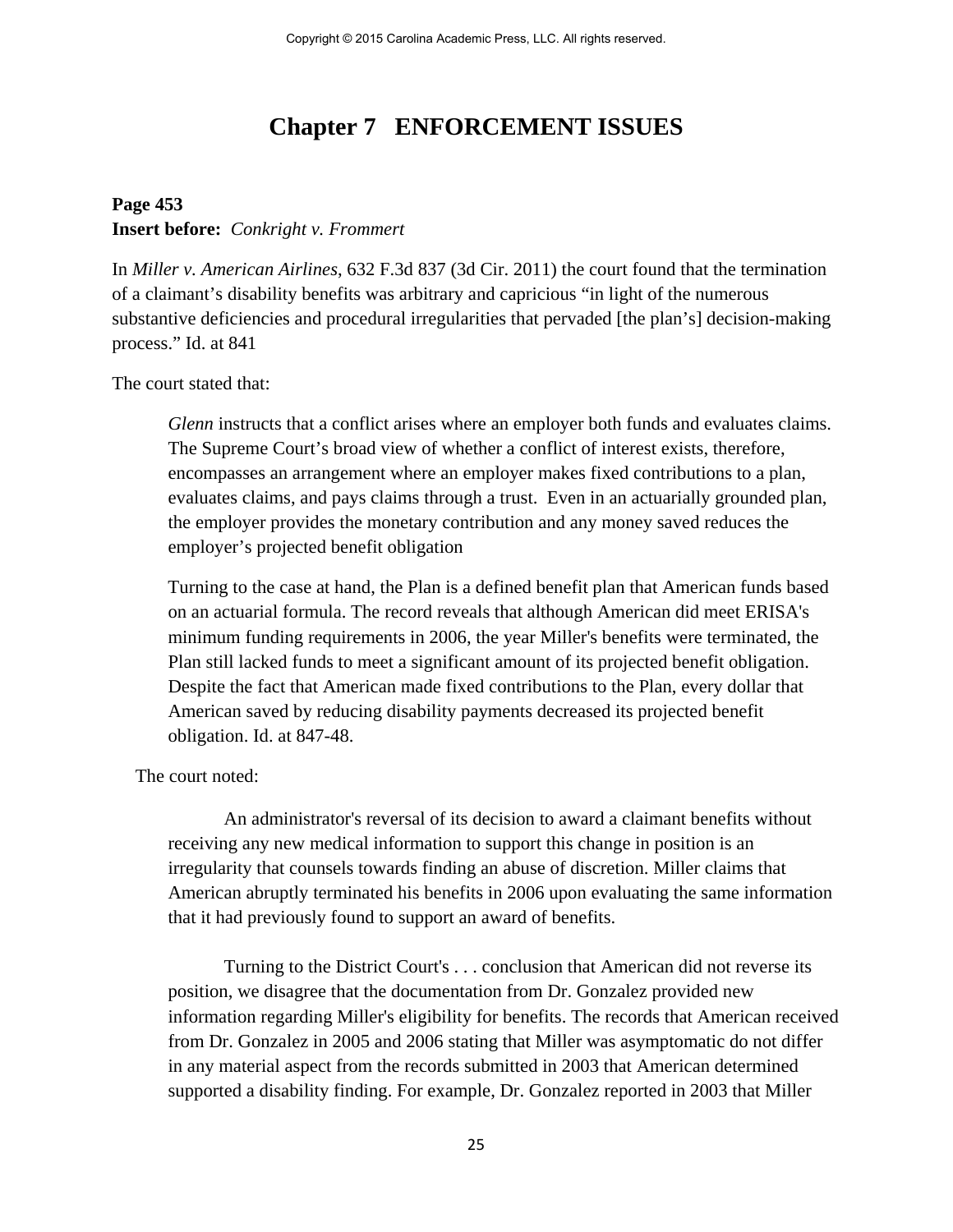was diagnosed with anxiety and brief reactive psychosis, but that he was currently asymptomatic. Later, in 2005, Dr. Gonzalez stated that Miller was asymptomatic and was working toward preventing manifestations of stress. Similarly, in 2006, Dr. Gonzalez reported that Miller's diagnoses remained the same and that he was asymptomatic. Each report mirrors the next and identifies Miller as "asymptomatic." Thus, the more recent records were only "new" to the extent that they had not been received before; they did not provide any new information.

 Moreover, American admitted that it could not determine whether there was any change that occurred in Miller's psychiatric condition between January 2003 and May 2007. As a result, the information that American relied upon to terminate Miller's benefits in 2006 was the same type of documentation that American interpreted to support a disability finding in 1999 and again in 2003 through 2006. We recognize that American's initial payment of Miller's benefits does not operate as an estoppel such that they can never terminate benefits. But, in the absence of any meaningful evidence to support a change in position, American's abrupt reversal is cause for concern that weighs in favor of finding that its termination decision was arbitrary and capricious. Id. at 848-49.

## **Page 462 Insert before Questions and Problems:**

The application of *Russell* continues to deny relief to aggrieved plaintiffs. In *Smith v. Medical Benefit Administrators Group, Inc.* 639 F.3d 277 (7<sup>th</sup> Cir. 2011), a health plan participant alleged breach of fiduciary duty where the plan's third-party administrator preapproved his gastric bypass surgery, but later denied coverage based on the plan's exclusion for surgery and other medical services related to obesity. The participant sought an award of damages, restitution or other monetary relief to compensate him for the cost he paid for the surgery.

 The Seventh Circuit agreed that the participant stated a viable theory of recovery. However, the participant could not obtain relief under  $502(a)(1)(B)$  because the plan excluded his surgery from coverage and could not obtain relief under  $502(a)(2)$  because he sought relief for personal rather than plan injuries. The court observed that *Russell* governed because the plan held no assets in trust for any individual participant. Nor was the participant entitled to equitable relief under 502(a)(3) since the restitution sought clearly was not equitable in nature.

The court did note, however, that there were other forms of declaratory and injunctive relief that might be wholly consistent with ERISA.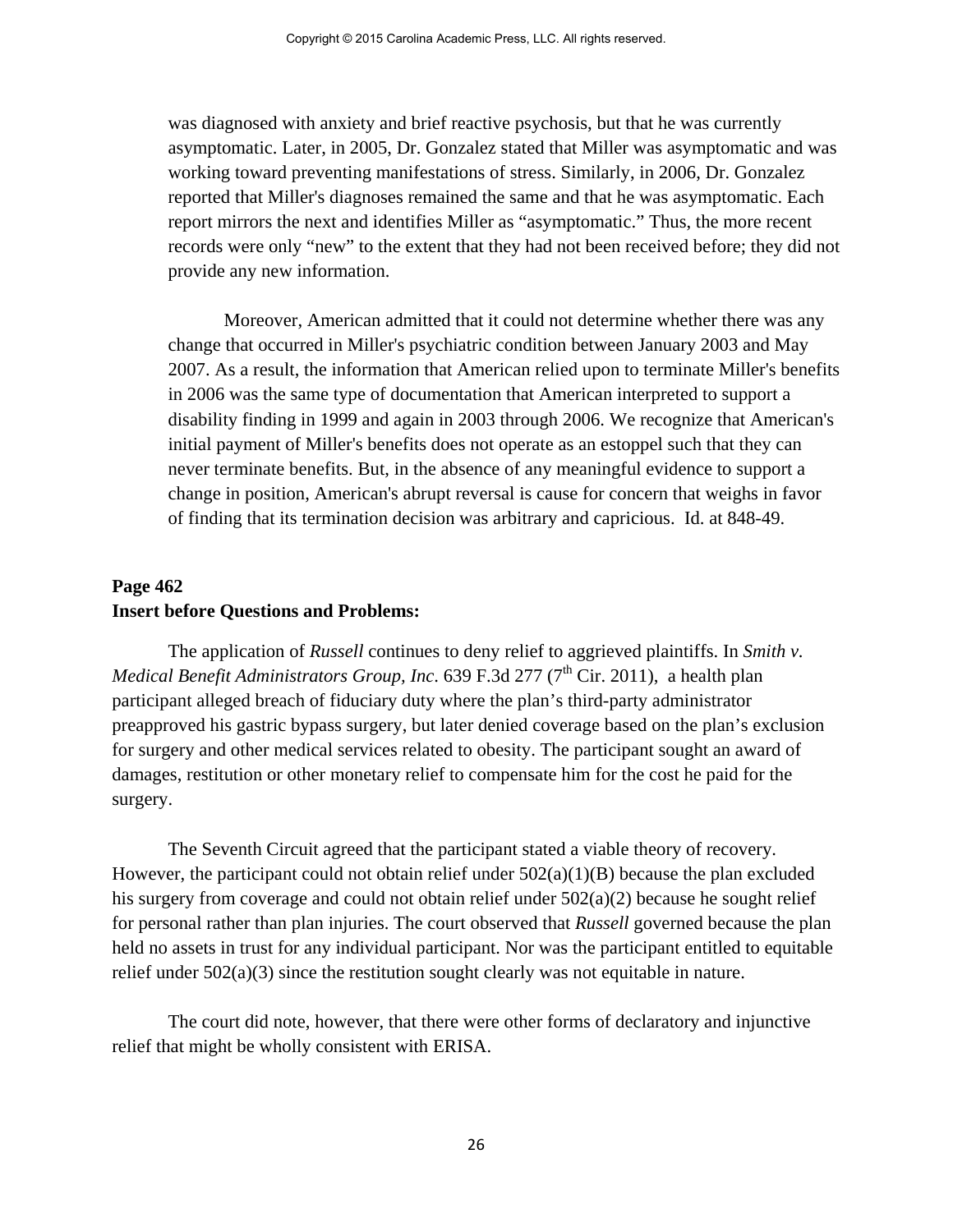To cite an obvious example (one that Smith himself noted below), the court could declare that Auxiant's method of handling requests for preauthorization either do not comply with the governing regulations (because, for example, Auxiant takes too long to respond) or amounts to a breach of fiduciary duty (because Auxiant misleads the insured into believing that preauthorization constitutes a determination that the claim will be paid). Consistent with such a declaration, the court might require Auxiant to modify its preauthorization practices so as to bring them into conformity with the governing regulations as well as its broader fiduciary obligations to plan participants. These might be entirely appropriate forms of relief if, as Smith's complaint alleges, what happened to him was not an isolated occurrence but was consistent with Auxiant's routine preauthorization practices; declaratory and injunctive relief would serve to define the parties' respective rights and obligations and to prevent the types of fiduciary breaches Smith has alleged from recurring. . . As the plan at issue is a health insurance plan, it is foreseeable that Smith himself may well seek preauthorization for medical services in the future, so the possibility of recurrence is more than theoretical. And, of course, whether or not a class is certified, there are presumably many other plan participants who might benefit from a modification of Auxiant's practices.

**Page 492 Insert:** 

#### **Amara v. Cigna Corp.**  775 F.3d 510 (2d Cir. 2014)

The Supreme Court granted defendants' petition and, in a decision issued on May 16, 2011, vacated this Court's judgment and remanded the case, concluding that the relief afforded by the district court was not available under § 502(a)(1)(B). [hereinafter "*Amara III* "]. The Supreme Court instructed, however, that the district court should consider on remand whether plaintiffs are entitled to relief under  $\S$  502(a)(3), which provides for "appropriate equitable relief" to redress specified violations of ERISA or of plan terms. In accordance with the Supreme Court's decisions, this Court vacated the district court's judgment on July 11, 2011, and remanded the case for further proceedings.

On remand, the district court denied a motion by defendants to decertify the class and again ordered CIGNA to provide plaintiffs with A+B benefits and new or corrected notices, this time ordering such relief under § 502(a)(3). *Amara v. CIGNA Corp.,* 925 F.Supp.2d 242 (D.Conn. 2012) [hereinafter "*Amara IV* "]. The present appeals ensued. CIGNA argues that the district court erred in declining to decertify the class and in ordering equitable relief pursuant to §  $502(a)(3)$ . Plaintiffs argue that the court erred in limiting relief to A+B benefits, as opposed to affording them the benefits they would have received pursuant to Part A.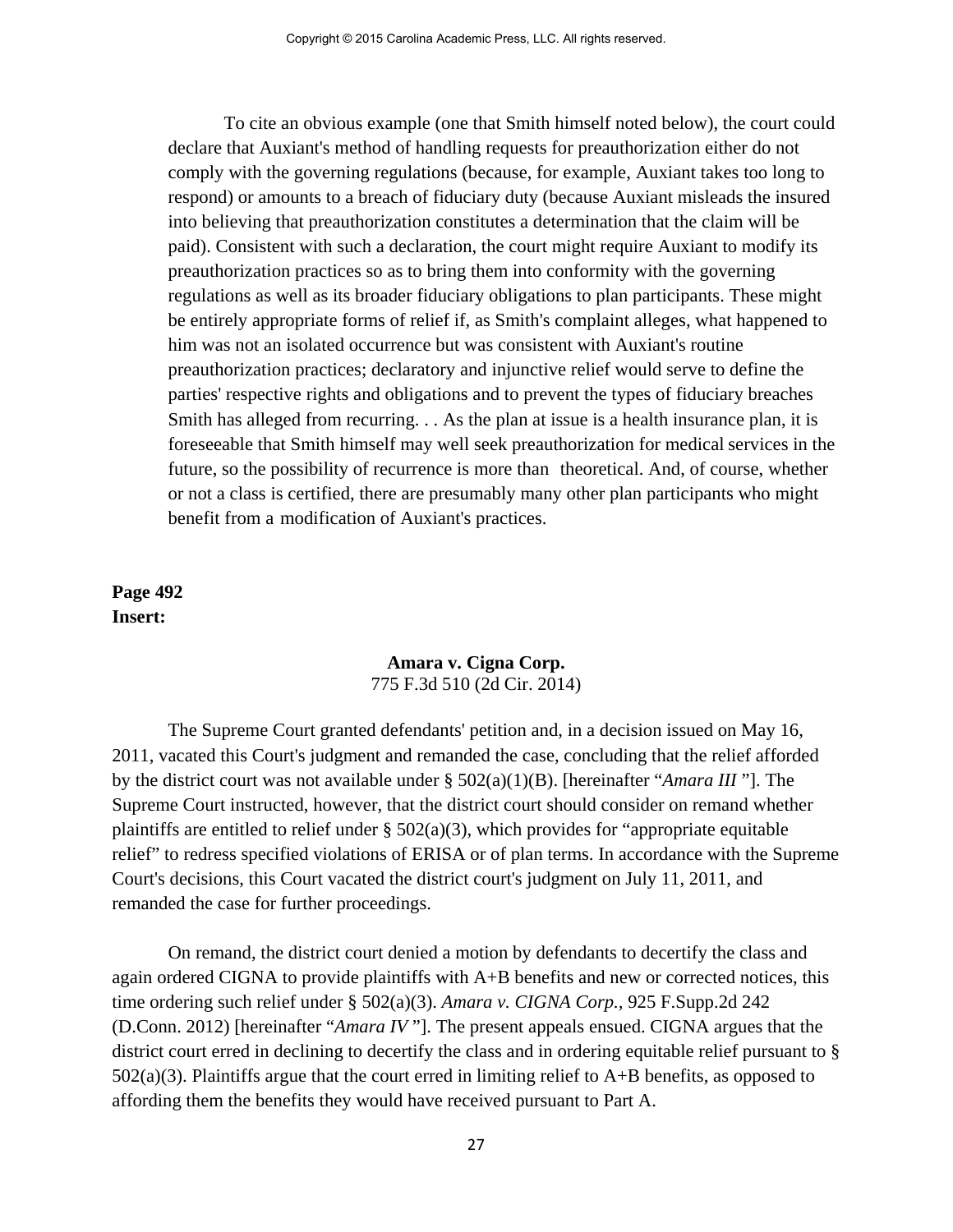We conclude, first, that the district court acted within the scope of its discretion in denying CIGNA's motion to decertify the plaintiff class. Next, we conclude that the district court did not abuse its discretion in determining that the elements of reformation have been satisfied and that the plan should be reformed to adhere to representations made by the plan administrator. Finally, based on the particular facts of this case, we hold that the district court did not abuse its discretion in limiting relief to A+B benefits rather than ordering a return to the terms of CIGNA's original retirement plan.

\*\*\*

#### **B. Reformation**

Defendants' next set of arguments on appeal—that the district court erred in ordering reformation of the CIGNA Pension Plan to reflect the A+B remedy—relies on two principal contentions: first, that the court erroneously applied contract, rather than trust, principles in reforming the plan; and, second, that even assuming contract principles applied, it erred in concluding that the elements of reformation had been established. We are not persuaded.

#### **i) Contract Principles Were Properly Applied**

The defendants argue, first, that the district court erred in reforming the CIGNA Pension Plan in accordance with contract, rather than trust law principles. They propose that the court should have applied trust law and considered the *settlor's* intent when reforming the plan. Since CIGNA, as settlor, was not shown to have "intended to provide A+B, or anything other than the benefits described in the actual Part B plan document," there can be no reformation. For the following reasons, we disagree.

"Retirement plan documents are similar to both trusts and contracts." In *Amara III,* the Supreme Court did note that ERISA typically treats a plan fiduciary as a trustee and a retirement plan as a trust. But in discussing the availability of a reformation remedy under  $\S 502(a)(3)$ , the Court exclusively referred to principles of contract law, not trust law. That focus is consistent with the Restatement (Third) of Trusts, which explains that trust reformation is dictated by principles of contract law "[w]here consideration is involved in the creation of a trust." *Id.* § 62 cmt. a (2003). And under contract law, when a party induces assent to a writing by fraud or intentional misrepresentation, a court may reform that writing to reflect the terms as represented to the innocent party. *See* Rest. (Second) of Contracts § 166.

We agree with the district court that, because the CIGNA Pension Plan is part of a compensation package for employees that stems from their employment agreements, plaintiffs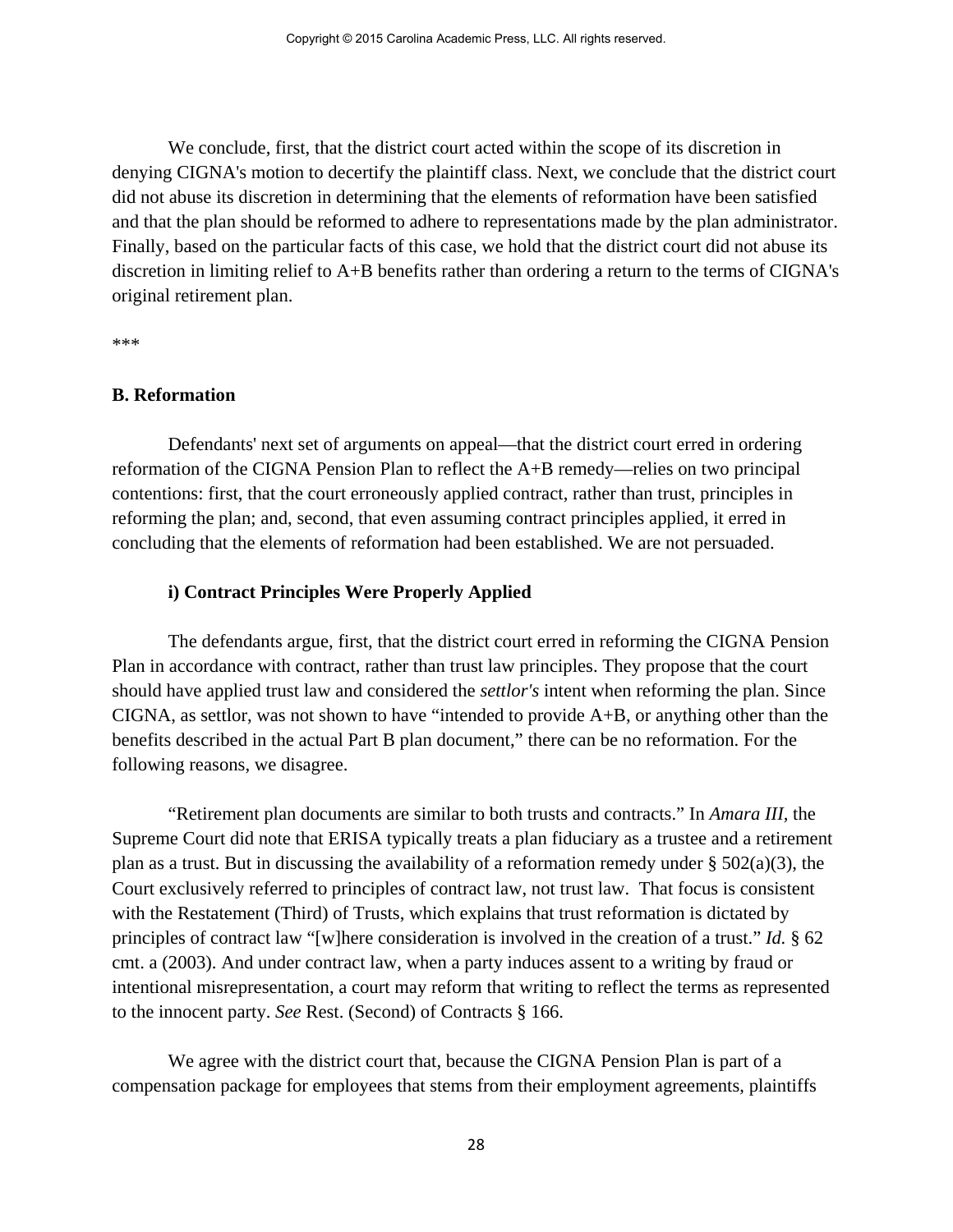have given consideration for their participation in the retirement plan so that it is appropriate, to the extent this plan constitutes a trust, to analyze reformation under contract principles. The district court therefore properly reformed the CIGNA plan to reflect the representations that the defendants made to the plaintiffs. Indeed, as the district court observed, defendants have not identified a single pre-merger case showing that a court of equity would have applied the standards of trust reformation to "an analogous trust-contract hybrid, ... rather than contract reformation." *Amara IV,* 925 F.Supp.2d at 251. To hold otherwise—and rule that reformation of an ERISA plan is governed solely by the settlor's intent even in cases involving intentional misrepresentations—would produce the unreasonable result that a pension plan could only be reformed when the employer is mistaken about its attributes, but not when employees are deceived.

#### **ii) Plaintiffs Established the Prerequisites for Reformation**

Defendants next argue that the district court erred in concluding that the elements of reformation have been established—in particular, that plaintiffs satisfied their burden of establishing mistake. In applying the standards of contract reformation in the context of ERISA, this Court looks to federal common law rather than any particular state's contract law. A contract may be reformed due to the mutual mistake of both parties, or where one party is mistaken and the other commits fraud or engages in inequitable conduct. *see also Amara III,* 131 S.Ct. at 1879 ("The power to reform contracts ... is a traditional power of an equity court ... and was used to prevent fraud."); 27 Williston on Contracts § 69:55, at 160 (4th ed.2010) (reformation is available in a situation where "owing to the fraud of one of the parties and mistake of the other[, the writing] fails to express the agreement at which they arrived"). Since the parties agree that CIGNA was not mistaken about the terms of the plan, plaintiffs, to establish that reformation was appropriate, were required to show that defendants committed fraud or similar inequitable conduct and that such fraud reasonably caused plaintiffs to be mistaken about the terms of the pension plan. *See* Rest. (Second) of Contracts § 166. The facts required to satisfy the elements of reformation must be proven by clear and convincing evidence.

Based on our review of the record as a whole, we conclude that the district court did not err—much less clearly err—in determining that the plaintiffs established "a basis for [the court] to reform the CIGNA Pension Plan due to CIGNA's fraud paired with Plaintiffs' unilateral mistake." We address the elements in turn.

#### **(a) Fraud**

While no "single statement ... accurately define[s] the equitable conception of fraud," it generally consists of "obtaining an undue advantage by means of some act or omission which is unconscientious or a violation of good faith." 3 John N. Pomeroy, *A Treatise on Equity*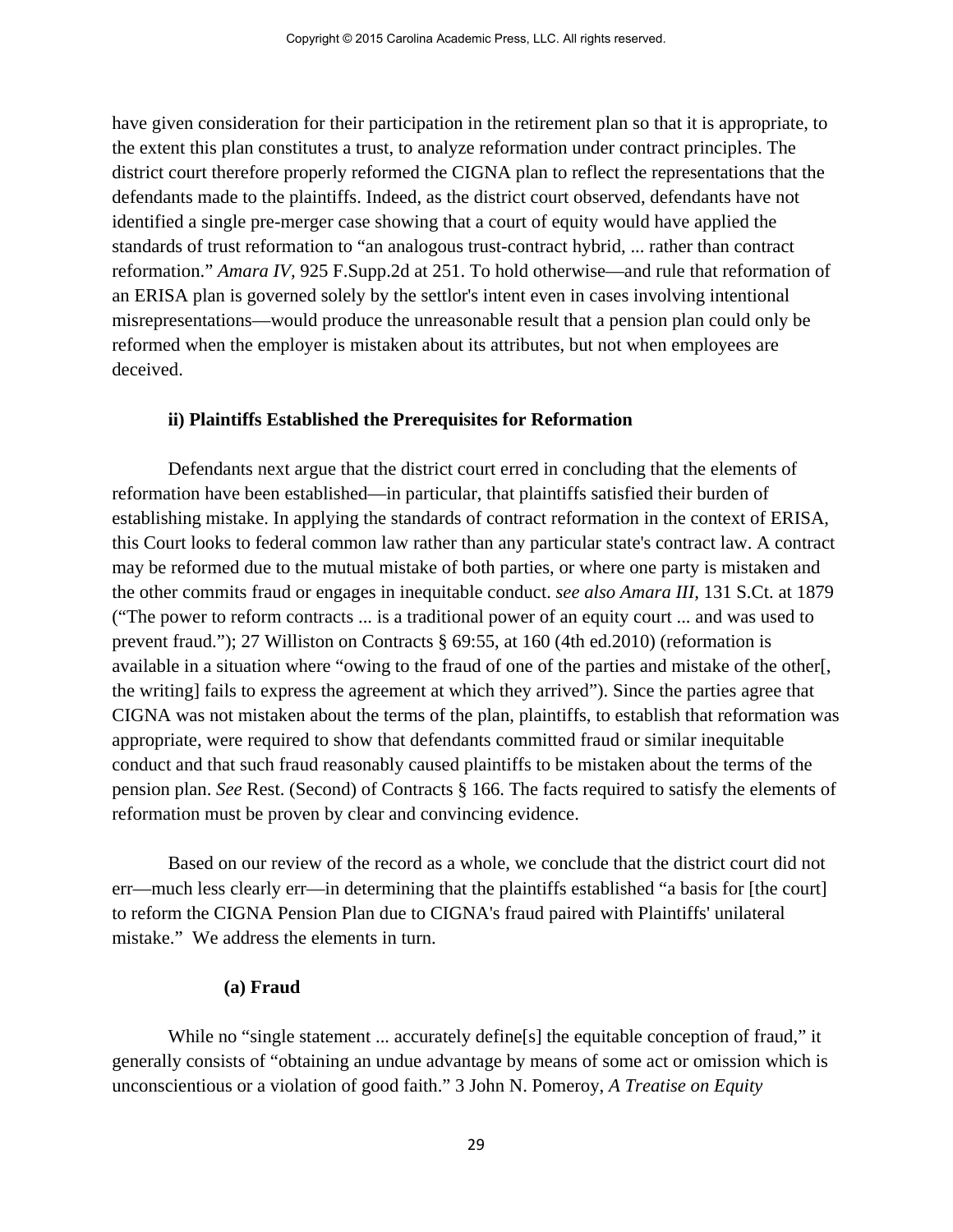*Jurisprudence* § 873 at 420–21 (5th ed.1941). Here, defendants misrepresented the terms of CIGNA's new pension plan and actively prevented employees from learning the truth about the plan. As Judge Kravitz put it in *Amara I,* "CIGNA employees suffered from the lack of accurate information in CIGNA's disclosures, and CIGNA was aware of this fact." CIGNA's misbehavior was designed to "ease the transition to a less favorable retirement program." As a result, the district court did not err in finding that defendants obtained undue advantage through these actions by avoiding adverse employee reactions (ruling that "CIGNA engaged in fraud or similarly inequitable conduct").

. . . Among other things, CIGNA concealed the *possibility* of wear away from its employees and misled them about the conversion of their accrued benefits into the Part B plan. Regardless of how benefits actually accrued under plaintiffs' plans, at the time of the conversion to Part B their accrued benefits were at risk of wear away due to fluctuating future interest rates. By hiding the truth about the plan, CIGNA prevented *all* of its employees from becoming disaffected, spreading knowledge regarding the plan to others who stood to lose more from the benefit conversion, and from planning for their retirement. Therefore the district court did not err in determining that CIGNA committed fraud or inequitable conduct against *all* of the class members.

Defendants also argue that any fraud was committed by CIGNA acting in its capacity as plan administrator, which is not a basis for reformation because ERISA does not "giv[e] the administrator the power to set plan terms indirectly by including them in summary plan descriptions." We agree with the district court that to deny reformation solely due to the general distinction between sponsor and administrator in ERISA would be inequitable in the circumstances here, where CIGNA performed both roles and used that dual position intentionally to mislead employees about plan terms. It is noteworthy, moreover, that the Supreme Court was aware that the misleading summary descriptions of the plan were proffered to employees by CIGNA in its role as plan administrator. Yet, it still remanded the case for the district court to determine whether the plan (provided to employees by CIGNA as plan sponsor) could be reformed in order to remedy these falsehoods.

Further, while ERISA generally does draw a distinction between the roles of plan administrator and plan sponsor, § 502(a)(3) can be used to redress harms committed by both types of entities. *See Varity Corp.,* 516 U.S. at 492–505, (affirming § 502(a)(3) relief requiring reinstatement of employees into a plan to redress inequitable conduct by a plan administrator, when the administrator was also the employer). That § 502(a)(3) provides for an *equitable* remedy, moreover, further supports preventing CIGNA from gaining advantage by virtue of its dual roles, since the traditional purpose of equity is to redress wrongful conduct causing harm that would otherwise be uncompensated by a rigid interpretation of the law.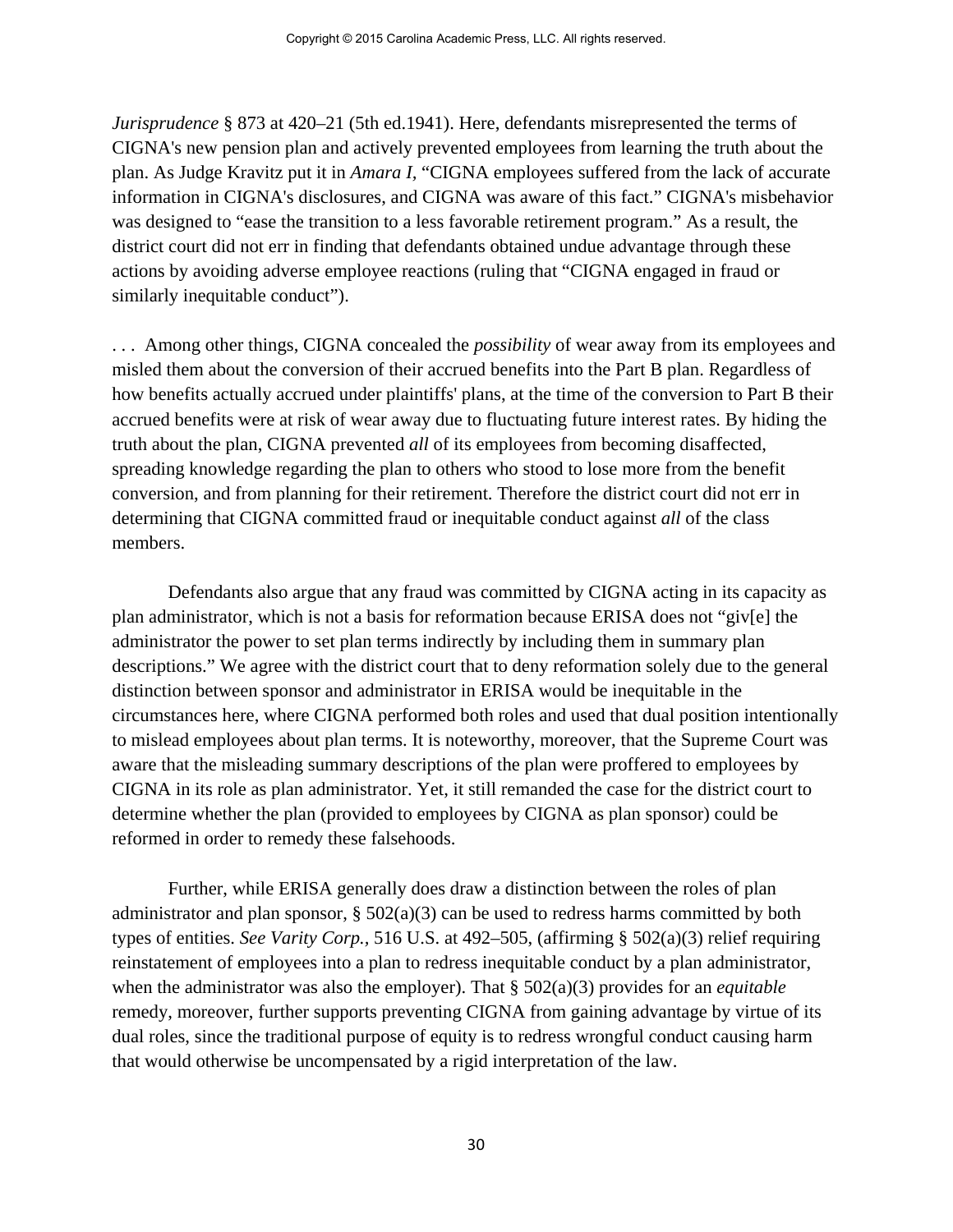Finally (and contrary to defendants' claim), reforming the CIGNA retirement plan partly in light of the misleading representations made in the SPDs and other plan communications is consistent with the applicable principles of reformation. As described above, under contract law, when a party induces assent to a writing by fraud or intentional misrepresentation, a court may reform that writing to reflect the terms as represented to the innocent party.

In *Amara III,* the Supreme Court stated that the documents CIGNA provided summarizing the new plan "do not themselves constitute the *terms* of the plan *for purposes of § 502(a)(1)(B).*" These documents, however, do "provide communication with beneficiaries *about* the plan." The district court did not read CIGNA's communications about the plan to be terms of the plan itself. Instead, representations CIGNA made in its capacity as plan administrator constituted evidence of CIGNA's fraud and evidence regarding what CIGNA's employees understood the transition from Part A to Part B to entail. We therefore agree with the district court that, in the circumstances of this case, reforming the CIGNA plan based in part on CIGNA's misleading representations does not impermissibly grant plan administrators "the power to set plan terms." *Amara III,* 131 S.Ct. at 1877.

#### **(b) Mistake**

Defendants next contend that the district court erred in concluding that mistake had been shown as to the members of the class. Proving mistake for purposes of granting reformation requires a showing that a party entered a contract "in ignorance or mistake of facts material to its operation." Defendants argue that determining mistake is "an individualized inquiry that depends on each class member's state of mind and cannot be decided on a classwide basis." But plaintiffs can prove ignorance of a contract's terms through generalized circumstantial evidence in appropriate cases. Such proof may be more than sufficient, moreover, in certain cases where, as here, defendants have made uniform misrepresentations about an agreement's contents and have undertaken efforts to conceal its effect.

The district court did not clearly err in determining that defendants' misrepresentations about the contents of the retirement plan were uniform, and helped to establish that the plaintiffs did not know the truth about their retirement benefits. As to uniformity, CIGNA's misrepresentations came in the form of two SPDs, a summary of material modifications, and a 204(h) notice. These documents were sent to the entire class and were "essential in informing employees of their rights under employers' pension plans."

The district court likewise committed no clear error in finding, based on record evidence, that "employees read the disclosures looking for harmful changes," and that "others expected that they would hear through the office grapevine if the notices disclosed detrimental changes to the benefits." For instance, according to an internal *CIGNA* survey, 92% of those who responded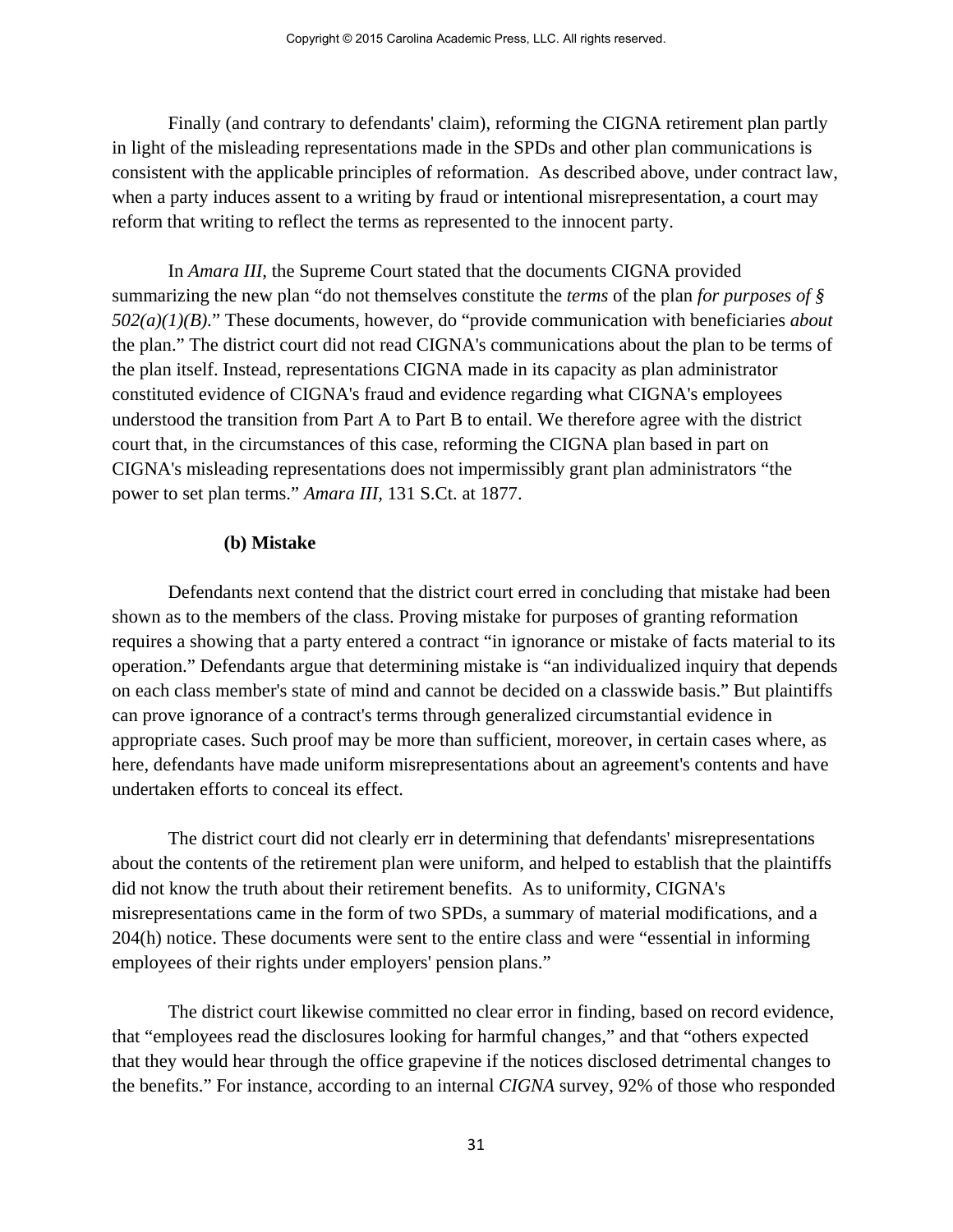"thoroughly read the retirement communications [they] received" about the switch to Part B. ("[Employees who did not read CIGNA's communications about the transition between plans] may have thought fellow employees, or informal workplace discussion, would have let them know if, say, plan changes would likely prove harmful."). Moreover, this widespread focus on the plan materials was no surprise to CIGNA. The company was "aware of the significant reduction in the rate of future benefit accrual," the fact that a "sizeable group of employees" would suffer from wear away, and of complaints from employees at other companies that had switched to defined contribution plans. Facing these obstacles to a smooth transition to Part B, CIGNA "sought to negate the risk of backlash by producing affirmatively and materially misleading notices."

CIGNA's misrepresentations achieved the desired result: defendants have not pointed to evidence that any employee understood the ways in which Part A benefits were reduced as a result of the plan conversion or provided testimony from even a single employee stating that he or she understood that the new plan could cause wear away. We can discern no error, moreover, in the district court's inference that informed employees, aware that their pension benefits were less valuable, would have protested the change, requested a higher salary, filed a lawsuit, or left for another employer. \* \* \*

. . . In all, the evidence before the district court was sufficient to support its conclusion that defendants' misrepresentations led to a class-wide mistake about the terms of the plan.

### **Page 494 Insert following 7-14 Questions and Problems:**

#### **Gearlds v. Entergy Services, Inc.** 709 F.3d 448 ( $5^{\text{th}}$  Cir. 2013)

Plaintiff Aaron Gearlds, Jr. appeals from the district court's dismissal of his suit alleging claims of equitable estoppel and breach of fiduciary duties pursuant to the Employee Retirement Income Security Act of 1974 ("ERISA"). The district court dismissed the suit under Federal Rule of Civil Procedure 12(b)(6). Because we conclude that Gearlds stated a claim for relief that is cognizable under ERISA, we REVERSE the district court's judgment for Entergy Services, Inc.

According to the complaint, the facts of which we accept as true, Gearlds was employed by Defendant Entergy Mississippi and participated as a beneficiary of an ERISA plan administered by Defendant Entergy Services, Inc. (henceforth only "Entergy"). Gearlds worked for Entergy Mississippi from 1976 until 1994 when he began collecting long term disability benefits. Those benefits ended in 2002 because he was deemed no longer disabled. Although Gearlds's employment was not terminated, Entergy Mississippi did not pay Gearlds from that point on. In 2005, Gearlds took early retirement at the age of 55, receiving a reduced pension and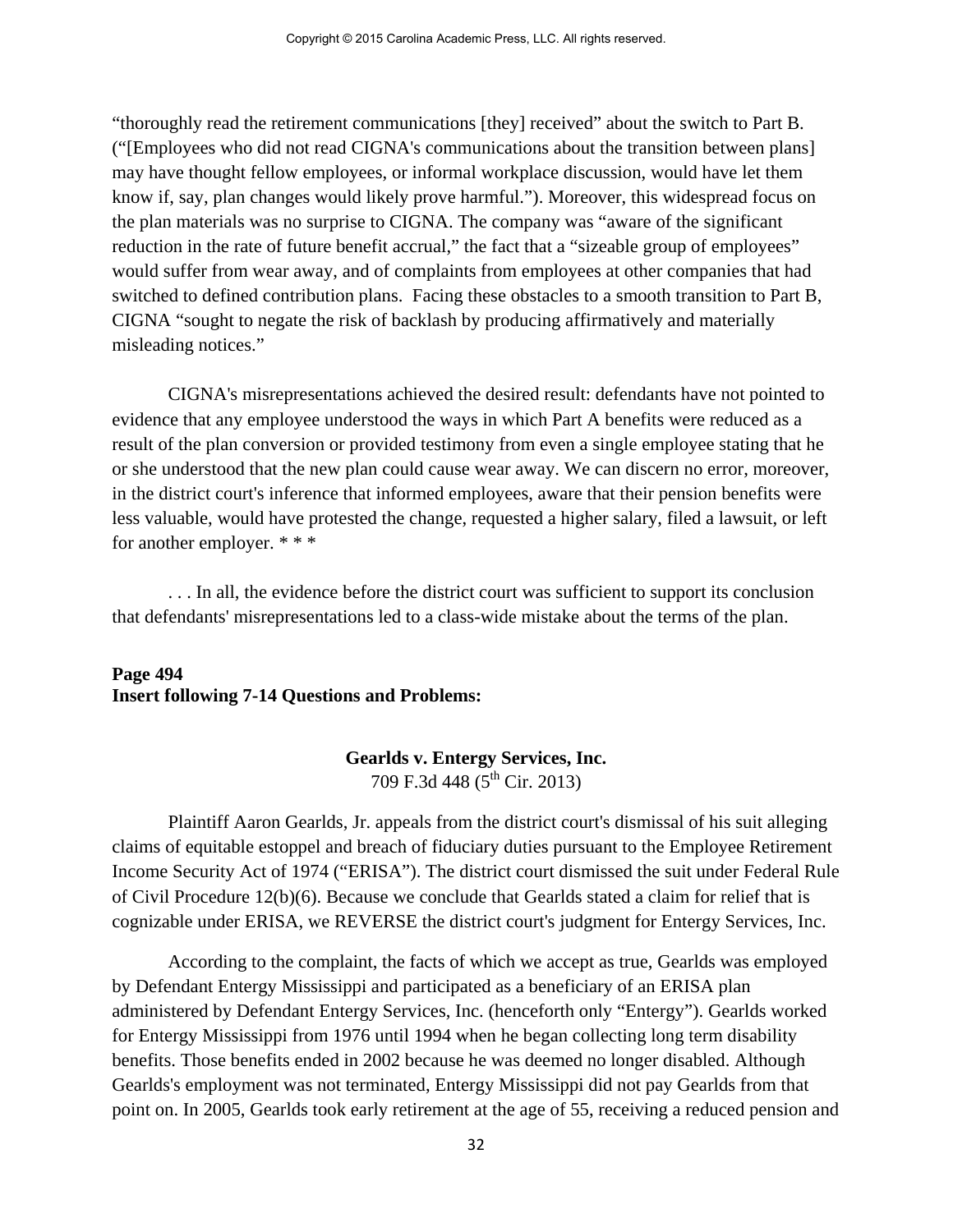full medical, dental, and vision benefits. Gearlds alleged in his complaint that he agreed to retire early because the defendants told him orally and in writing that he was covered by Entergy's Medical Benefits Plus Plan and would continue to receive medical benefits. At some point, Gearlds waived medical benefits available under his wife's retirement plan when she retired from her employment because of the assurances he had received from Entergy.

In 2010, however, Entergy notified Gearlds that it was discontinuing his medical benefits. Apparently, when Entergy determined the benefits to which Gearlds was entitled upon retirement in 2005, it believed that Gearlds was still receiving long term disability benefits, which had actually ended three years earlier, and it therefore included the time from 2002 to 2005 when computing Gearlds's service time under the retirement plan. This error caused Entergy to determine that Gearlds was eligible for medical coverage and that his monthly retirement benefit would be \$800.65. Entergy informed Gearlds that he was actually not entitled to medical and Gearlds's medical coverage would cease.

Gearlds filed the instant suit, alleging that Entergy negligently induced him to take early retirement insofar as it promised him health care benefits. He asserted claims for (1) breach of fiduciary duty pursuant to ERISA § 502(a)(3), now codified as ERISA § 502(a)(3), and (2) equitable estoppel. Gearlds sought as damages past and future medical expenses, interest, attorneys' fees, costs, and any other damages, equitable or otherwise, to which he may be entitled.

Upon motion by Entergy, the district court dismissed the complaint for failure to state a claim. The district court reasoned that Gearlds sought only compensatory money damages, which was not an available equitable remedy under  $\S$  502(a)(3). The court further held that Gearlds's claim for equitable estoppel failed because Gearlds had not alleged the kind of extraordinary circumstances necessary under our precedent. Gearlds now appeals.

As relevant to the instant case,  $\S 502(a)(3)$  permits a plan beneficiary to bring a civil action to obtain "other appropriate equitable relief" for ERISA violations. Until recently, it was accepted in this and other circuits that "other appropriate equitable relief" was limited to the kinds of remedies typically available at equity, such as injunctions, mandamus, or restitution, and that so-called "make-whole" monetary damages were not within the scope of the statute. Because the remedy sought "was not typically available in pre-fusion courts of equity," we denied relief. Under this precedent, Gearlds's claim for monetary damages is inappropriate under § 502(a)(3). Because of recent Supreme Court precedent, however, we must reevaluate that conclusion.

The Supreme Court recently stated an expansion of the kind of relief available under §  $502(a)(3)$  when the plaintiff is suing a plan fiduciary and the relief sought makes the plaintiff whole for losses caused by the defendant's breach of a fiduciary duty. *See CIGNA Corp. v.*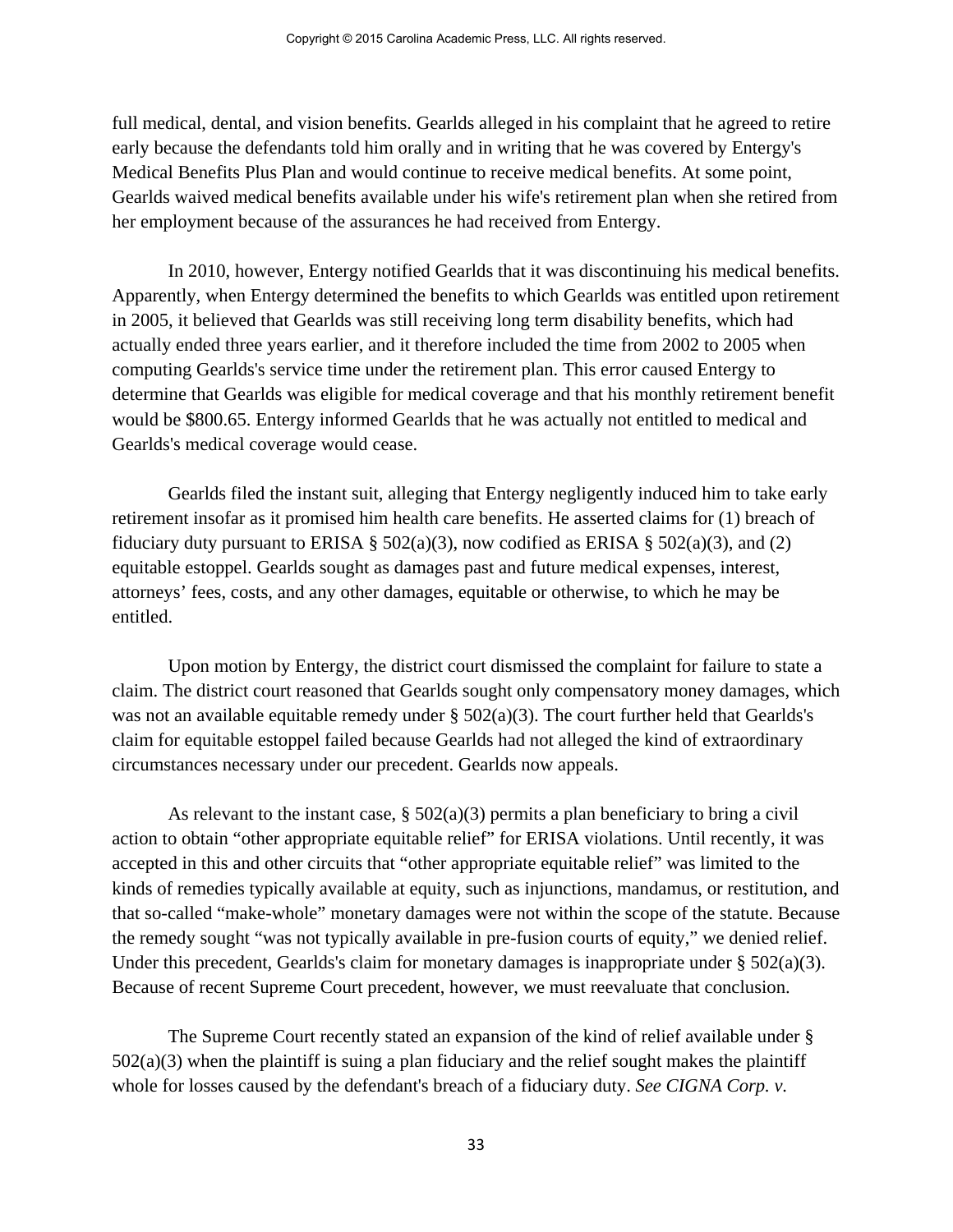*Amara,* 131 S.Ct. 1866 (2011). In *Amara,* a class of plaintiffs sued an employer and a pension plan because the employer misled the plaintiffs about the conversion of a defined benefit retirement plan into a cash balance plan and provided less generous benefits. The district court found that the defendant had intentionally misled the employees, and it reformed the terms of the new plan. *Id.* at 1874–75. The district court, *inter alia,* "require[d] the plan administrator to pay to already retired beneficiaries money owed them under the plan as reformed."

Although the district court's remedy was in the form of money, the Supreme Court reasoned that it was not beyond the scope of traditional equitable relief because "[e]quity courts possessed the power to provide relief in the form of monetary 'compensation' for a loss resulting from a trustee's breach of duty, or to prevent the trustee's unjust enrichment. This form of relief was commonly known as "surcharge." The Court believed it "critical" that the *Amara* defendant's position as a fiduciary was analogous to a trustee, and it concluded that "an award of make-whole relief" in the form of surcharge was within the scope of "appropriate equitable relief" for purposes of  $\S 502(a)(3)$ .

In the instant case, Gearlds argues that *Amara* is controlling. He contends that Entergy breached its fiduciary duty by representing that he was eligible for plan benefits for the remainder of his life by opting for early retirement, and that he detrimentally relied on the misrepresentations. Gearlds argues that he continued paying premiums for his benefits and lost the opportunity to obtain alternate benefits through his wife's retirement plan. He seeks to recover the amount of insurance benefits that he has lost as a result of the defendants' alleged breach and misrepresentations.

 The district court cited *Amara* but it did not consider whether surcharge was an appropriate remedy. The district court instead dismissed the suit because Gearlds sought only money damages, which is ordinarily a legal remedy. After *Amara,* however, that is not the end of the inquiry into equity. Gearlds's complaint is viable in light of *Amara.*

 To be sure, Gearlds did not expressly plead or argue "surcharge," but he did argue that he should be made whole in the form of compensation for lost benefits, and his complaint specifically asked for "[a]ny and all other damages and/or relief, equitable or otherwise, to which [he] may be entitled under federal law." Courts must focus on the substance of the relief sought and the allegations pleaded, not on the label used. . . .We leave to the district court the determination whether Gearlds's breach of fiduciary duty claim may prevail on the merits and whether the circumstances of the case warrant the relief of surcharge.

34

-----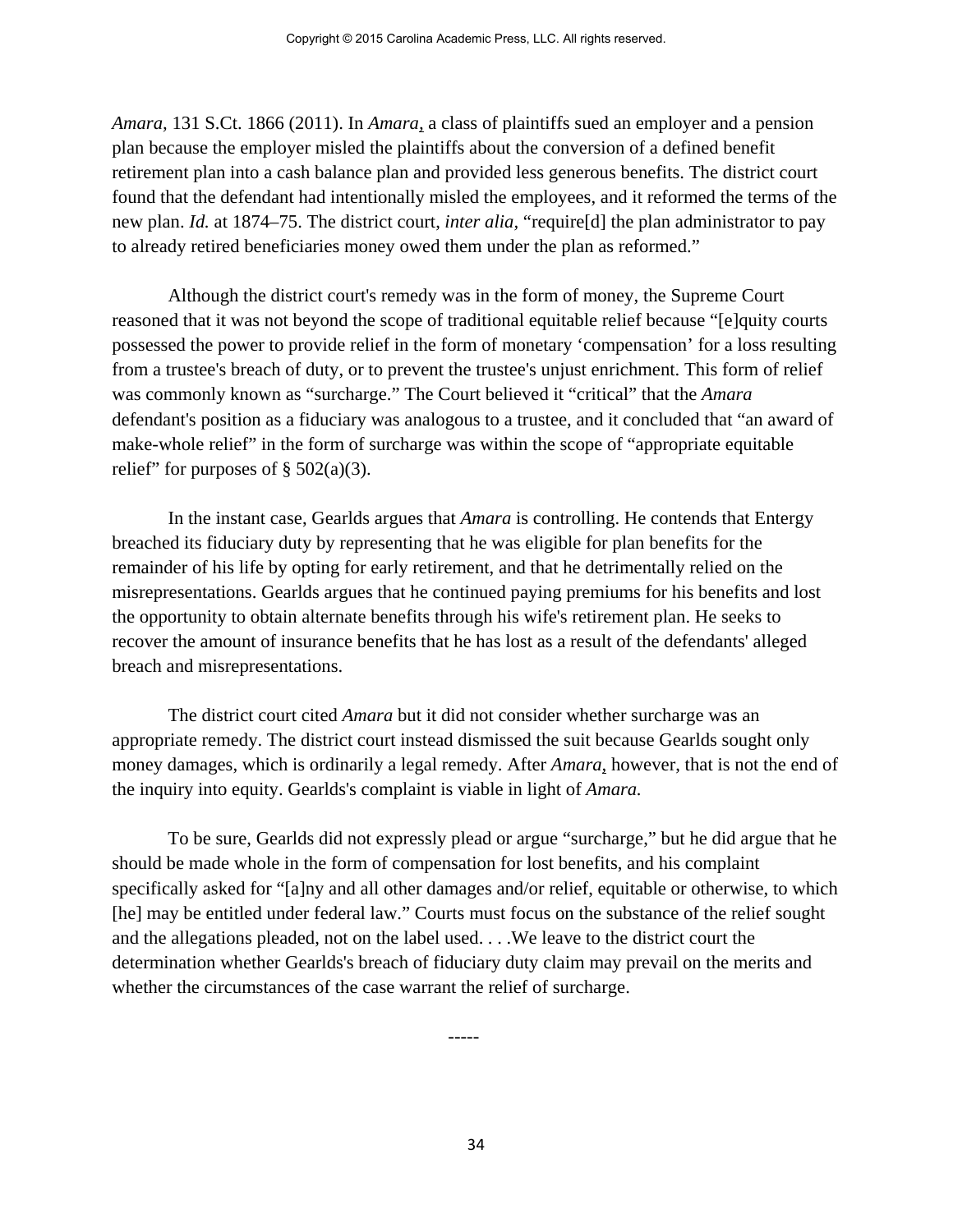In *Kenseth v. Dean Health Plan*, 722 F.3d 869 ( $7<sup>th</sup>$  Cir. June 13, 2013), the Seventh Circuit also held that money damages were available for a plan beneficiary who had been mistakenly led to believe that her health insurance would pay for an operation. After she had undergone the operation, she learned that the plan did not cover and would not pay for the cost of the operation. The court held that, under *Amara* holding, reimbursement for the cost of the operation was an available equitable remedy.

## **U.S. Airways v. McCutchen**

133 S. Ct. 1537 (2013)

Justice Kagan delivered the opinion of the Court.

Respondent James McCutchen participated in a health benefits plan that his employer, petitioner US Airways, established under the Employee Retirement Income Security Act of 1974 (ERISA), 29 U.S.C. § 1001 et seq. That plan obliged US Airways to pay any medical expenses McCutchen incurred as a result of a third party's actions—for example, another person's negligent driving. The plan in turn entitled US Airways to reimbursement if McCutchen later recovered money from the third party.

This Court has held that a health-plan administrator like US Airways may enforce such a reimbursement provision by filing suit under § 502(a)(3) of ERISA. That section authorizes a civil action "to obtain . . . appropriate equitable relief . . . to enforce . . . the terms of the plan." We here consider whether in that kind of suit, a plan participant like McCutchen may raise certain equitable defenses deriving from principles of unjust enrichment. In particular, we address one equitable doctrine limiting reimbursement to the amount of an insured's "double recovery" and another requiring the party seeking reimbursement to pay a share of the attorney's fees incurred in securing funds from the third party. We hold that neither of those equitable rules can override the clear terms of a plan. But we explain that the latter, usually called the commonfund doctrine, plays a role in interpreting US Airways' plan because the plan is silent about allocating the costs of recovery.

I

In January 2007, McCutchen suffered serious injuries when another driver lost control of her car and collided with McCutchen's. At the time, McCutchen was an employee of US Airways and a participant in its self-funded health plan. The plan paid \$66,866 in medical expenses arising from the accident on McCutchen's behalf.

McCutchen retained attorneys, in exchange for a 40% contingency fee, to seek recovery of all his accident-related damages, estimated to exceed \$1 million. The attorneys sued the driver responsible for the crash, but settled for only \$10,000 because she had limited insurance coverage and the accident had killed or seriously injured three other people. Counsel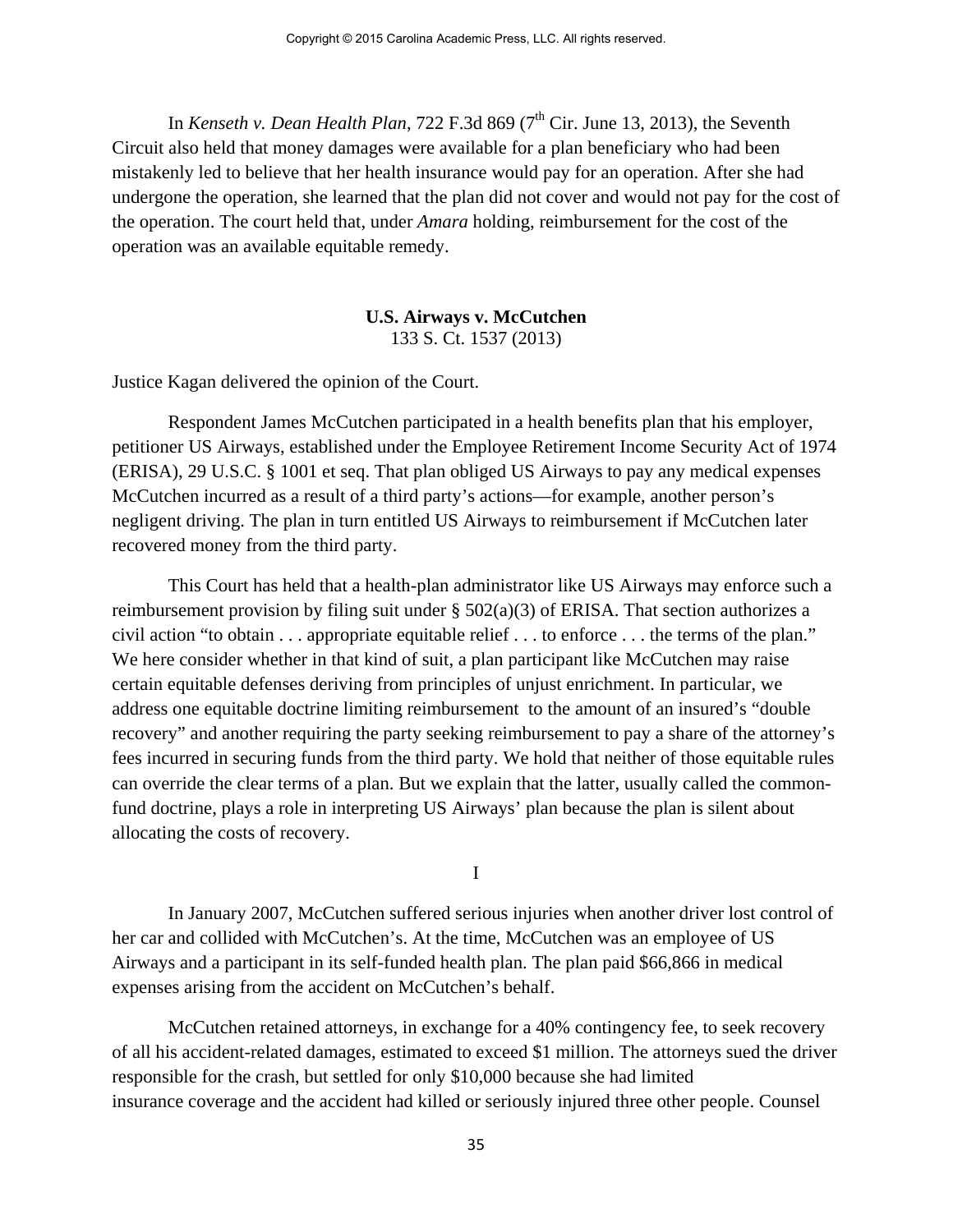also secured a payment from McCutchen's own automobile insurer of \$100,000, the maximum amount available under his policy. McCutchen thus received \$110,000—and after deducting \$44,000 for the lawyer's fee, \$66,000.

On learning of McCutchen's recovery, US Airways demanded reimbursement of the \$66,866 it had paid in medical expenses. In support of that claim, US Airways relied on the following statement in its summary plan description:

If [US Airways] pays benefits for any claim you incur as the result of negligence, willful misconduct, or other actions of a third party, . . . [y]ou will be required to reimburse [US Airways] for amounts paid for claims out of any monies recovered from [the] third party, including, but not limited to, your own insurance company as the result of judgment, settlement, or otherwise. App. 20.

McCutchen denied that US Airways was entitled to any reimbursement, but his attorneys placed \$41,500 in an escrow account pending resolution of the dispute. That amount represented US Airways' full claim minus a proportionate share of the promised attorney's fees.

US Airways then filed this action under  $\S502(a)(3)$ , seeking "appropriate equitable relief" to enforce the plan's reimbursement provision. The suit requested an equitable lien on \$66,866 the \$41,500 in the escrow account and \$25,366 more in McCutchen's possession. McCutchen countered by raising two defenses relevant here. First, he maintained that US Airways could not receive the relief it sought because he had recovered only a small portion of his total damages; absent over-recovery on his part, US Airways' right to reimbursement did not kick in. Second, he contended that US Airways at least had to contribute its fair share to the costs he incurred to get his recovery; any reimbursement therefore had to be marked down by 40%, to cover the promised contingency fee. The District Court rejected both arguments, granting summary judgment to US Airways on the ground that the plan "clear[ly] and unambiguous[ly]" provided for full reimbursement of the medical expenses paid. App. to Pet. for Cert. 30a; see id., at 32a.

The Court of Appeals for the Third Circuit vacated the District Court's order. The Third Circuit reasoned that in a suit for "appropriate equitable relief" under  $\S502(a)(3)$ , a court must apply any "equitable doctrines and defenses" that traditionally limited the relief requested. 663 F. 3d 671, 676 (CA3 2011). And here, the court continued, "'the principle of unjust enrichment'" should "'serve to limit the effectiveness'" of the plan's reimbursement provision. See id., at 677 (quoting 4 G. Palmer, Law of Restitution §23.18, p. 472-473 [11] (1978)). Full reimbursement, the Third Circuit thought, would "leav[e] [McCutchen] with less than full payment" for his medical bills; at the same time, it would provide a "windfall" to US Airways given its failure to "contribute to the cost of obtaining the third-party recovery." 663 F. 3d, at 679. The Third Circuit then instructed the District Court to determine what amount, shy of the entire \$66,866, would qualify as "appropriate equitable relief." Ibid.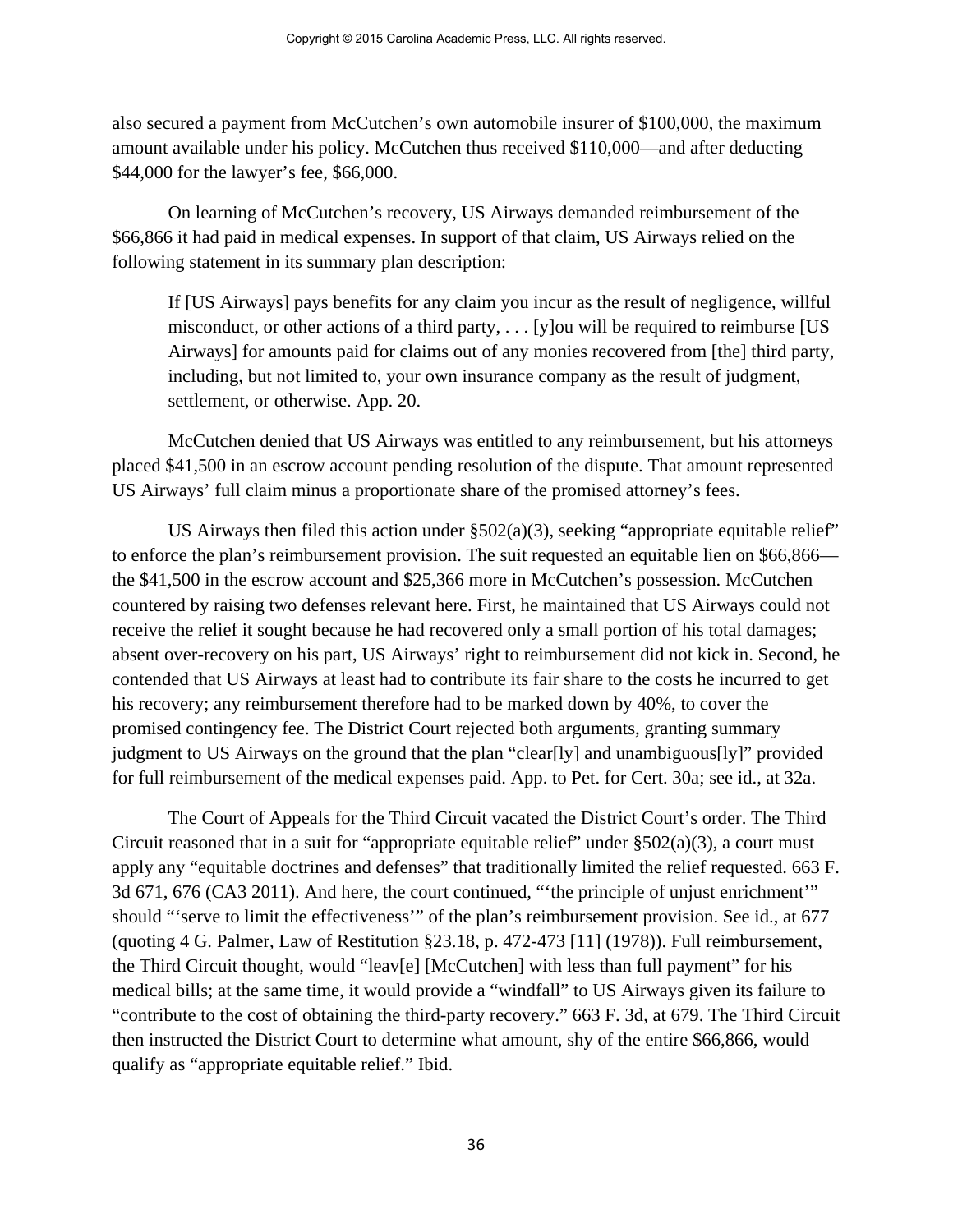We granted certiorari to resolve a circuit split on whether equitable defenses can so override an ERISA plan's reimbursement provision. We now vacate the Third Circuit's decision.

II

A health-plan administrator like US Airways may bring suit under §502(a)(3) for "appropriate equitable relief . . . to enforce . . . the terms of the plan." That provision, we have held, authorizes the kinds of relief "typically available in equity" in the days of "the divided bench," before law and equity merged. Mertens v. Hewitt Associates, 508 U.S. 248, 256 (1993).

In Sereboff v. Mid Atlantic Medical Services, we allowed a health-plan administrator to bring a suit just like this one under §502(a)(3). Mid Atlantic had paid medical expenses for the Sereboffs after they were injured in a car crash. When they settled a tort suit against the other driver, Mid Atlantic claimed a share of the proceeds, invoking the plan's reimbursement clause. We held that Mid Atlantic's action sought "equitable relief," as  $\S502(a)(3)$  requires. See 547 U.S., at 369. The "nature of the recovery" requested was equitable because Mid Atlantic claimed "specifically identifiable funds" within the Sereboffs' control—that is, a portion of the settlement they had gotten. Id., at 362-363. And the "basis for [the] claim" was equitable too, because Mid Atlantic relied on " 'the familiar rul[e] of equity that a contract to convey a specific object' " not yet acquired " 'create[s] a lien' " on that object as soon as " 'the contractor . . . gets a title to the thing.' " Id. at 363-64. Mid Atlantic's claim for reimbursement, we determined, was the modern-day equivalent of an action in equity to enforce such a contract-based lien—called an "equitable lien by agreement." 547 U.S., at 364-365. Accordingly, Mid Atlantic could bring an action under §502(a)(3) seeking the funds that its beneficiaries had promised to turn over. And here, as all parties agree, US Airways can do the same thing.

The question in this case concerns the role that equitable defenses alleging unjust enrichment can play in such a suit. As earlier noted, the Third Circuit held that "the principle of unjust enrichment" overrides US Airways' reimbursement clause if and when they come into conflict. 663 F. 3d, at 677. McCutchen offers a more refined version of that view, alleging that two specific equitable doctrines meant to "prevent unjust enrichment" defeat the reimbursement provision. Brief for Respondents i. First, he contends that in equity, an insurer in US Airways' position could recoup no more than an insured's "double recovery"—the amount the insured has received from a third party to compensate for the same loss the insurance covered. That rule would limit US Airways' reimbursement to the share of McCutchen's settlements paying for medical expenses; McCutchen would keep the rest (e.g., damages for loss of future earnings or pain and suffering), even though the plan gives US Airways first claim on the whole third-party recovery. Second, McCutchen claims that in equity the common-fund doctrine would have operated to reduce any award to US Airways. Under that rule, "a litigant or a lawyer who recovers a common fund for the benefit of persons other than himself or his client is entitled to a reasonable attorney's fee from the fund as a whole." Boeing Co. v. Van Gemert, 444 U.S. 472,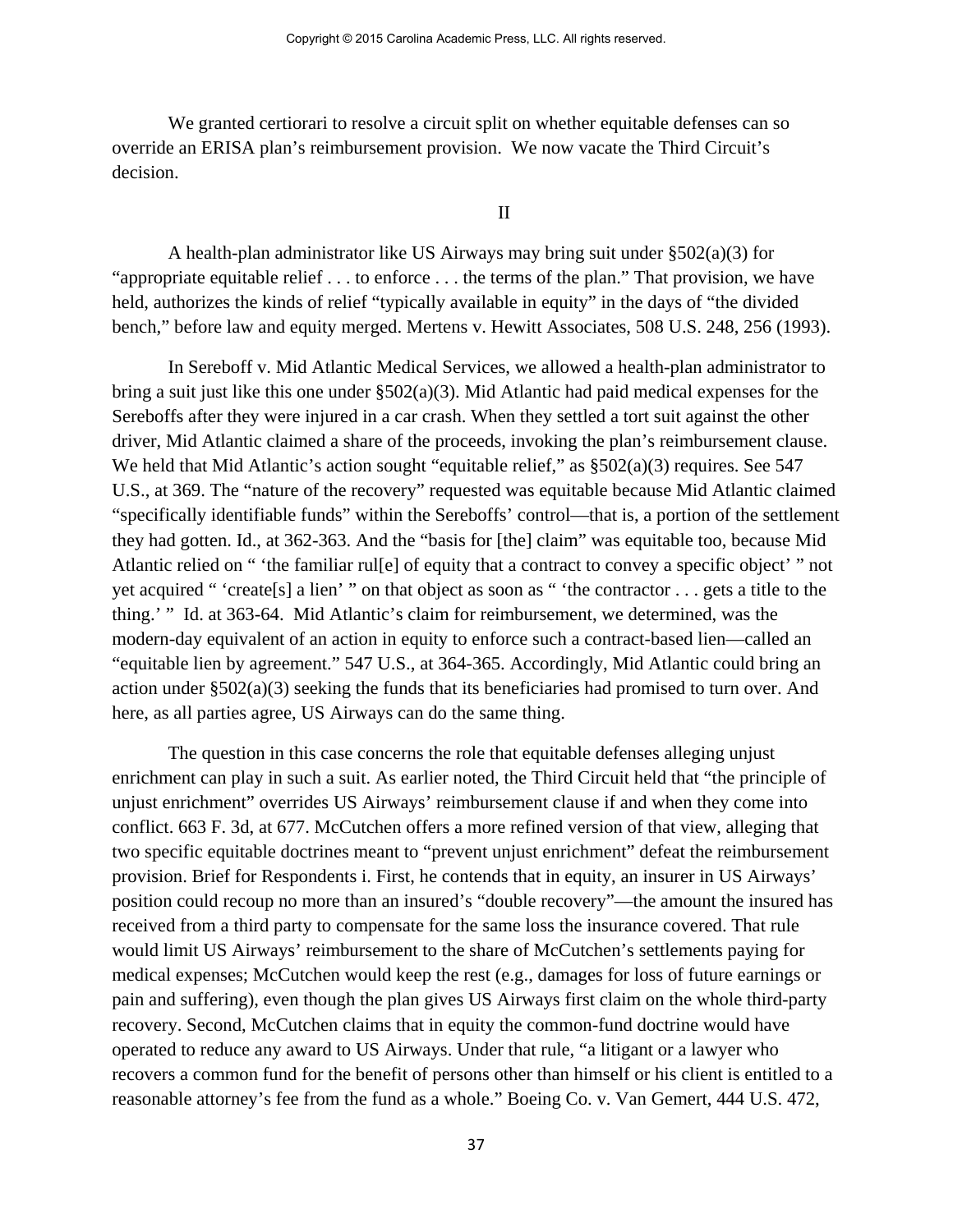478, (1980). McCutchen urges that this doctrine, which is designed to prevent freeloading, enables him to pass on a share of his lawyer's fees to US Airways, no matter what the plan provides.

We rejected a similar claim in Sereboff, though without altogether foreclosing McCutchen's position. The Sereboffs argued, among other things, that the lower courts erred in enforcing Mid Atlantic's reimbursement clause "without imposing various limitations" that would "apply to truly equitable relief grounded in principles of subrogation." 547 U.S., at 368. In particular, the Sereboffs contended that a variant of the double-recovery rule, called the makewhole doctrine, trumped the plan's terms. We rebuffed that argument, explaining that the Sereboffs were improperly mixing and matching rules from different equitable boxes. The Sereboffs asserted a "parcel of equitable defenses" available when an out-of-pocket insurer brought a "freestanding action for equitable subrogation," not founded on a contract, to succeed to an insured's judgment against a third party. Ibid. But Mid Atlantic's reimbursement claim was "considered equitable," we replied, because it sought to enforce a " lien based on agreement" not a lien imposed independent of contract by virtue of equitable subrogation. Ibid. In light of that fact, we viewed the Sereboffs' equitable defenses—which again, closely resemble McCutchen's—as "beside the point." Ibid. And yet, we left a narrow opening for future litigants in the Sereboffs' position to make a like claim. In a footnote, we observed that the Sereboffs had forfeited a "distinct assertion" that the contract-based relief Mid Atlantic requested, although "equitable," was not "appropriate" under §502(a)(3) because "it contravened principles like the make-whole doctrine." Id., at 368-369 n. 2. Enter McCutchen, to make that basic argument.

In the end, however, Sereboff's logic dooms McCutchen's effort. US Airways, like Mid Atlantic, is seeking to enforce the modern-day equivalent of an "equitable lien by agreement." And that kind of lien—as its name announces—both arises from and serves to carry out a contract's provisions. See id., at 363-364; 4 S. Symons, Pomeroy's Equity Jurisprudence §1234, p. 695 (5th ed. 1941). So enforcing the lien means holding the parties to their mutual promises. See, e.g., Barnes, 232 U.S., at 121; Walker v. Brown, 165 U.S. 654, 664 (1897). Conversely, it means declining to apply rules—even if they would be "equitable" in a contract's absence—at odds with the parties' expressed commitments. McCutchen therefore cannot rely on theories of unjust enrichment to defeat US Airways' appeal to the plan's clear terms. Those principles, as we said in Sereboff, are "beside the point" when parties demand what they bargained for in a valid agreement. See Restatement (Third) of Restitution and Unjust Enrichment §2(2), p. 15 (2010) ("A valid contract defines the obligations of the parties as to matters within its scope, displacing to that extent any inquiry into unjust enrichment"). In those circumstances, hewing to the parties' exchange yields "appropriate" as well as "equitable" relief.

We have found nothing to the contrary in the historic practice of equity courts. McCutchen offers us a slew of cases in which those courts applied the double-recovery or common-fund rule to limit insurers' efforts to recoup funds from their beneficiaries' tort judgments. See Brief for Respondents 21-25. But his citations are not on point. In some of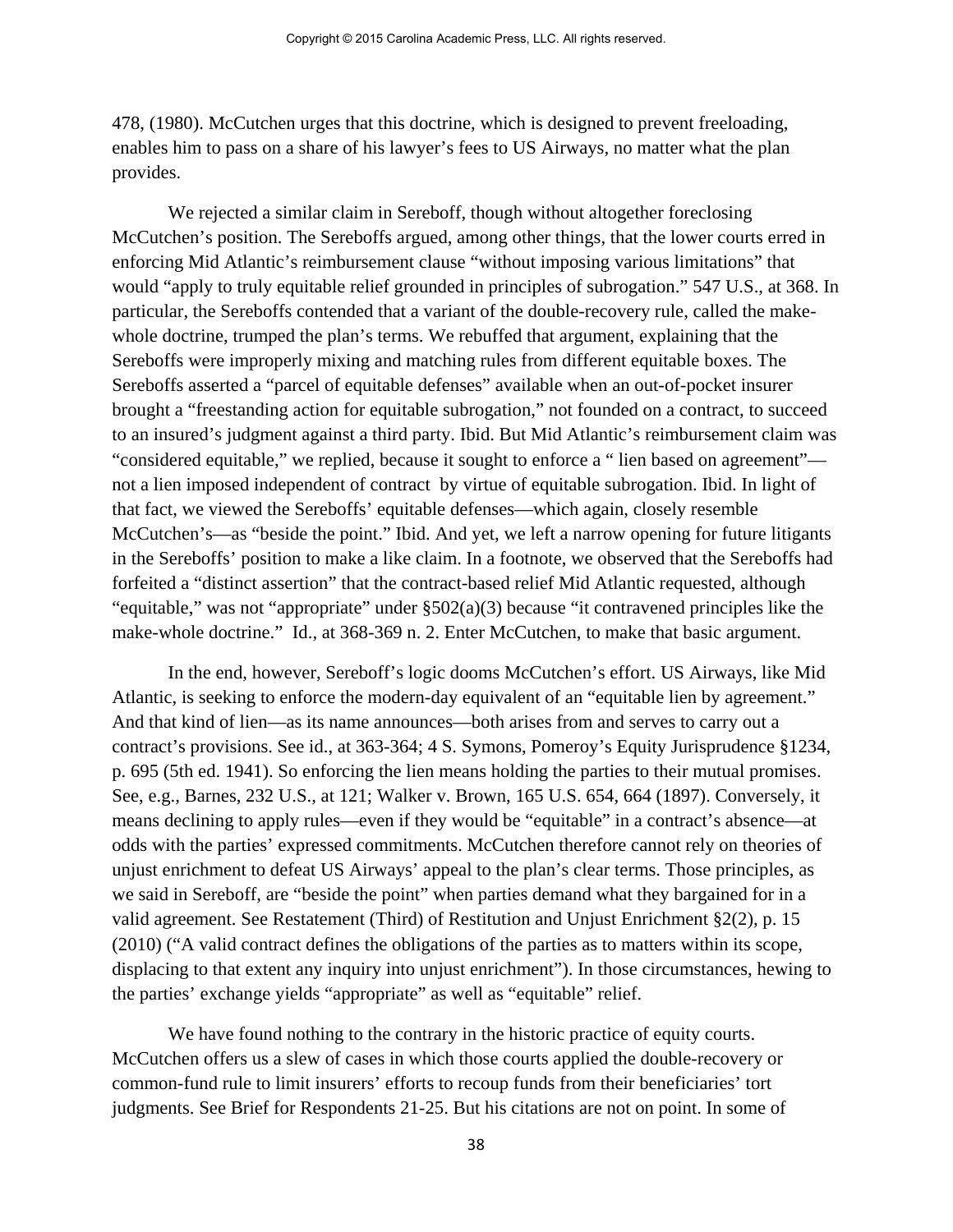McCutchen's cases, courts apparently applied equitable doctrines in the absence of any relevant contract provision. See, e.g., Washtenaw Mut. Fire Ins. Co. v. Budd, 2175 N.W. 231, 232 (1919); Fire Assn. of Philadelphia v. Wells, 94 A. 619, 621 (1915). In others, courts found those rules to comport with the applicable contract term. For example, in Svea Assurance Co. v. Packham, 92 Md. 464, 48 A. 359 (1901)—the case McCutchen calls his best,—the court viewed the doublerecovery rule as according with "the intention" of the contracting parties; "[b]road as [the] language is," the court explained, the agreement "cannot be construed to" give the insurer any greater recovery. 92 Md., at 478, 48 A., at 362; see also Knaffl v. Knoxville Banking & Trust Co., 133 Tenn. 655, 661, 182 S. W. 232, 233 (1916); Camden Fire Ins. Assn. v. Prezioso, 319- 320, 116 A. 694 (Ch. Div. 1922). But in none of these cases—nor in any other we can find—did an equity court apply the double-recovery or common-fund rule to override a plain contract term. That is, in none did an equity court do what McCutchen asks of us.

Nevertheless, the United States, appearing as amicus curiae, claims that the commonfund rule has a special capacity to trump a conflicting contract. The Government begins its brief foursquare with our (and Sereboff's) analysis: In a suit like this one, to enforce an equitable lien by agreement, "the agreement, not general restitutionary principles of unjust enrichment, provides the measure of relief due." Brief for United States 6. Because that is so, the Government (naturally enough) concludes, McCutchen cannot invoke the double-recovery rule to defeat the plan. But then the Government takes an unexpected turn. "When it comes to the costs incurred" by a beneficiary to obtain money from a third party, "the terms of the plan do not control." Id., at 21. An equity court, the Government contends, has "inherent authority" to apportion litigation costs in accord with the "longstanding equitable common-fund doctrine," even if that conflicts with the parties' contract. Id., at 22.

But if the agreement governs, the agreement governs: The reasons we have given (and the Government mostly accepts) for looking to the contract's terms do not permit an attorney'sfees exception. We have no doubt that the common-fund doctrine has deep roots in equity. Those roots, however, are set in the soil of unjust enrichment: To allow "others to obtain full benefit from the plaintiff's efforts without contributing . . . to the litigation expenses," we have often noted, "would be to enrich the others unjustly at the plaintiff's expense." Mills v. Electric Auto-Lite Co., 396 U.S. 375, 392 (1970); see Boeing, 444 U.S., at 478; Trustees v. Greenough, 105 U.S. 527, 532 (1882). And as we have just explained, principles of unjust enrichment give way when a court enforces an equitable lien by agreement. The agreement itself becomes the measure of the parties' equities; so if a contract abrogates the common-fund doctrine, the insurer is not unjustly enriched by claiming the benefit of its bargain. That is why the Government, like McCutchen, fails to produce a single case in which an equity court applied the common-fund rule (any more than the double-recovery rule) when a contract provided to the contrary. Even in equity, when a party sought to enforce a lien by agreement, all provisions of that agreement controlled. So too, then, in a suit like this one.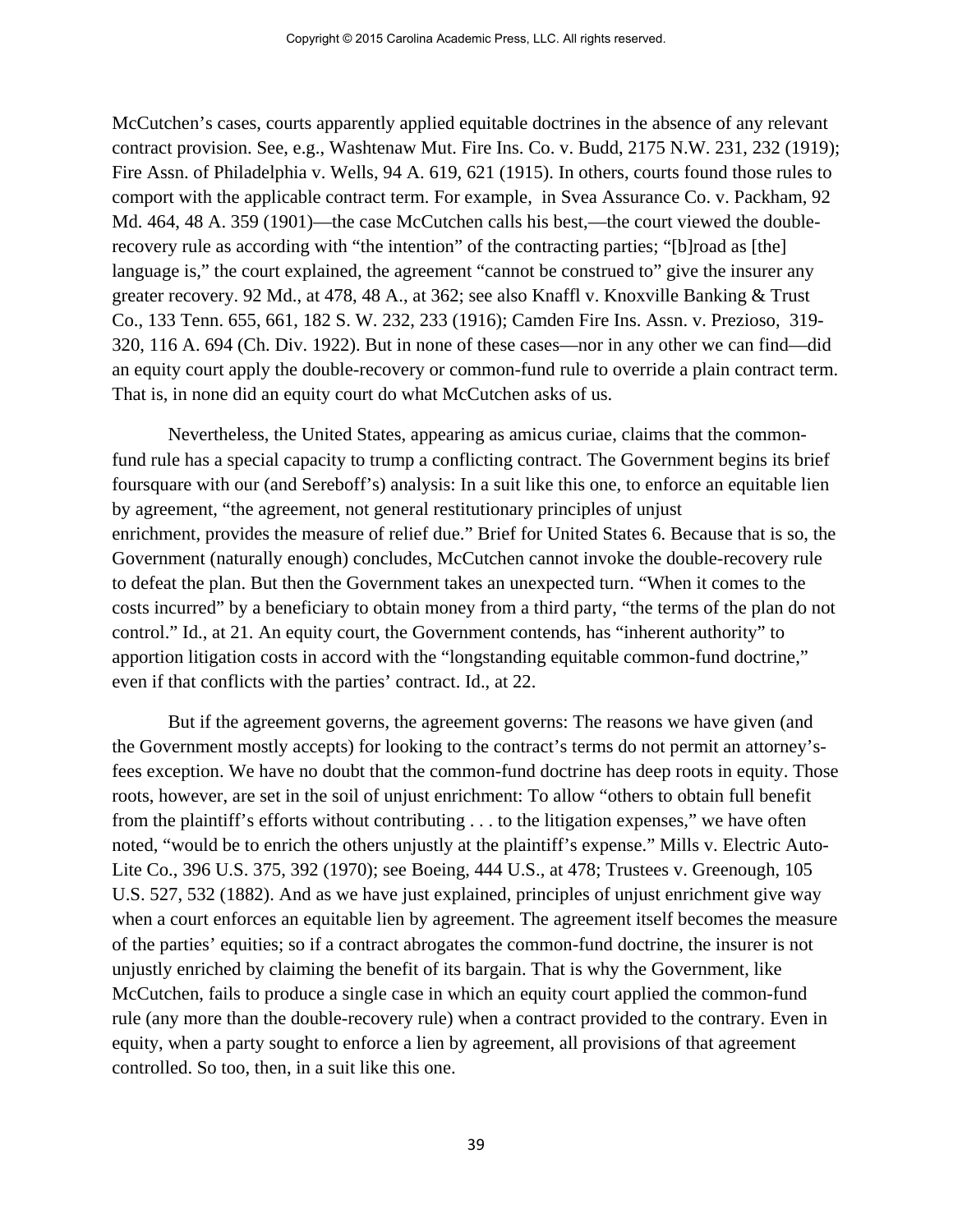The result we reach, based on the historical analysis our prior cases prescribe, fits lock and key with ERISA's focus on what a plan provides. The section under which this suit is brought "does not, after all, authorize 'appropriate equitable relief' at large," Mertens, 508 U.S., at 253 (quoting §1132(a)(3)); rather, it countenances only such relief as will enforce "the terms of the plan" or the statute, §1132(a)(3) (emphasis added). That limitation reflects ERISA's principal function: to "protect contractually defined benefits." Massachusetts Mut. Life Ins. Co. v. Russell, 473 U.S. 134, 148 (1985). The statutory scheme, we have often noted, "is built around reliance on the face of written plan documents." Curtiss-Wright Corp. v. Schoonejongen, 514 U.S. 73, 83 (1995). "Every employee benefit plan shall be established and maintained pursuant to a written instrument," [ERISA  $\S402(a)(1)$ ], and an administrator must act "in accordance with the documents and instruments governing the plan" insofar as they accord with the statute, [ERISA §404(a)(1)(D)]. The plan, in short, is at the center of ERISA. And precluding McCutchen's equitable defenses from overriding plain contract terms helps it to remain there.

#### III

Yet McCutchen's arguments are not all for naught. If the equitable rules he describes cannot trump a reimbursement provision, they still might aid in properly construing it. And for US Airways' plan, the common-fund doctrine (though not the double-recovery rule) serves that function. The plan is silent on the allocation of attorney's fees, and in those circumstances, the common-fund doctrine provides the appropriate default. In other words, if US Airways wished to depart from the well-established common-fund rule, it had to draft its contract to say so—and here it did not. $1$ 

Ordinary principles of contract interpretation point toward this conclusion. Courts construe ERISA plans, as they do other contracts, by "looking to the terms of the plan" as well as to "other manifestations of the parties' intent." Firestone Tire & Rubber Co. v. Bruch, 489 U.S. 101, 113 (1989). The words of a plan may speak clearly, but they may also leave gaps. And so a court must often "look outside the plan's written language" to decide what an agreement means.

 $<sup>1</sup>$  The dissent faults us for addressing this issue, but we think it adequately preserved and presented. The language</sup> the dissent highlights in McCutchen's brief in opposition, indicating that the plan clearly abrogates the commonfund doctrine, comes from his description of US Airways' claim in the District Court. McCutchen's argument in that court urged the very position we adopt—that the common-fund doctrine applies because the plan is silent. ("If [US Airways] wanted to exclude a deduction for attorney fees, it easily could have so expressed"). To be sure, McCutchen shifted ground on appeal because the District Court ruled that Third Circuit precedent foreclosed his contract-based argument; the Court of Appeals' decision then put front-and-center his alternative contention that the common-fund rule trumps a contract. But both claims have the same basis (the nature and function of the commonfund doctrine), which the parties have disputed throughout this litigation. And similarly, the question we decide here is included in the question presented. The principal clause of that question asks whether a court may use "equitable principles to rewrite contractual language." Pet. for Cert. i. We answer "not rewrite, but inform"—a reply well within the question's scope.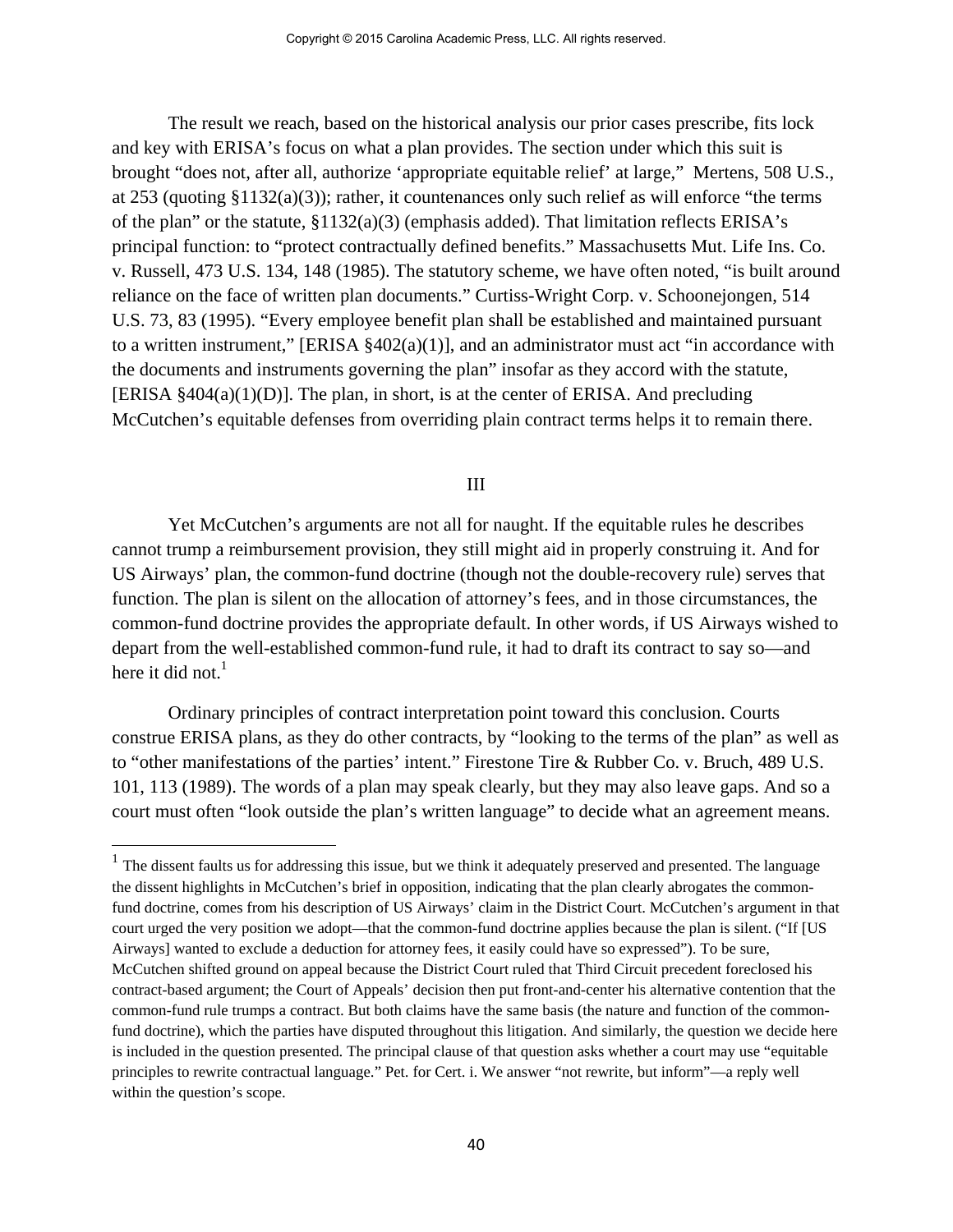In undertaking that task, a court properly takes account of background legal rules—the doctrines that typically or traditionally have governed a given situation when no agreement states otherwise. See Wal-Mart Stores, Inc. Assoc. Health & Welfare Plan v. Wells, 213 F.3d 398, 402 (CA7 2000) (Posner, J.) ("[C]ontracts . . . are enacted against a background of common-sense understandings and legal principles that the parties may not have bothered to incorporate expressly but that operate as default rules to govern in the absence of a clear expression of the parties' [contrary] intent"); 11 R. Lord, Williston on Contracts §31:7 (4th ed. 2012); Restatement (Second) of Contracts §221 (1979). Indeed, ignoring those rules is likely to frustrate the parties' intent and produce perverse consequences.

 The reimbursement provision at issue here precludes looking to the double-recovery rule in this manner. Both the contract term and the equitable principle address the same problem: how to apportion, as between an insurer and a beneficiary, a third party's payment to recompense an injury. But the allocation formulas they prescribe differ markedly. According to the plan, US Airways has first claim on the entire recovery—as the plan description states, on "any monies recovered from [the] third party"; McCutchen receives only whatever is left over (if anything). By contrast, the double-recovery rule would give McCutchen first dibs on the portion of the recovery compensating for losses that the plan did not cover (e.g., future earnings or pain and suffering); US Airways' claim would attach only to the share of the recovery for medical expenses. The express contract term, in short, contradicts the background equitable rule; and where that is so, for all the reasons we have given, the agreement must govern.

By contrast, the plan provision here leaves space for the common-fund rule to operate. That equitable doctrine, as earlier noted, addresses not how to allocate a third-party recovery, but instead how to pay for the costs of obtaining it. And the contract, for its part, says nothing specific about that issue. The District Court below thus erred when it found that the plan clearly repudiated the common-fund rule. To be sure, the plan's allocation formula—first claim on the recovery goes to US Airways—might operate on every dollar received from a third party, even those covering the beneficiary's litigation costs. But alternatively, that formula could apply to only the true recovery, after the costs of obtaining it are deducted. (Consider, for comparative purposes, how an income tax is levied on net, not gross, receipts.) See Dawson, Lawyers and Involuntary Clients: Attorney Fees From Funds, 87 Harv. L. Rev. 1597, 1606-1607 (1974) ("[T]he claim for legal services is a first charge on the fund and must be satisfied before any distribution occurs"). The plan's terms fail to select between these two alternatives: whether the recovery to which US Airways has first claim is every cent the third party paid or, instead, the money the beneficiary took away.

Given that contractual gap, the common-fund doctrine provides the best indication of the parties' intent. No one can doubt that the common-fund rule would govern here in the absence of a contrary agreement. This Court has "recognized consistently" that someone "who recovers a common fund for the benefit of persons other than himself" is due "a reasonable attorney's fee from the fund as whole." Boeing Co., 444 U.S., at 478. We have understood that rule as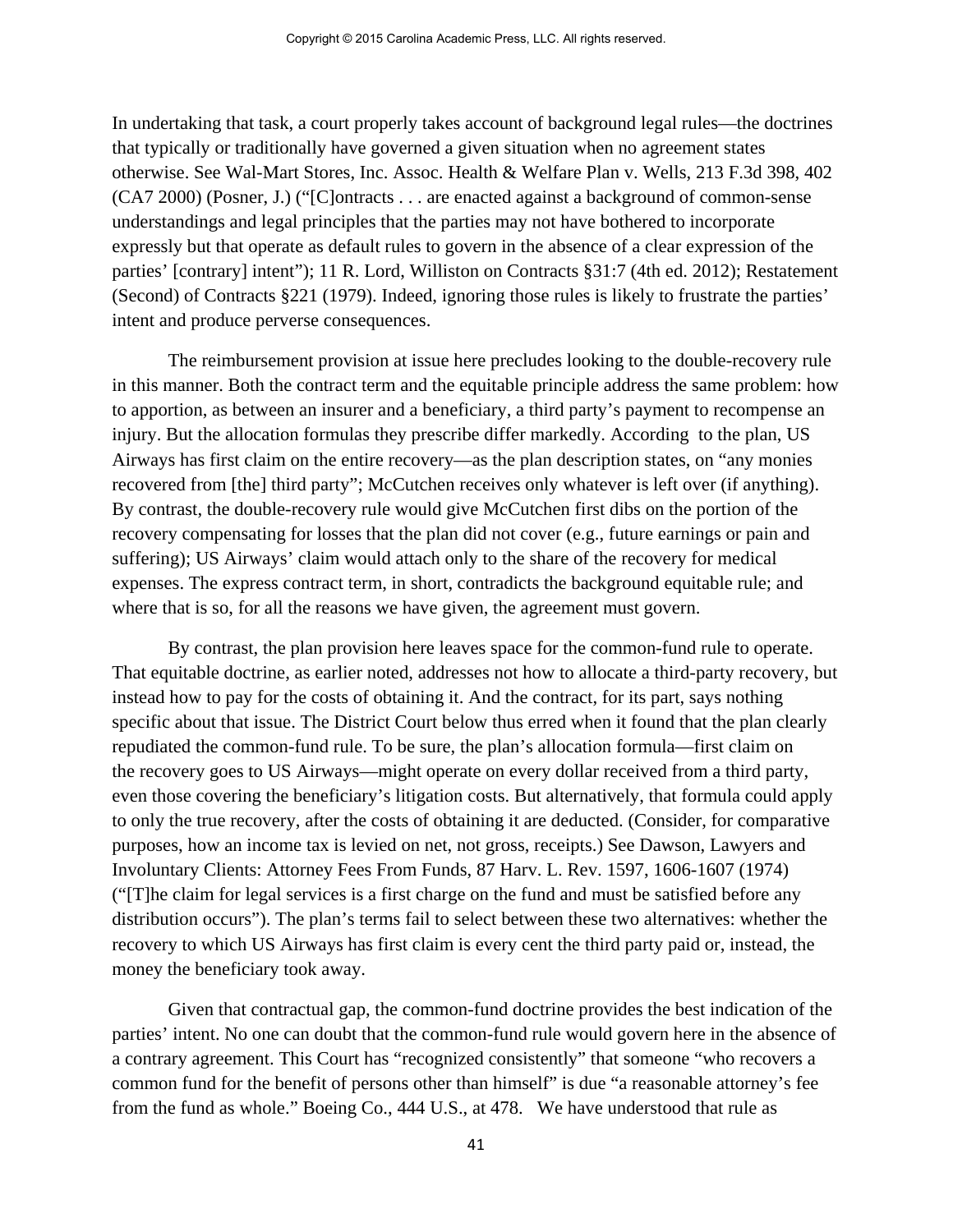"reflect[ing] the traditional practice in courts of equity." Ibid.; see Sprague, 307 U.S., at 164-166. And we have applied it in a wide range of circumstances as part of our inherent authority. State courts have done the same; the "overwhelming majority" routinely use the common-fund rule to allocate the costs of third-party recoveries between insurers and beneficiaries. A party would not typically expect or intend a plan saying nothing about attorney's fees to abrogate so strong and uniform a background rule. And that means a court should be loath to read such a plan in that way.

The rationale for the common-fund rule reinforces that conclusion. Third-party recoveries do not often come free: To get one, an insured must incur lawyer's fees and expenses. Without cost sharing, the insurer free rides on its beneficiary's efforts—taking the fruits while contributing nothing to the labor. Odder still, in some cases—indeed, in this case—the beneficiary is made worse off by pursuing a third party. Recall that McCutchen spent \$44,000 (representing a 40% contingency fee) to get \$110,000, leaving him with a real recovery of \$66,000. But US Airways claimed \$66,866 in medical expenses. That would put McCutchen \$866 in the hole; in effect, he would pay for the privilege of serving as US Airways' collection agent. We think McCutchen would not have foreseen that result when he signed on to the plan. And we doubt if even US Airways should want it. When the next McCutchen comes along, he is not likely to relieve US Airways of the costs of recovery. See Blackburn v. Sundstrand Corp., 115 F. 3d 493, 496 ( $7<sup>th</sup>$  Cir. 1997) (Easterbrook, J.) ("IIf . . . injured persons could not charge legal costs against recoveries, people like [McCutchen] would in the future have every reason" to make different judgments about bringing suit, "throwing on plans the burden and expense of collection"). The prospect of generating those strange results again militates against reading a general reimbursement provision—like the one here—for more than it is worth. Only if US Airways' plan expressly addressed the costs of recovery would it alter the common-fund doctrine.

#### IV

Our holding today has two parts, one favoring US Airways, the other McCutchen. First, in an action brought under §502(a)(3) based on an equitable lien by agreement, the terms of the ERISA plan govern. Neither general principles of unjust enrichment nor specific doctrines reflecting those principles—such as the double-recovery or common-fund rules—can override the applicable contract. We therefore reject the Third Circuit's decision. But second, the common-fund rule informs interpretation of US Airways' reimbursement provision. Because that term does not advert to the costs of recovery, it is properly read to retain the common-fund doctrine. We therefore also disagree with the District Court's decision. In light of these rulings, we vacate the judgment below and remand the case for further proceedings consistent with this opinion.

It is so ordered.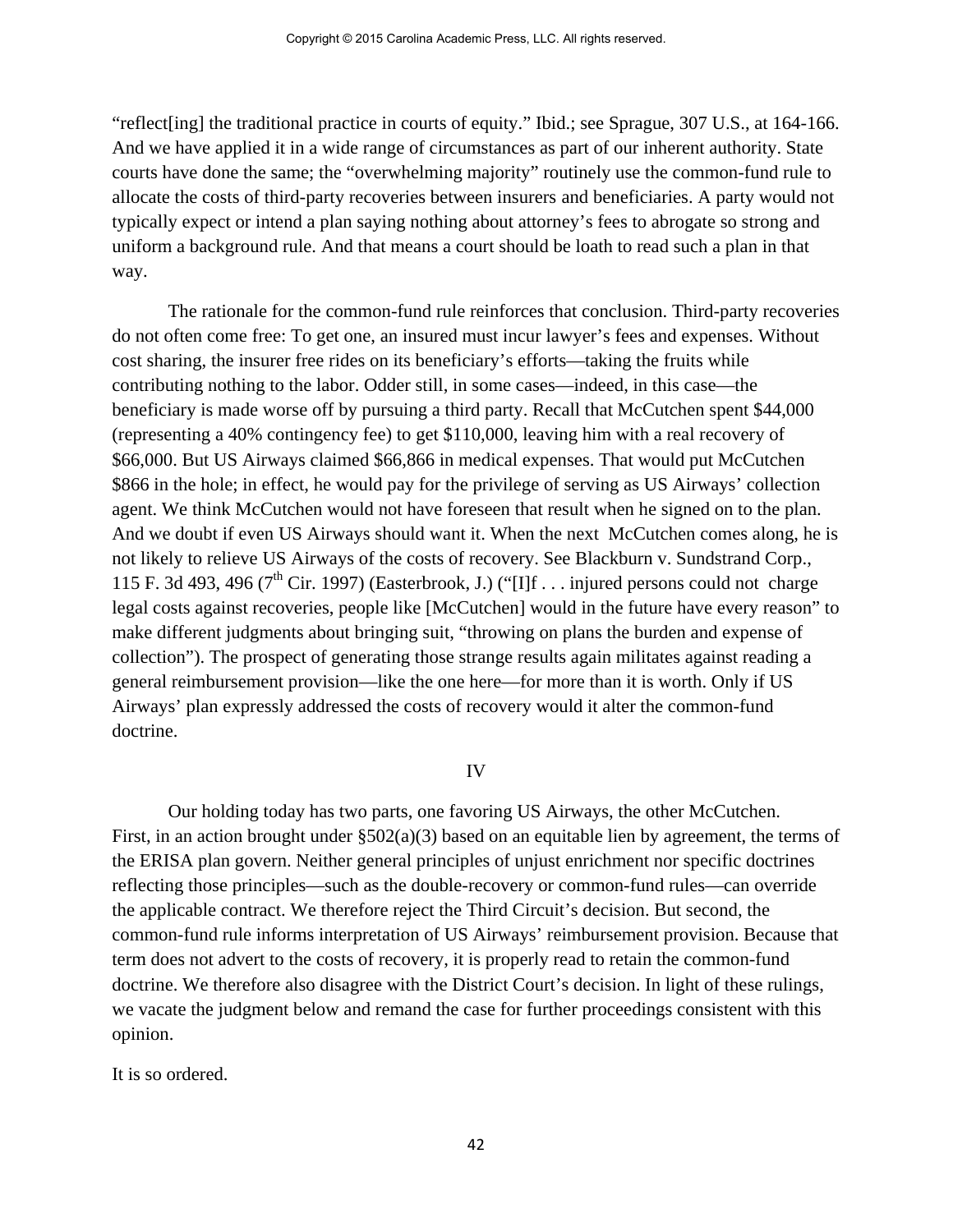Justice Scalia, with whom The Chief Justice, Justice Thomas, and Justice Alito join, dissenting.

I agree with Parts I and II of the Court's opinion, which conclude that equity cannot override the plain terms of the contract.

The Court goes on in Parts III and IV, however, to hold that the terms are not plain and to apply the "common-fund" doctrine to fill that "contractual gap". The problem with this is that we granted certiorari on a question that presumed the contract's terms were unambiguous—namely, "where the plan's terms give it an absolute right to full reimbursement." Respondents interpreted "full reimbursement" to mean what it plainly says—reimbursement of all the funds the Plan had expended. In their brief in opposition to the petition they conceded that, under the contract, "a beneficiary is required to reimburse the Plan for any amounts it has paid out of any monies the beneficiary recovers from a third-party, without any contribution to attorney's fees and expenses." All the parties, as well as the Solicitor General, have treated that concession as valid. The Court thus has no business deploying against petitioner an argument that was neither preserved, nor fairly included within the question presented. I would reverse the judgment of the Third Circuit.

----------

Commentators have pointed out that in the future, plan sponsors will not make the mistake that US Airways' made as to how to pay for the costs of recovery, but will include language that will overcome the common-fund doctrine. As stated by the Court:

 The plan is silent on the allocation of attorney's fees, and in those circumstances, the common-fund doctrine provides the appropriate default. [Under that rule, a litigant or a lawyer who recovers a common fund for the benefit of persons other than himself or his client is entitled to a reasonable attorney's fee from the fund as a whole.] In other words, if U.S. Airways wished to depart from the well-established common-fund rule, it had to draft its contract to say so—and here it did not.

One commentator pointed out that if the plan rejects the application of the common-fund doctrine, the result will be that the injured party and his or her lawyer have little incentive to bring a lawsuit against a third party. Therefore, the plan sponsor may want to include language in the plan that it will consider alternative reimbursement arrangements, i.e. agree to pay the lawyer, but such an arrangement would have to be negotiated in advance of the filing of the lawsuit.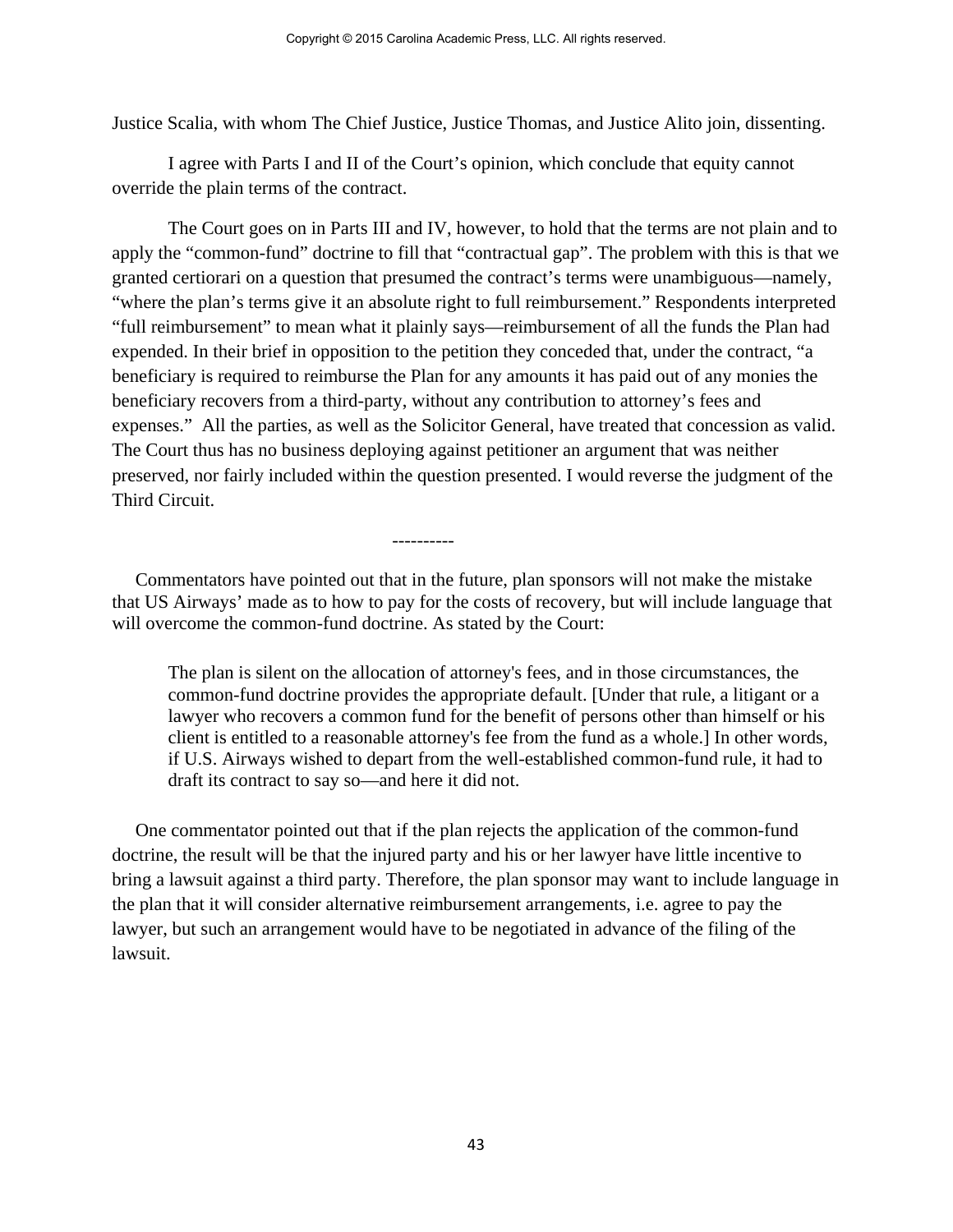## **Page 505 Insert after** *Myer***:**

The *Tibble* case, previously discussed with respect to fiduciary responsibilities in Chapter 6[H][1], also considered the application of the six-year statute of limitations under ERISA § 413.

#### **TIBBLE v. EDISON INTERNATIONAL**  135 S. Ct. 1823 (2015)

Justice BREYER delivered the opinion of the Court.

Under the Employee Retirement Income Security Act of 1974 (ERISA), a breach of fiduciary duty complaint is timely if filed no more than six years after "the date of the last action which constituted a part of the breach or violation" or "in the case of an omission the latest date on which the fiduciary could have cured the breach or violation."[ ERISA § 413]. The question before us concerns application of this provision to the timeliness of a fiduciary duty complaint. It requires us to consider whether a fiduciary's allegedly imprudent retention of an investment is an "action" or "omission" that triggers the running of the 6–year limitations period.

In 2007, several individual beneficiaries of the Edison 401(k) Savings Plan (Plan) filed a lawsuit on behalf of the Plan and all similarly situated beneficiaries (collectively, petitioners) against Edison International and others (collectively, respondents). Petitioners sought to recover damages for alleged losses suffered by the Plan, in addition to injunctive and other equitable relief based on alleged breaches of respondents' fiduciary duties.

The Plan is a defined-contribution plan, meaning that participants' retirement benefits are limited to the value of their own individual investment accounts, which is determined by the market performance of employee and employer contributions, less expenses. Expenses, such as management or administrative fees, can sometimes significantly reduce the value of an account in a defined-contribution plan.

As relevant here, petitioners argued that respondents violated their fiduciary duties with respect to three mutual funds added to the Plan in 1999 and three mutual funds added to the Plan in 2002. Petitioners argued that respondents acted imprudently by offering six higher priced retail-class mutual funds as Plan investments when materially identical lower priced institutional-class mutual funds were available (the lower price reflects lower administrative costs). Specifically, petitioners claimed that a large institutional investor with billions of dollars, like the Plan, can obtain materially identical lower priced institutional-class mutual funds that are not available to a retail investor. Petitioners asked, how could respondents have acted prudently in offering the six higher priced retail-class mutual funds when respondents could have offered them effectively the same six mutual funds at the lower price offered to institutional investors like the Plan?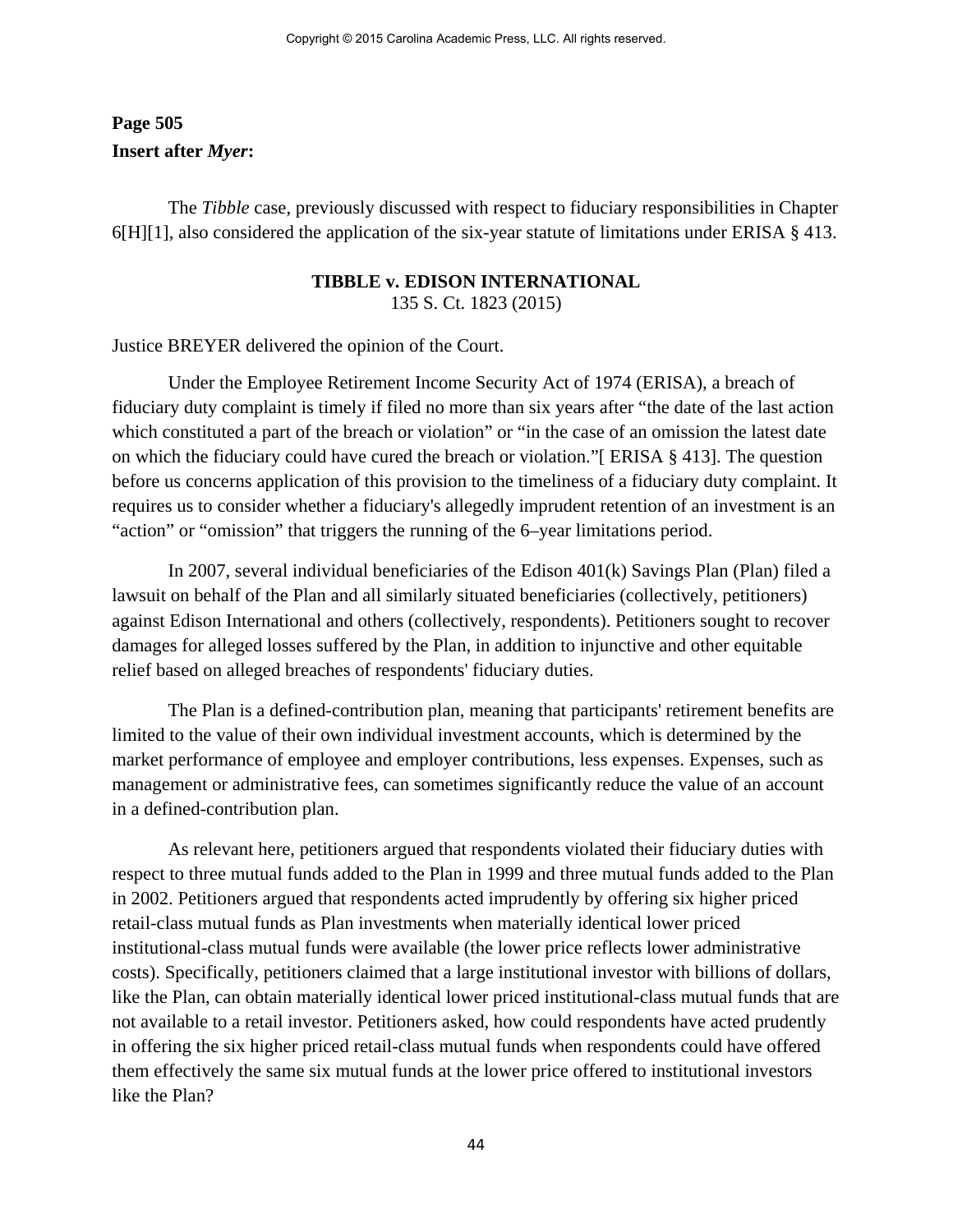As to the three funds added to the Plan in 2002, the District Court agreed. It wrote that respondents had "not offered any credible explanation" for offering retail-class, i.e., higher priced mutual funds that "cost the Plan participants wholly unnecessary [administrative] fees," and it concluded that, with respect to those mutual funds, respondents had failed to exercise "the care, skill, prudence and diligence under the circumstances" that ERISA demands of fiduciaries.

As to the three funds added to the Plan in 1999, however, the District Court held that petitioners' claims were untimely because, unlike the other contested mutual funds, these mutual funds were included in the Plan more than six years before the complaint was filed in 2007. As a result, the 6–year statutory period had run.

 The District Court allowed petitioners to argue that, despite the 1999 selection of the three mutual funds, their complaint was nevertheless timely because these funds underwent significant changes within the 6–year statutory period that should have prompted respondents to undertake a full due-diligence review and convert the higher priced retail-class mutual funds to lower priced institutional-class mutual funds.

The District Court concluded, however, that petitioners had not met their burden of showing that a prudent fiduciary would have undertaken a full due-diligence review of these funds as a result of the alleged changed circumstances. According to the District Court, the circumstances had not changed enough to place respondents under an obligation to review the mutual funds and to convert them to lower priced institutional-class mutual funds. Ibid.

The Ninth Circuit affirmed the District Court as to the six mutual funds. 729 F.3d 1110 (2013). With respect to the three mutual funds added in 1999, the Ninth Circuit held that petitioners' claims were untimely because petitioners had not established a change in circumstances that might trigger an obligation to review and to change investments within the 6– year statutory period. Petitioners filed a petition for certiorari asking us to review this latter holding. We agreed to do so.

ERISA Section 413 reads, in relevant part, that "[n]o action may be commenced with respect to a fiduciary's breach of any responsibility, duty, or obligation" after the earlier of "six years after (A) the date of the last action which constituted a part of the breach or violation, or (B) in the case of an omission the latest date on which the fiduciary could have cured the breach or violation." Both clauses of that provision require only a "breach or violation" to start the 6– year period. Petitioners contend that respondents breached the duty of prudence by offering higher priced retail-class mutual funds when the same investments were available as lower priced institutional-class mutual funds.

The Ninth Circuit, without considering the role of the fiduciary's duty of prudence under trust law, rejected petitioners' claims as untimely under § 413 on the basis that respondents had selected the three mutual funds more than six years before petitioners brought this action. The Ninth Circuit correctly asked whether the "last action which constituted a part of the breach or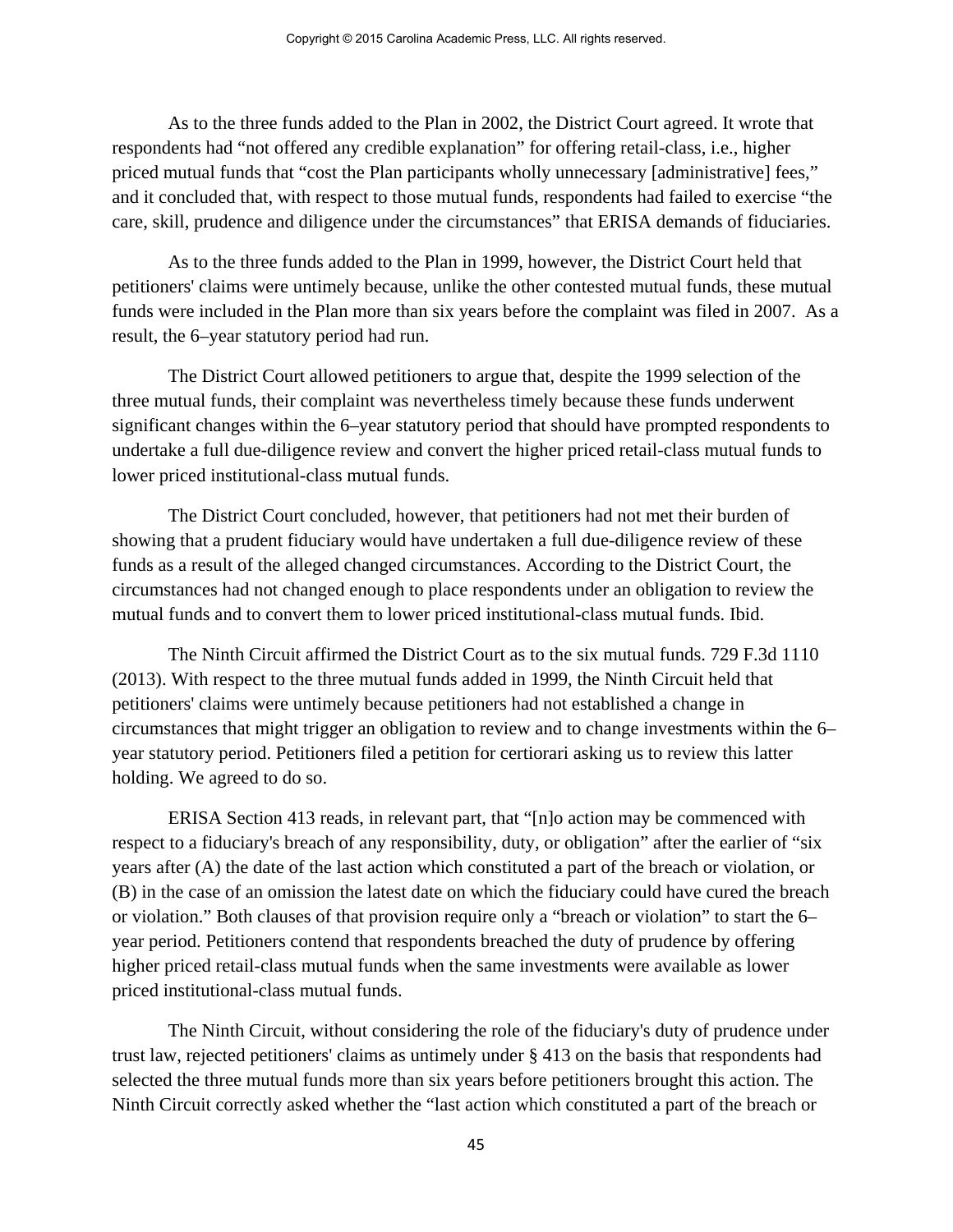violation" of respondents' duty of prudence occurred within the relevant 6–year period. It focused, however, upon the act of "designating an investment for inclusion" to start the 6–year period. The Ninth Circuit stated that "[c]haracterizing the mere continued offering of a plan option, without more, as a subsequent breach would render" the statute meaningless and could even expose present fiduciaries to liability for decisions made decades ago. But the Ninth Circuit jumped from this observation to the conclusion that only a significant change in circumstances could engender a new breach of a fiduciary duty, stating that the District Court was "entirely correct" to have entertained the "possibility" that "significant changes" occurring "within the limitations period" might require " 'a full due diligence review of the funds,' " equivalent to the diligence review that respondents conduct when adding new funds to the Plan. Ibid.

We believe the Ninth Circuit erred by applying a statutory bar to a claim of a "breach or violation" of a fiduciary duty without considering the nature of the fiduciary duty. The Ninth Circuit did not recognize that under trust law a fiduciary is required to conduct a regular review of its investment with the nature and timing of the review contingent on the circumstances. Of course, after the Ninth Circuit considers trust-law principles, it is possible that it will conclude that respondents did indeed conduct the sort of review that a prudent fiduciary would have conducted absent a significant change in circumstances.

## **Page 512 Insert before** *Harrow v. Prudential Insurance Co. of America***:**

 The Patient Protection and Affordable Care Act of 2010 requires welfare benefit plans that provide health insurance to have effective internal and external appeals process. PHSA § 2719.

The internal claims and appeals rules apply to insured plans and their insurers but if either the insurer or the plan complies, then the requirement has been satisfied.

The new regulations impose six new, additional obligations: (1) a broader definition of "adverse benefit determination", to include a rescission of coverage; (2) a requirement that urgent care claims be decided as soon as possible, but generally no later than 24 hours following receipt (previously 72 hours); (3) additional criteria to ensure that a claimant receives a full and fair review, including a requirement that a plan provide to the claimant, free of charge, any new or additional evidence considered or generated in connection with the claim, as well as an explanation of the rationale underlying the determination, before providing notice of the final adverse benefit determination; (4) a requirement that all claims determinations and appeals must be designed to ensure impartiality and independence with respect to the persons making the decisions; (5) new notice standards; and (6) a requirement of strict adherence. If the new rules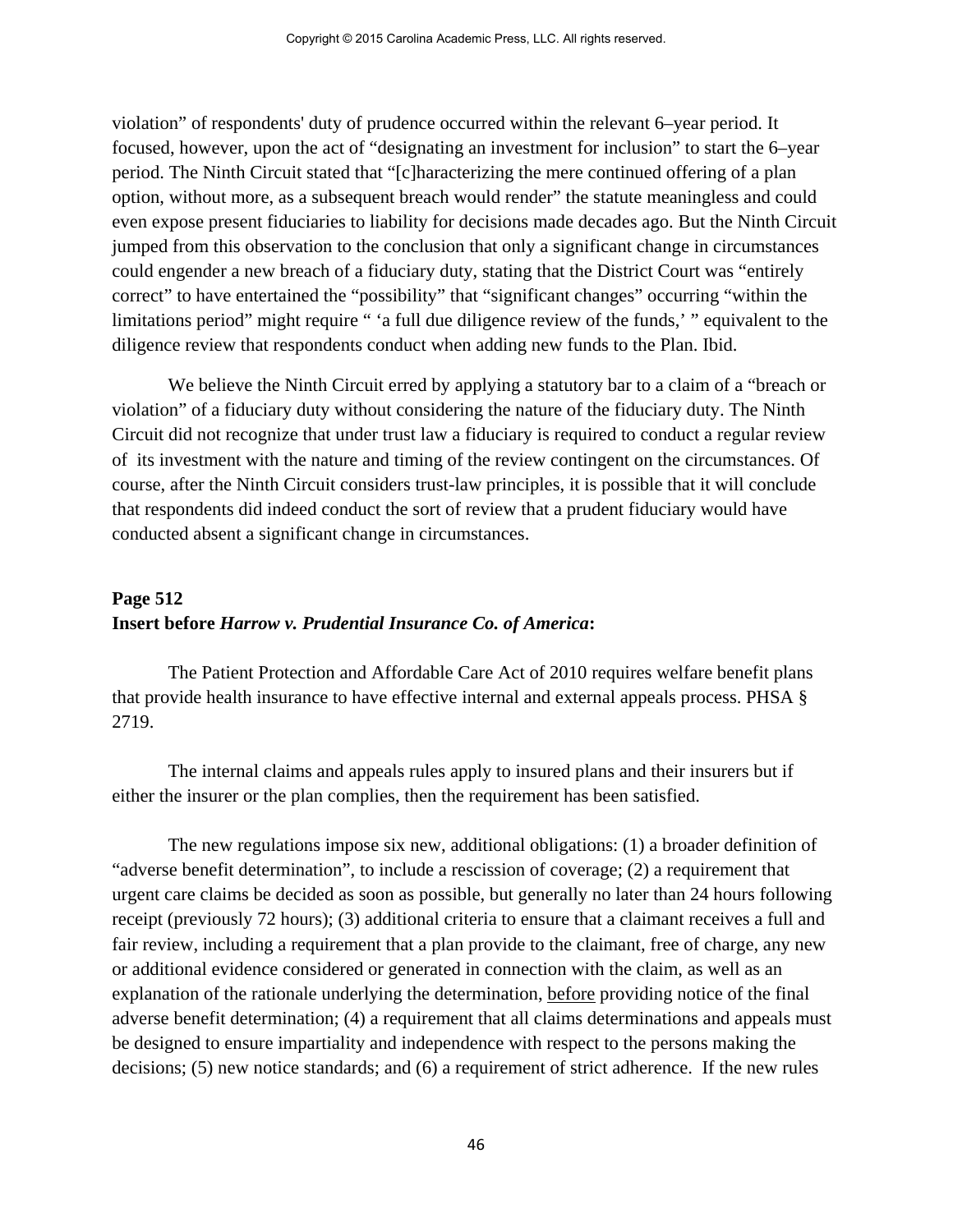are not strictly followed by the plan, the claimant will be deemed to have exhausted the internal claims and appeals procedures and so can seek immediate judicial review of the benefit denial.

The plan or issuer must provide continued coverage pending the outcome of any appeal.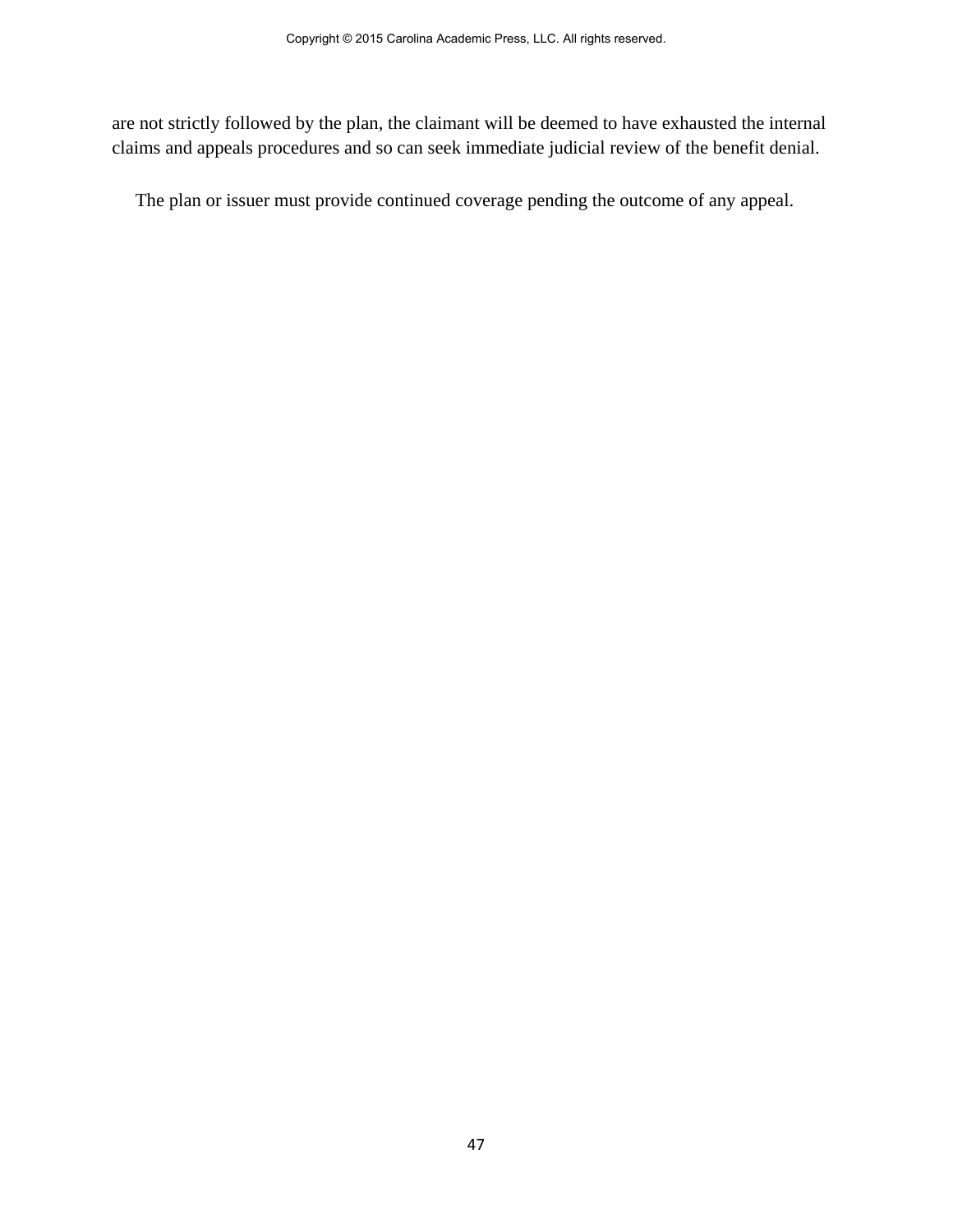## **Chapter 8 NONDISCRIMINATION RULES**

#### **Page 536 Replace last sentence of second paragraph with the following:**

As of 2015, the IRC  $\S$  414(q)(1)(B) limit, as adjusted for the cost of living, is \$120,000.

### **Page 538 Replace parenthetical in third sentence of third full paragraph with the following:**

(equal to \$118,500 in 2015)

#### **Page 562 Replace parenthetical in first line with the following:**

(equal to \$118,500 in 2015)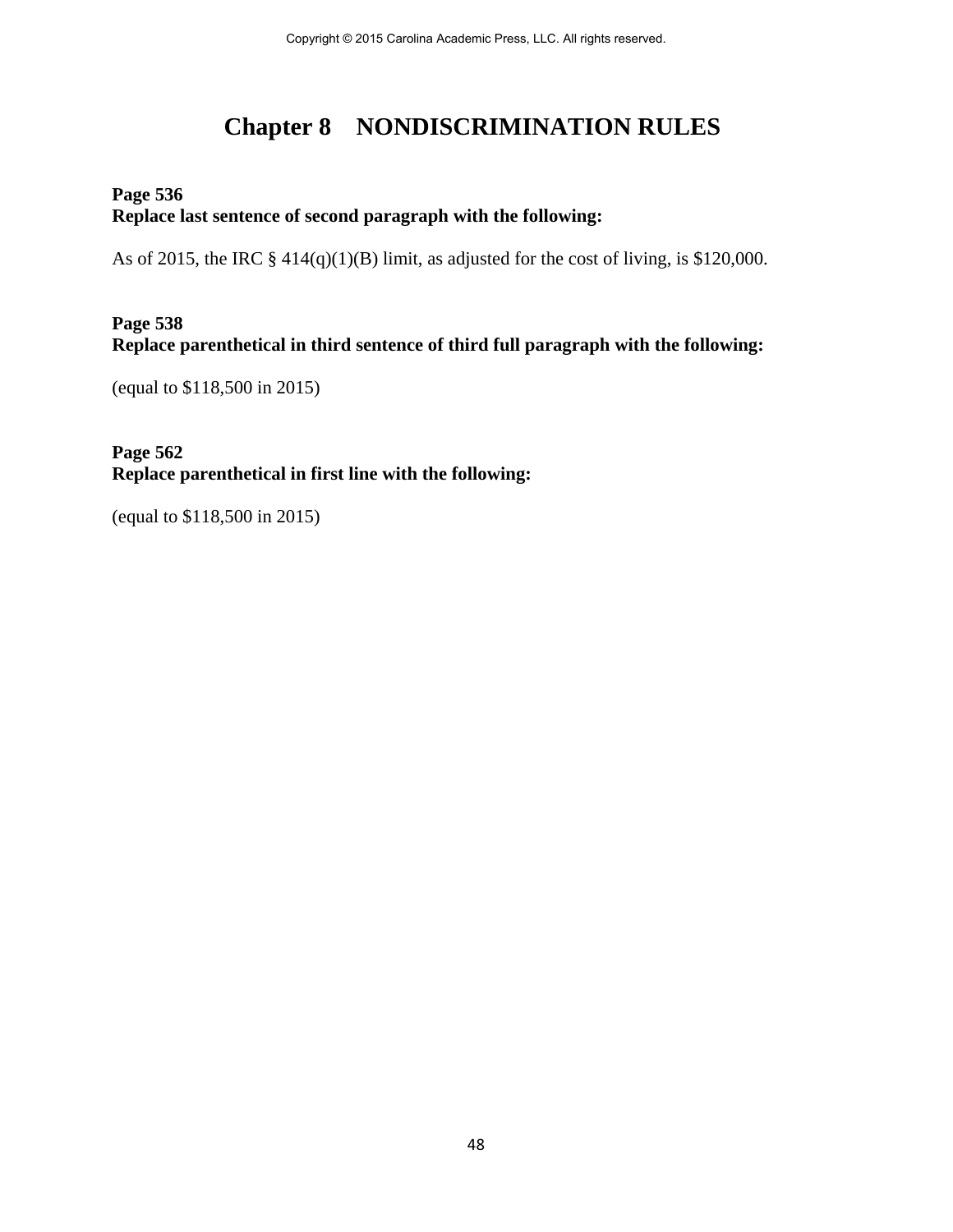## **Chapter 9 PLAN OPERATION**

### **Page 568 Replace last line in the first full paragraph with the following:**

In 2015, the IRC § 401(a)(17)(A) limit, as adjusted is \$265,000.

## **Page 568 Replace last line in last full paragraph with the following:**

In 2015, the IRC  $\S 415(c)(1)(A)$  limit, as adjusted is \$53,000.

### **Page 569 Replace last line in first full paragraph with the following:**

In 2015, the IRC § 415(b)(1)(A) limit, as adjusted is \$210,000.

## **Page 571 Replace last line in first full paragraph with the following:**

In 2015, the IRC  $\S 402(g)$  limit, as adjusted is \$18,000.

### **Page 573 Replace last line in first full paragraph with the following:**

In 2015, the IRC  $\S 414(v)(2)(B)(i)$  limit, as adjusted is \$6,000.

## **Page 593 Replace second line in last carryover paragraph with the following:**

First, the income ceiling for individuals with an employer-sponsored plan was raised so that in 2015, single taxpayers with an adjusted gross income of no more than \$61,000 and married taxpayers with an adjusted gross income of no more than \$98,000 are eligible to make tax deductible contributions to an IRA even if they participate in an employer–sponsored retirement plan.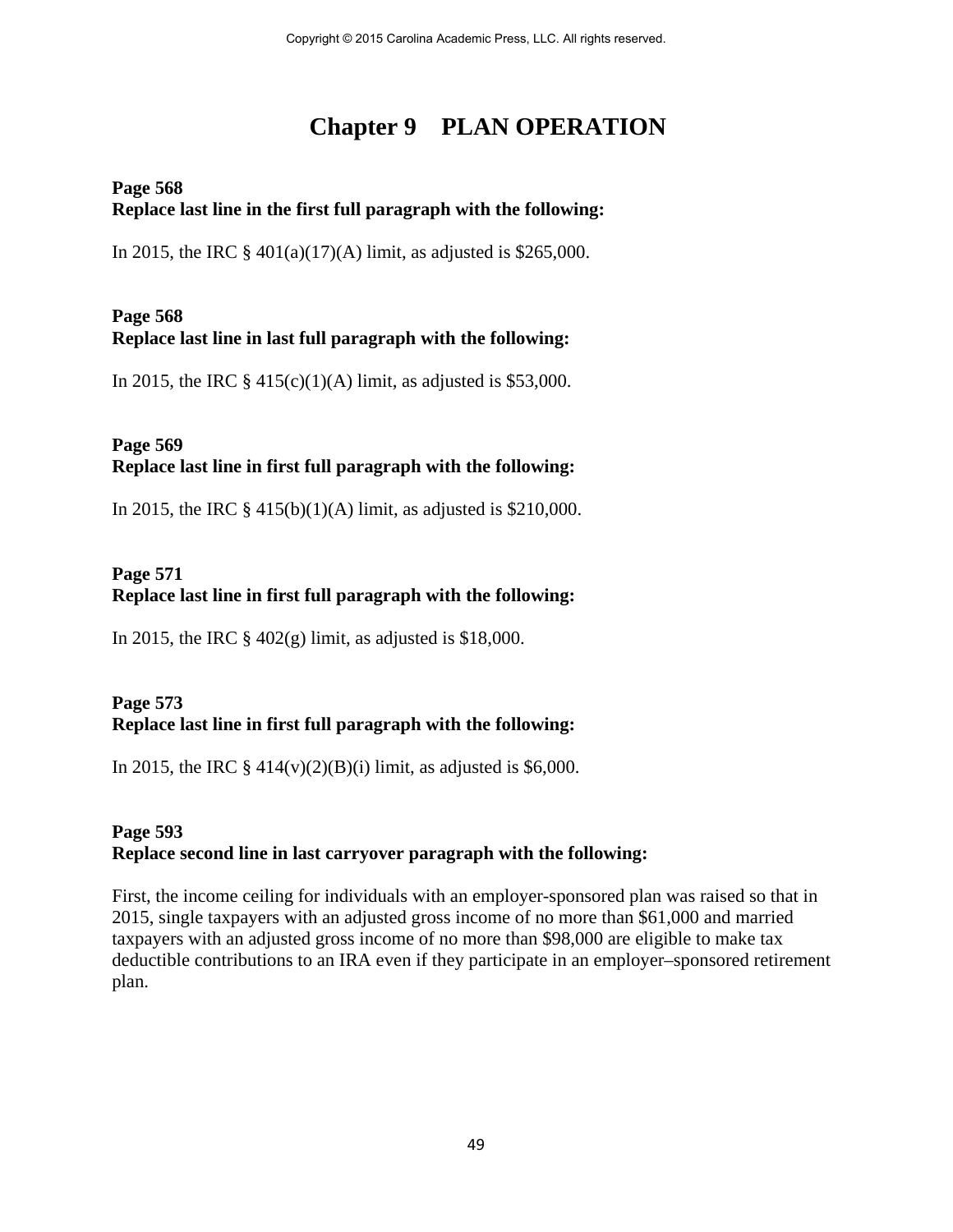### **Page 594 Replace first line in first full paragraph with the following:**

Second, the spouse of an individual participating in an employer-sponsored plan can set up his or her own IRA, even if the spouse has no earned income, as long as the couple's adjusted gross income is no more than \$183,000 in 2015.

### **Page 594 Replace second line in first full paragraph with the following:**

Finally, both an individual participating in an employer-sponsored retirement plan and the participant's spouse can set up a Roth IRA, so long as the couple's adjusted gross income does not exceed \$183,000 (or \$116,000 for single taxpayers).

### **Page 594 Replace fourth sentence in third full paragraph with the following:**

In 2015, the IRA limit is \$5,500.